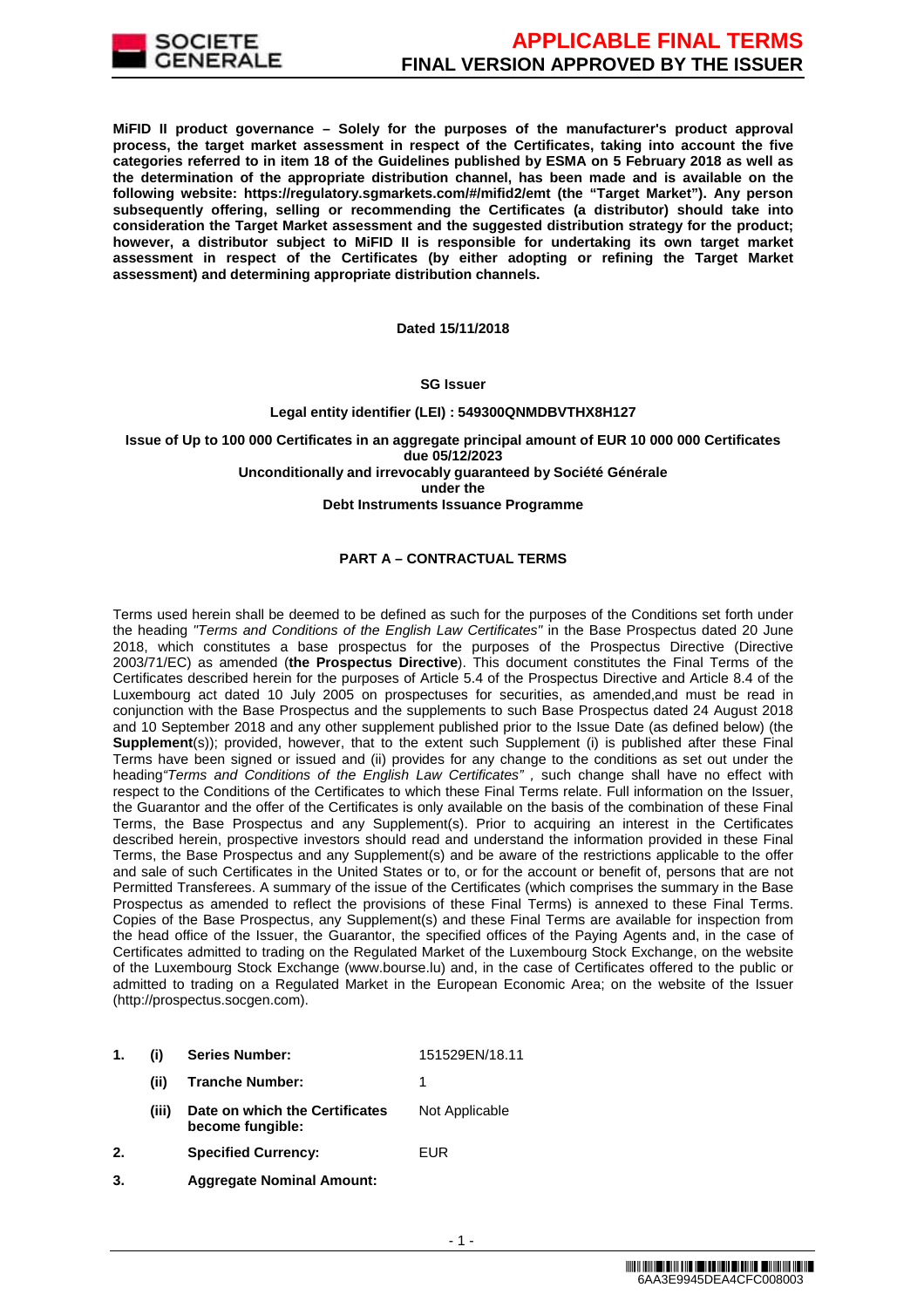

|     | (i)   | - Tranche:                                                                              | Up to 100 000 Certificates in an aggregate principal amount<br>of EUR 10 000 000                                                                                                                   |
|-----|-------|-----------------------------------------------------------------------------------------|----------------------------------------------------------------------------------------------------------------------------------------------------------------------------------------------------|
|     | (ii)  | - Series:                                                                               | Up to 100 000 Certificates in an aggregate principal amount<br>of EUR 10 000 000                                                                                                                   |
| 4.  |       | <b>Issue Price:</b>                                                                     | Certificate<br>of EUR<br><b>EUR</b><br>100<br>Specified<br>100<br>per<br>Denomination                                                                                                              |
| 5.  |       | <b>Specified Denomination(s):</b>                                                       | <b>EUR 100</b>                                                                                                                                                                                     |
| 6.  | (i)   | <b>Issue Date:</b><br>(DD/MM/YYYY)                                                      | 30/11/2018                                                                                                                                                                                         |
|     | (ii)  | <b>Interest Commencement Date:</b>                                                      | Not Applicable                                                                                                                                                                                     |
| 7.  |       | <b>Final Exercise Date:</b><br>(DD/MM/YYYY)                                             | 05/12/2023                                                                                                                                                                                         |
| 8.  |       | <b>Governing law:</b>                                                                   | English law                                                                                                                                                                                        |
| 9.  | (i)   | <b>Status of the Certificates:</b>                                                      | Unsecured                                                                                                                                                                                          |
|     | (ii)  | Date of corporate authorisation<br>obtained for the issuance of<br><b>Certificates:</b> | Not Applicable                                                                                                                                                                                     |
|     | (iii) | <b>Type of Structured Certificates:</b>                                                 | <b>Share Linked Certificates</b>                                                                                                                                                                   |
|     |       |                                                                                         | The provisions of the following Additional Terms and<br>Conditions apply:<br>Additional Terms and<br>Conditions<br>for Share<br>Linked<br>Certificates and Depositary Receipts Linked Certificates |
|     | (iv)  | <b>Reference of the Product</b>                                                         | 3.3.4 with Option 4 applicable as described in the Additional<br>Terms and Conditions relating to Formulae                                                                                         |
| 10. |       | <b>Interest Basis:</b>                                                                  | See section "PROVISIONS RELATING TO INTEREST (IF<br>ANY) PAYABLE" below.                                                                                                                           |
| 11. |       | <b>Redemption/Payment Basis:</b>                                                        | See section "PROVISIONS RELATING TO REDEMPTION"<br>below.                                                                                                                                          |
| 12. |       | Issuer's/Certificateholders'<br>redemption option:                                      | See section "PROVISIONS RELATING TO REDEMPTION"<br>below.                                                                                                                                          |

# **PROVISIONS RELATING TO INTEREST (IF ANY) PAYABLE**

| 13. | <b>Fixed Rate Certificate</b><br><b>Provisions:</b>          | Not Applicable |
|-----|--------------------------------------------------------------|----------------|
| 14. | <b>Floating Rate Certificate</b><br><b>Provisions:</b>       | Not Applicable |
| 15. | <b>Structured Interest Certificate</b><br><b>Provisions:</b> | Not Applicable |
| 16. | <b>Zero Coupon Certificate</b><br><b>Provisions:</b>         | Not Applicable |
|     | PROVISIONS RELATING TO REDEMPTION                            |                |
| 17. | Redemption at the option of the<br><b>Issuer:</b>            | Not Applicable |
| 18. | Redemption at the option of the<br>Certificateholders:       | Not Applicable |

**19. Automatic Early Redemption:** Applicable as per Condition 5.10 of the General Terms and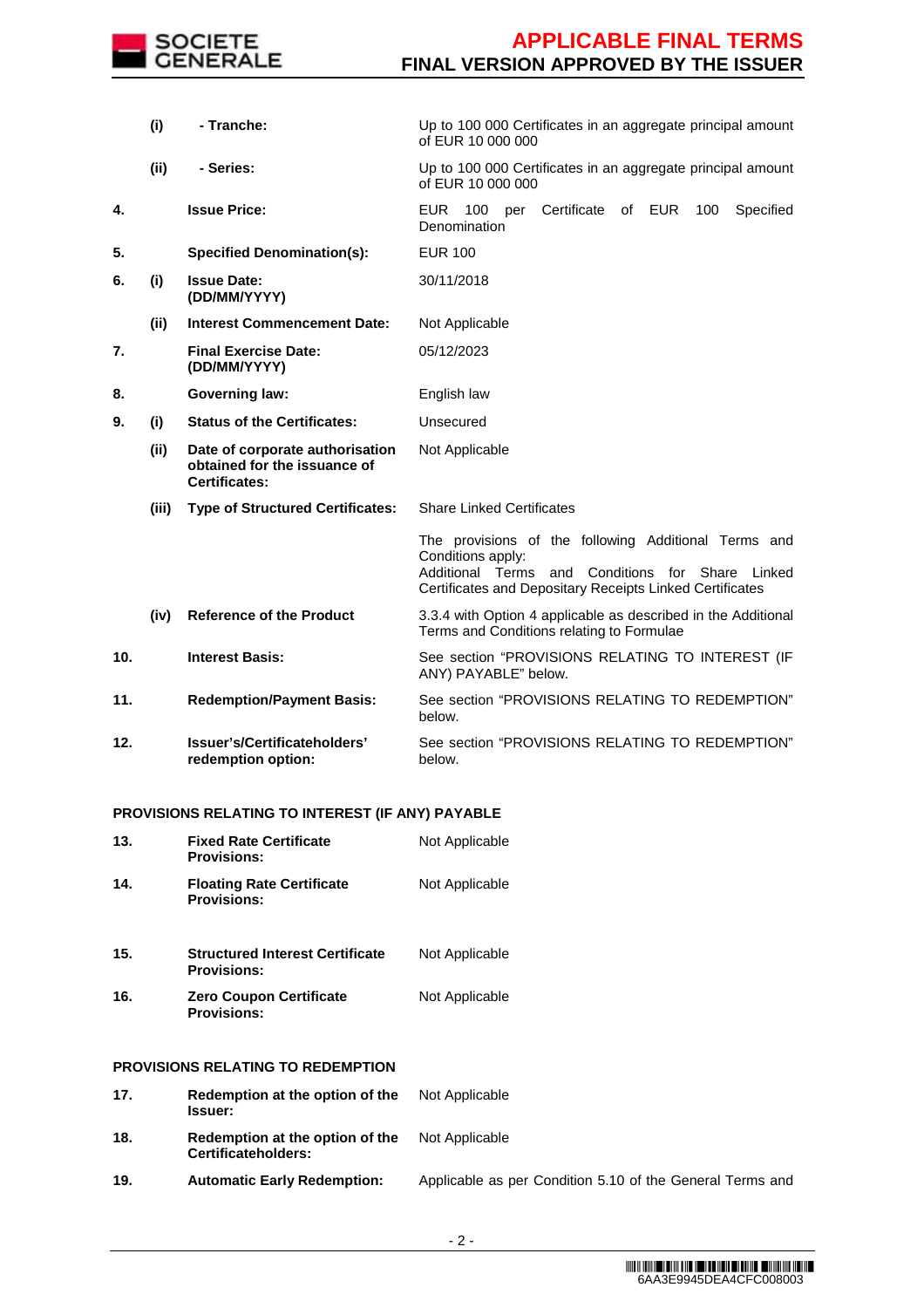

## **Conditions**

|     | (i)   | <b>Automatic Early Redemption</b><br>Amount(s):                                                                                                                                                      | Unless previously redeemed, if an Automatic Early<br>Redemption Event has occurred, then the Issuer shall<br>redeem early the Certificates on Automatic<br>Early<br>Redemption Date(i) (i from 1 to 4) in accordance with the<br>following provisions in respect of each Certificate: |
|-----|-------|------------------------------------------------------------------------------------------------------------------------------------------------------------------------------------------------------|---------------------------------------------------------------------------------------------------------------------------------------------------------------------------------------------------------------------------------------------------------------------------------------|
|     |       |                                                                                                                                                                                                      | Automatic Early Redemption Amount(i)<br>$=$ Specified<br>Denomination x (100% + i x 6.50%)                                                                                                                                                                                            |
|     |       |                                                                                                                                                                                                      | Definitions relating to the Automatic Early Redemption<br>Amount are set out in paragraph 27(ii) "Definitions relating<br>to the Product".                                                                                                                                            |
|     | (ii)  | <b>Automatic Early Redemption</b><br>Date(s):                                                                                                                                                        | Automatic Early Redemption Date(i) (i from 1 to 4): 5<br>Business Days after the Valuation Date(i) on which an<br>Automatic Early Redemption Event is deemed to have<br>occurred.                                                                                                     |
|     | (iii) | <b>Automatic Early Redemption</b><br>Event:                                                                                                                                                          | is deemed to have occurred, as determined by the<br>Calculation Agent, if on a Valuation Date(i) (i from 1 to 4),<br>Performance(i) is higher than or equal to 0%                                                                                                                     |
| 20. |       | <b>Final Exercise Amount:</b>                                                                                                                                                                        | Unless previously redeemed, the Issuer shall redeem the<br>Certificates on the Final Exercise Date, in accordance with<br>the following provisions in respect of each Certificate:                                                                                                    |
|     |       |                                                                                                                                                                                                      | Scenario 1:                                                                                                                                                                                                                                                                           |
|     |       |                                                                                                                                                                                                      | If on Valuation Date(5), Performance(5) is higher than or<br>equal to 0%, then:                                                                                                                                                                                                       |
|     |       |                                                                                                                                                                                                      | Final Exercise Amount= Specified Denomination x [(100% +<br>$5 \times 6.50\%$ ]                                                                                                                                                                                                       |
|     |       |                                                                                                                                                                                                      | Scenario 2:                                                                                                                                                                                                                                                                           |
|     |       |                                                                                                                                                                                                      | If on Valuation Date(5), Performance(5) is lower than 0%<br>and Performance(5) is higher than or equal to -30.0%, then:                                                                                                                                                               |
|     |       |                                                                                                                                                                                                      | Final Exercise Amount= Specified Denomination x [100%]                                                                                                                                                                                                                                |
|     |       |                                                                                                                                                                                                      | Scenario 3:                                                                                                                                                                                                                                                                           |
|     |       |                                                                                                                                                                                                      | If on Valuation Date(5), Performance(5) is lower than -<br>30.0%, then:                                                                                                                                                                                                               |
|     |       |                                                                                                                                                                                                      | Final Exercise Amount = Specified Denomination x (100% +<br>Performance(5))                                                                                                                                                                                                           |
|     |       |                                                                                                                                                                                                      | Definitions relating to the Final Exercise Amount are set out<br>in paragraph 27(ii) "Definitions relating to the Product".                                                                                                                                                           |
| 21. |       | <b>Physical Delivery Certificates</b><br><b>Provisions:</b>                                                                                                                                          | Not Applicable                                                                                                                                                                                                                                                                        |
| 22. |       | <b>Credit Linked Certificates</b><br><b>Provisions:</b>                                                                                                                                              | Not Applicable                                                                                                                                                                                                                                                                        |
| 23. |       | <b>Bond Linked Certificates</b><br><b>Provisions:</b>                                                                                                                                                | Not Applicable                                                                                                                                                                                                                                                                        |
| 24. |       | Trigger redemption at the option<br>of the Issuer:                                                                                                                                                   | Not Applicable                                                                                                                                                                                                                                                                        |
| 25. |       | <b>Early Redemption for tax</b><br>reasons, special tax reasons,<br>regulatory reasons, Force<br>Majeure Event, Event of Default,<br>or at the option of the<br><b>Calculation Agent pursuant to</b> | Early Redemption Amount: Market Value                                                                                                                                                                                                                                                 |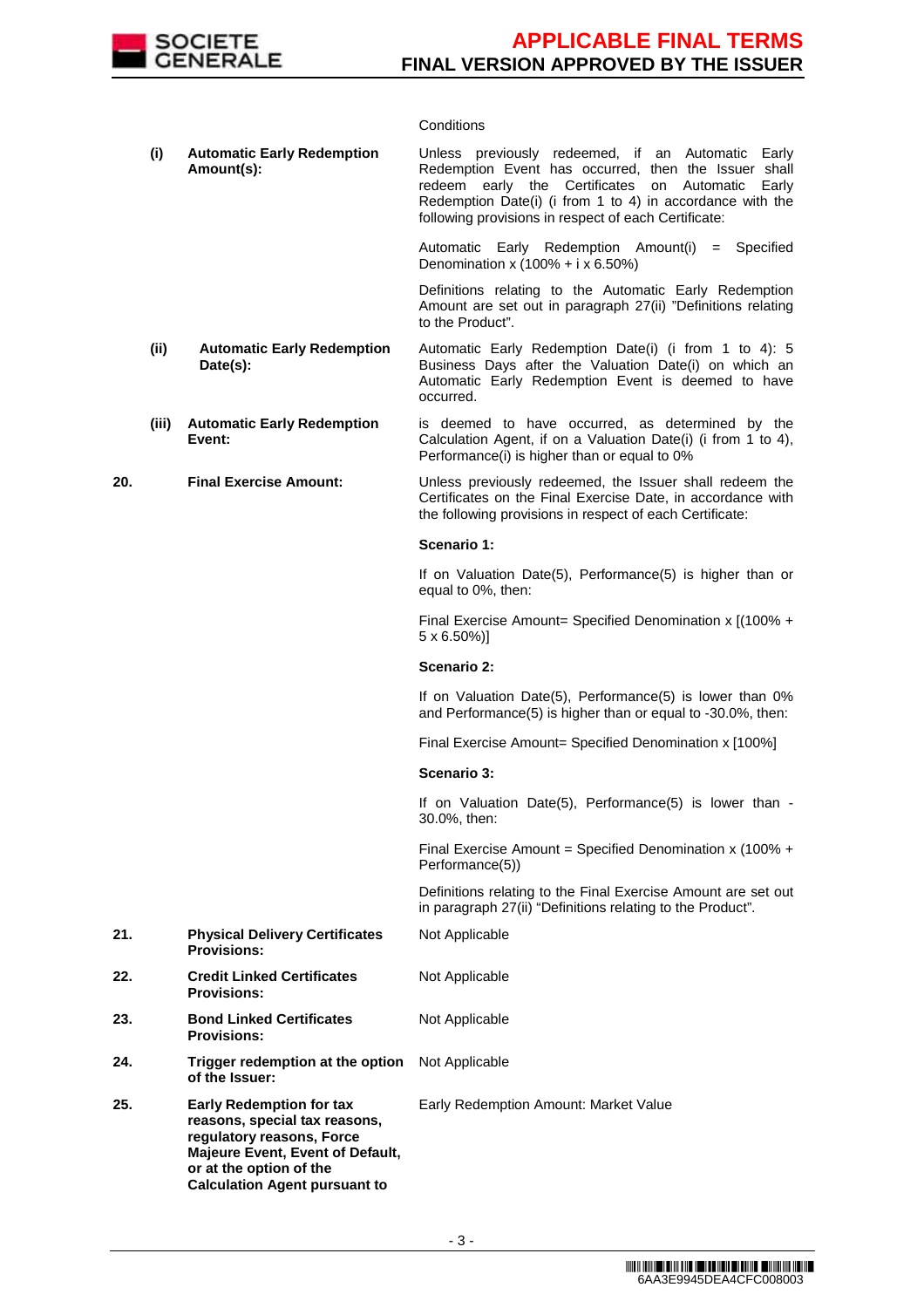

**the Additional Terms and Conditions:**

### **PROVISIONS APPLICABLE TO THE UNDERLYING(S) IF ANY**

**26. (i) Underlying(s):** The following Share as defined below:

|      | Company | Bloomberg Ticker | Exchange                                                                                                                                                                                                                 | Website     |
|------|---------|------------------|--------------------------------------------------------------------------------------------------------------------------------------------------------------------------------------------------------------------------|-------------|
|      | SAP SE  | SAP GY           | XETRA TRADING SYSTEM                                                                                                                                                                                                     | www.sap.com |
| (ii) |         |                  | Information relating to the past The information relating to the past and future performances<br>المواجه والمامان ويتواصل ويتالنه المرادي والمتواصل والمستردات والمستحد والمتاري والمستحدث والمستحدث والمستحدث والمستحدث |             |

- **and future performances of the** of the Underlying(s) and volatility are available on the **Underlying(s) and volatility:** source specified in the table above.
- **(iii) Provisions relating, amongst others, to the Market Disruption Event(s) and/or Extraordinary Event(s) and/or any additional disruption event(s) as described in the relevant Additional Terms and Conditions:** The provisions of the following Additional Terms and Conditions apply: Additional Terms and Conditions for Share Linked Certificates and Depositary Receipts Linked Certificates
- **(iv) Other information relating to the Underlying(s):** Information or summaries of information included herein with respect to the Underlying(s), has been extracted from general databases released publicly or by any other available information.

Each of the Issuer and the Guarantor confirms that such information has been accurately reproduced and that, so far as it is aware and is able to ascertain from information published, no facts have been omitted which would render the reproduced information inaccurate or misleading.

#### **DEFINITIONS APPLICABLE TO INTEREST (IF ANY), REDEMPTION AND THE UNDERLYING(S) IF ANY**

| 27. | (i)  | Definitions relating to date(s):                   | Applicable                    |             |                                                                                                                     |             |
|-----|------|----------------------------------------------------|-------------------------------|-------------|---------------------------------------------------------------------------------------------------------------------|-------------|
|     |      | <b>Valuation Date(0):</b><br>(DD/MM/YYYY)          | 28/11/2018                    |             |                                                                                                                     |             |
|     |      | Valuation Date(i); (i from 1 to 5)<br>(DD/MM/YYYY) | 28/11/2019;<br>28/11/2023     | 30/11/2020: | 29/11/2021:                                                                                                         | 28/11/2022: |
|     | (ii) | Definitions relating to the<br><b>Product:</b>     |                               |             | Applicable, subject to the provisions of Condition 4 of the<br>Additional Terms and Conditions relating to Formulae |             |
|     |      | Performance(i)<br>(i from 1 to 5)                  | means $(S(i) / S(0)) - 100\%$ |             |                                                                                                                     |             |
|     |      | S(i)                                               |                               |             | means in respect of any Valuation Date(i) the Closing Price                                                         |             |

of the Underlying

# **PROVISIONS RELATING TO SECURED CERTIFICATES**

**28. Secured Certificates Provisions:** Not Applicable

### **GENERAL PROVISIONS APPLICABLE TO THE CERTIFICATES**

**29. Provisions applicable to** 

**(i from 0 to 5)**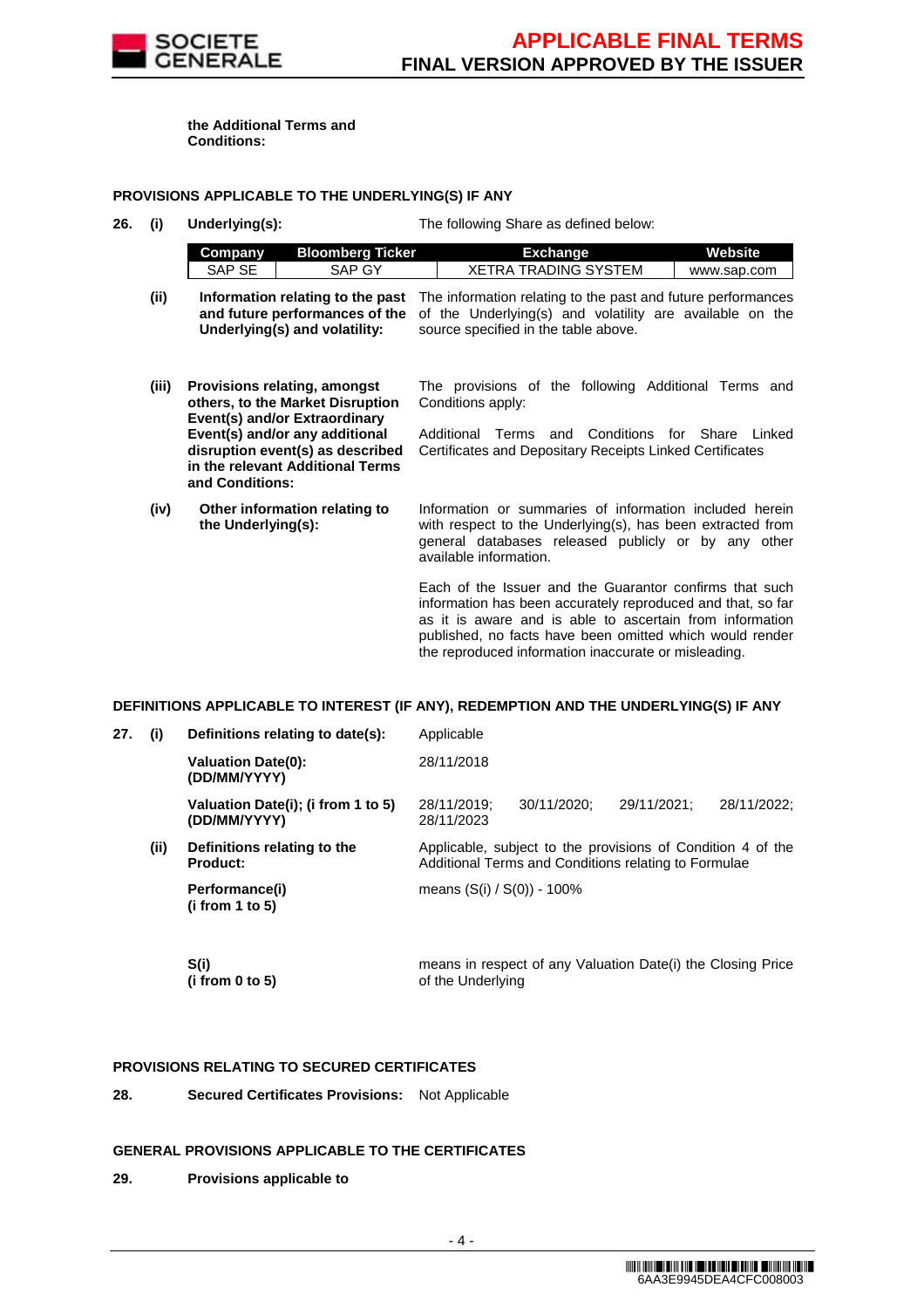

**payment date(s):**

 **- Payment Business Day:** Following Payment Business Day **- Financial Centre(s):** Not Applicable **30. Form of the Certificates: (i) Form:** Non-US Registered Global Note registered in the name of a nominee for a common depositary for Euroclear and Clearstream **(ii) New Global Note (NGN – bearer**  No **notes) / New Safekeeping Structure (NSS – registered notes): 31. Redenomination:** Not Applicable **32. Consolidation:** Applicable as per Condition 14.2 of the General Terms and **Conditions 33. Partly Paid Certificates Provisions:** Not Applicable **34. Instalment Certificates Provisions:** Not Applicable **35. Masse: Masse:** Not Applicable **36. Dual Currency Certificate Provisions:** Not Applicable **37. Additional Amount Provisions for Italian Certificates:** Not Applicable **38. Interest Amount and/or the Redemption Amount switch at the option of the Issuer:** Not Applicable **39. Portfolio Linked Certificates Provisions :** Not Applicable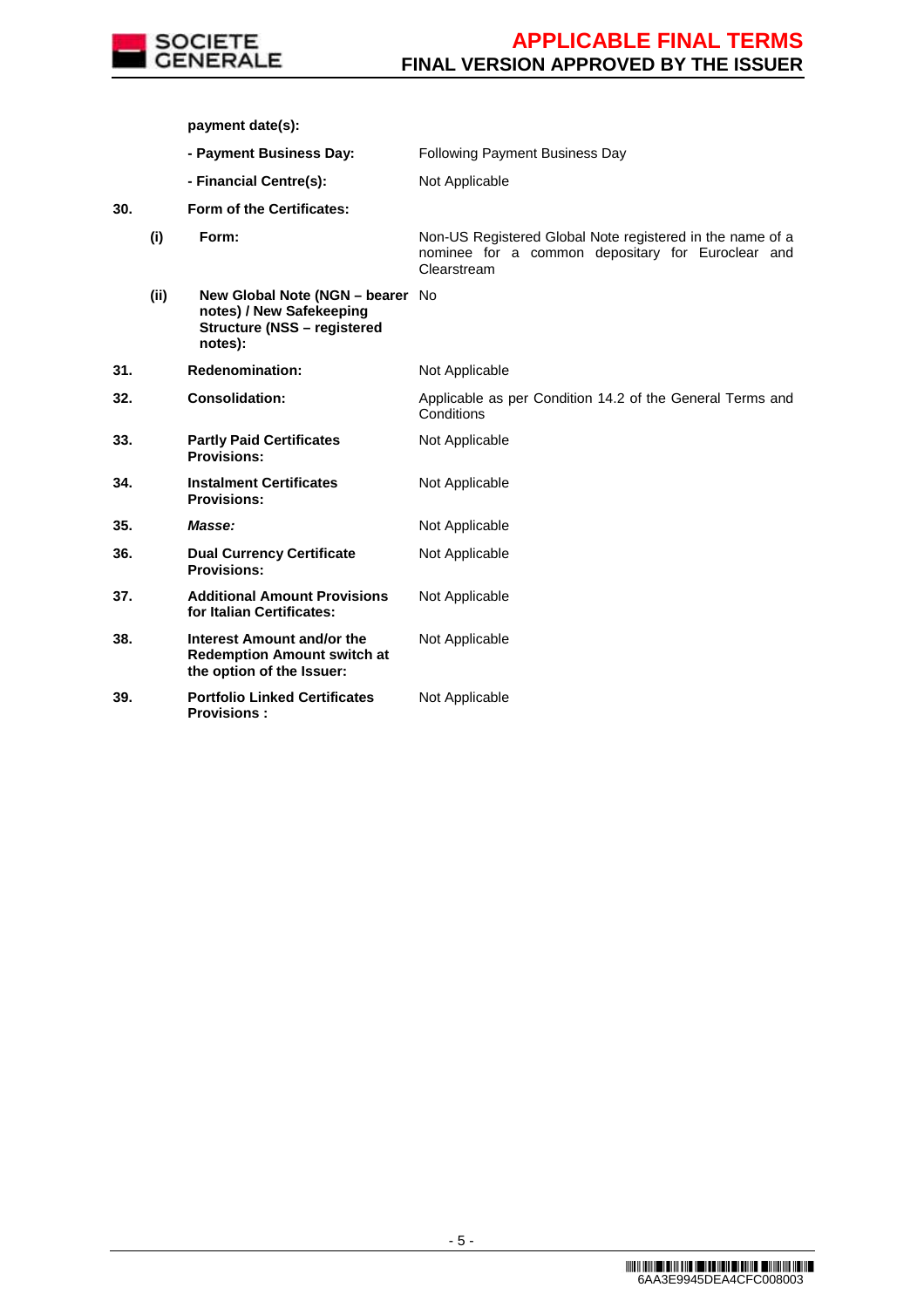

### **PART B – OTHER INFORMATION**

### **1. LISTING AND ADMISSION TO TRADING**

- **(i) Listing:** None
- **(ii) Admission to trading:** Application shall be made for the Certificates to be admitted to trading on the Multilateral Trading Facility ("MTF") named EuroTLX organized and managed by EuroTLX Sim S.p.A. with effect from or as soon as practicable after the Issue Date. Société Générale, directly or through a third party appointed by it, will act as specialist for the Certificates, in accordance with the rules and regulations of EuroTLX.

 **There can be no assurance that the listing and trading of the Certificates will be approved with effect on the Issue Date or at all, provided that if EuroTLX Sim S.p.A. does not release its decision of admission to trading within the day immediately preceding the Issue Date, Section 10 – paragraph "Conditions to which the offer is subject" of these Final Terms shall apply.**

**(iii) Estimate of total expenses related to admission to trading:** Not Applicable **(iv) Information required for Certificates to be listed on SIX Swiss Exchange:** Not Applicable

### **2. RATINGS**

The Certificates to be issued have not been rated.

#### **3. INTERESTS OF NATURAL AND LEGAL PERSONS INVOLVED IN THE ISSUE/OFFER**

 Save for fees, if any, payable to the Dealer, and so far as the Issuer is aware, no person involved in the issue of the Certificates has an interest material to the offer.

The Dealer and its affiliates have engaged, and may in the future engage, in investment banking and/or commercial banking transactions with, and may perform other services for, the Issuer and its affiliates in the ordinary course of business.

 Société Générale will ensure the roles of provider of hedging instruments to the Issuer of the Certificates and Calculation Agent of the Certificates.

 The possibility of conflicts of interest between the different roles of Société Générale on one hand, and between those of Société Générale in these roles and those of the Certificateholders on the other hand cannot be excluded.

 Furthermore, given the banking activities of Société Générale, conflicts may arise between the interests of Société Générale acting in these capacities (including business relationship with the issuers of the financial instruments being underlyings of the Certificates or possession of non public information in relation with them) and those of the Certificateholders. Finally, the activities of Société Générale on the underlying financial instrument(s), on its proprietary account or on behalf of its customers, or the establishment of hedging transactions, may also have an impact on the price of these instruments and their liquidity, and thus may be in conflict with the interests of the Certificateholders.

# **4. REASONS FOR THE OFFER AND USE OF PROCEEDS**

**(i) Reasons for the offer and use of proceeds:**

The net proceeds from each issue of Certificates will be applied for the general financing purposes of the Société Générale Group, which include making a profit.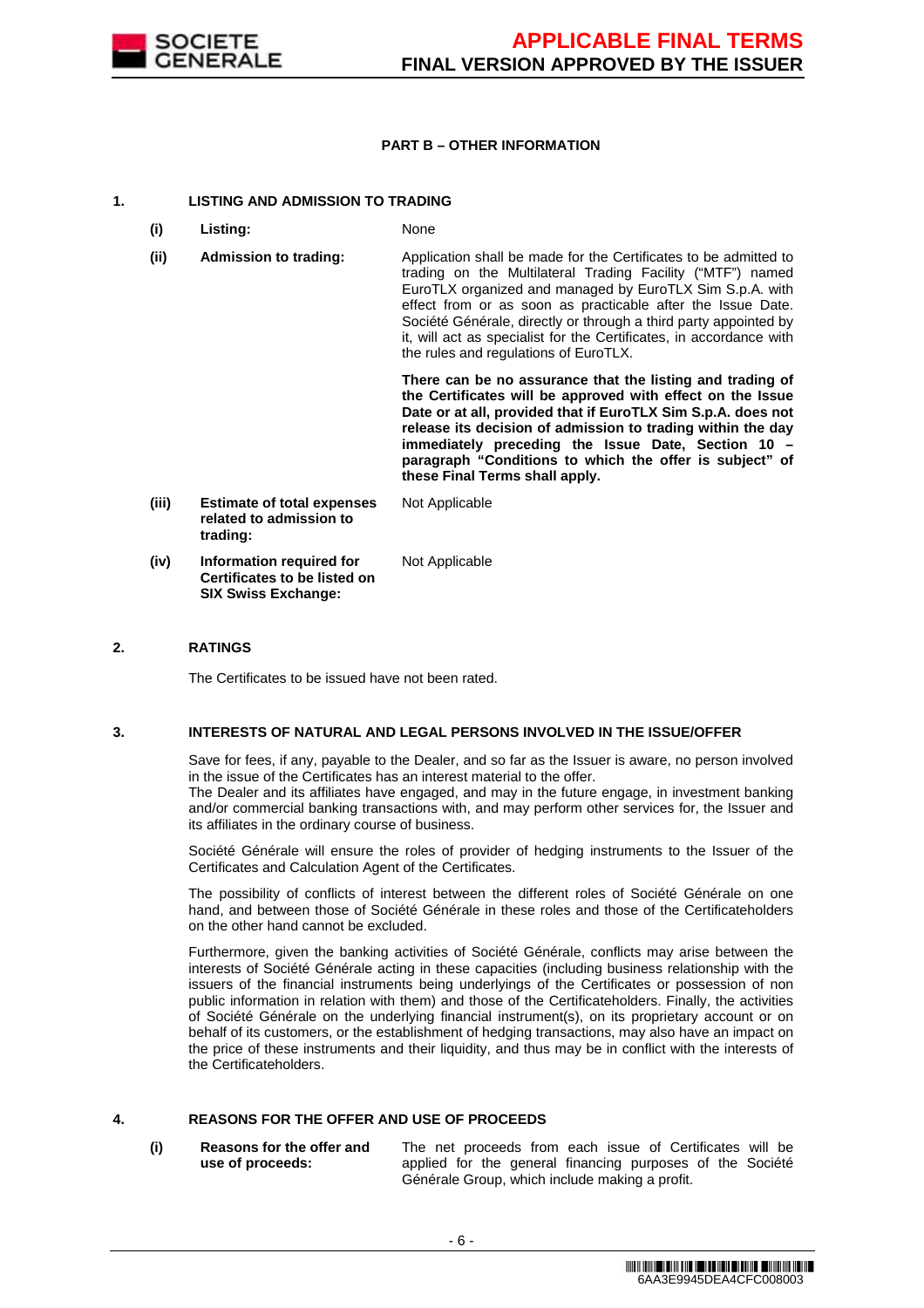

- **(ii) Estimated net proceeds:** Not Applicable
- **(iii) Estimated total expenses:** Not Applicable
- **5. INDICATION OF YIELD** (Fixed Rate Certificates only) Not Applicable
- **6. HISTORIC INTEREST RATES** (Floating Rate Certificates only)

Not Applicable

### **7. PERFORMANCE AND EFFECT ON VALUE OF INVESTMENT**

#### **(i) PERFORMANCE OF FORMULA, EXPLANATION OF EFFECT ON VALUE OF INVESTMENT**  (Structured Certificates only)

 The value of the Certificates, the payment of an automatic early redemption amount on a relevant automatic early redemption date, and the payment of a redemption amount to a Certificateholder on the final exercise date will depend on the performance of the underlying asset(s), on the relevant valuation date(s).

 The value of the Certificates is linked to the positive or negative performance of the underlying instrument. The amount(s) to be paid is/are determined on the basis of the condition which is satisfied (or not) if the performance of the underlying instrument is higher than or equal to a predefined barrier performance. Performance of the underlying instrument can be leveraged and/or floored.

 The Certificates may provide for an automatic early redemption linked to a specific event. Therefore, this may prevent the Certificateholders from benefitting from the performance of the underlying instrument(s) over the whole period initially envisaged.

 The terms and conditions of the Certificates may include provisions under which upon the occurrence of certain market disruptions delays in the settlement of the Certificates may be incurred or certain modifications be made. Moreover, in case of occurrence of events affecting the underlying instrument(s), the terms and conditions of the Certificates allow the Issuer to substitute the underlying instrument(s) by new underlying instrument(s), cease the exposure to the underlying asset(s) and apply a reference rate to the proceeds so obtained until the final exercise date of the Certificates, postpone the final exercise date of the Certificates, early redeem the Certificates on the basis of the market value of these Certificates, or deduct from any due amount the increased cost of hedging, and in each case without the consent of the Certificateholders.

Payments (whether in respect of principal and/or interest and whether at final exercise dateor otherwise) on the Certificates are calculated by reference to certain underlying(s), the return of the Certificates is based on changes in the value of the underlying(s), which may fluctuate. Prospective investors should be aware that these Certificates may be volatile and that they may receive no interest and may lose all or a substantial portion of their principal.

 During the lifetime of the Certificates, the market value of these Certificates may be lower than the invested capital.

Furthermore, an insolvency of the Issuer and/or the Guarantor may cause a total loss of the invested capital.

**The attention of the investors is drawn to the fact that they could sustain an entire or a partial loss of their investment.**

#### **(ii) PERFORMANCE OF RATE(S) OF EXCHANGE AND EXPLANATION OF EFFECT ON VALUE OF INVESTMENT** (Dual Currency Certificates only)

Not Applicable

# **8. OPERATIONAL INFORMATION**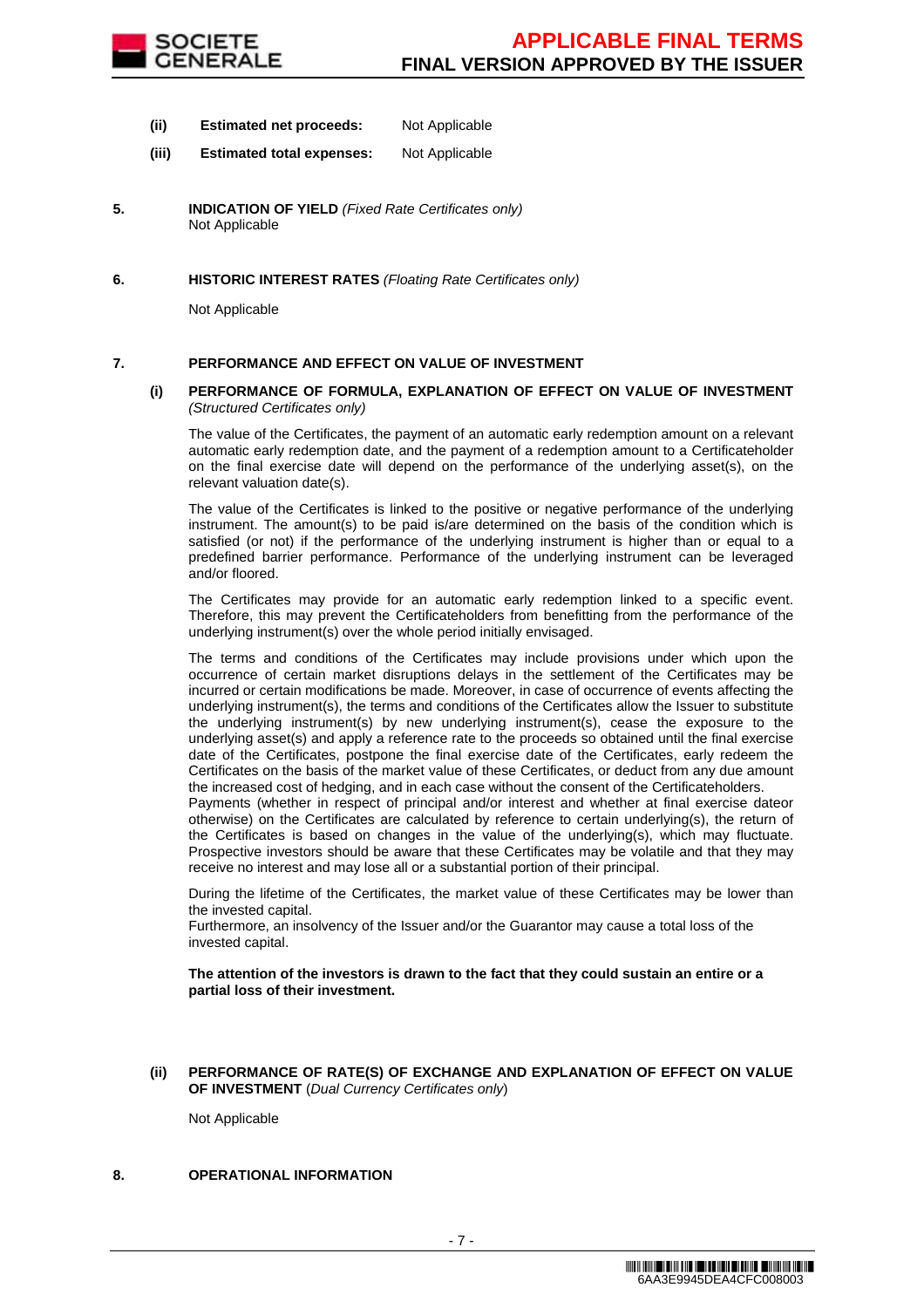

|    | (i)   | <b>Security identification</b><br>$code(s)$ :                                                                                         |                                                                                                                                                                                                                                                                                                                                                                                                                                                                                  |
|----|-------|---------------------------------------------------------------------------------------------------------------------------------------|----------------------------------------------------------------------------------------------------------------------------------------------------------------------------------------------------------------------------------------------------------------------------------------------------------------------------------------------------------------------------------------------------------------------------------------------------------------------------------|
|    |       | - ISIN code:                                                                                                                          | XS1864562035                                                                                                                                                                                                                                                                                                                                                                                                                                                                     |
|    |       | - Common code:                                                                                                                        | 186456203                                                                                                                                                                                                                                                                                                                                                                                                                                                                        |
|    | (ii)  | <b>Clearing System(s):</b>                                                                                                            | Euroclear Bank S.A/N.V. (Euroclear) / Clearstream Banking<br>société anonyme (Clearstream, Luxembourg)                                                                                                                                                                                                                                                                                                                                                                           |
|    | (iii) | <b>Delivery of the Certificates:</b>                                                                                                  | Delivery against payment                                                                                                                                                                                                                                                                                                                                                                                                                                                         |
|    | (iv)  | <b>Calculation Agent:</b>                                                                                                             | Société Générale<br>Tour Société Générale<br>17 Cours Valmy<br>92987 Paris La Défense Cedex<br>France                                                                                                                                                                                                                                                                                                                                                                            |
|    | (v)   | Paying Agent(s):                                                                                                                      | Société Générale Bank&Trust<br>11, avenue Emile Reuter<br>2420 Luxembourg<br>Luxembourg                                                                                                                                                                                                                                                                                                                                                                                          |
|    | (vi)  | Eurosystem eligibility of the<br><b>Certificates:</b>                                                                                 | No                                                                                                                                                                                                                                                                                                                                                                                                                                                                               |
|    |       | (vii) Address and contact details<br>of Société Générale for all<br>administrative<br>communications relating to<br>the Certificates: | Société Générale<br>Tour Société Générale<br>17 Cours Valmy<br>92987 Paris La Défense Cedex<br>France<br>Name: Sales Support Services - Derivatives<br>Tel: +33 1 57 29 12 12 (Hotline)<br>Email: clientsupport-deai@sgcib.com                                                                                                                                                                                                                                                   |
|    |       |                                                                                                                                       |                                                                                                                                                                                                                                                                                                                                                                                                                                                                                  |
| 9. |       | <b>DISTRIBUTION</b>                                                                                                                   |                                                                                                                                                                                                                                                                                                                                                                                                                                                                                  |
|    | (i)   | <b>Method of distribution:</b>                                                                                                        | Non-syndicated                                                                                                                                                                                                                                                                                                                                                                                                                                                                   |
|    |       | - Dealer(s):                                                                                                                          | Société Générale<br>Tour Société Générale<br>17 Cours Valmy<br>92987 Paris La Défense Cedex<br>France                                                                                                                                                                                                                                                                                                                                                                            |
|    | (ii)  | <b>Total commission and</b><br>concession:                                                                                            | There is no commission and/or concession paid by the Issuer<br>to the Dealer or the Managers.                                                                                                                                                                                                                                                                                                                                                                                    |
|    |       |                                                                                                                                       | Société Générale shall pay to Deutsche Bank SpA (the<br>Distributor) an upfront remuneration of up to 4.00% of the<br>nominal amount of Certificates effectively placed by such<br>Distributor as of the Issue Date.                                                                                                                                                                                                                                                             |
|    | (iii) | <b>TEFRA rules:</b>                                                                                                                   | Not Applicable                                                                                                                                                                                                                                                                                                                                                                                                                                                                   |
|    | (iv)  | <b>Non-exempt Offer:</b>                                                                                                              | A Non-exempt offer of the Certificates may be made by the<br>Dealer and any Initial Authorised Offeror below mentioned,<br>any Additional Authorised Offeror, the name and address of<br>whom will be published on the website of the Issuer<br>(http://prospectus.socgen.com) in the public offer jurisdiction(s)<br>(Public Offer Jurisdiction(s)) during the offer period (Offer<br>Period) as specified in the paragraph "Public Offers in<br>European Economic Area" below. |
|    |       | - Individual Consent / Name(s)<br>and address(es) of any Initial<br><b>Authorised Offeror:</b>                                        | Applicable / Deutsche Bank SpA, Piazza del Calendario, 3,<br>20126 Milano                                                                                                                                                                                                                                                                                                                                                                                                        |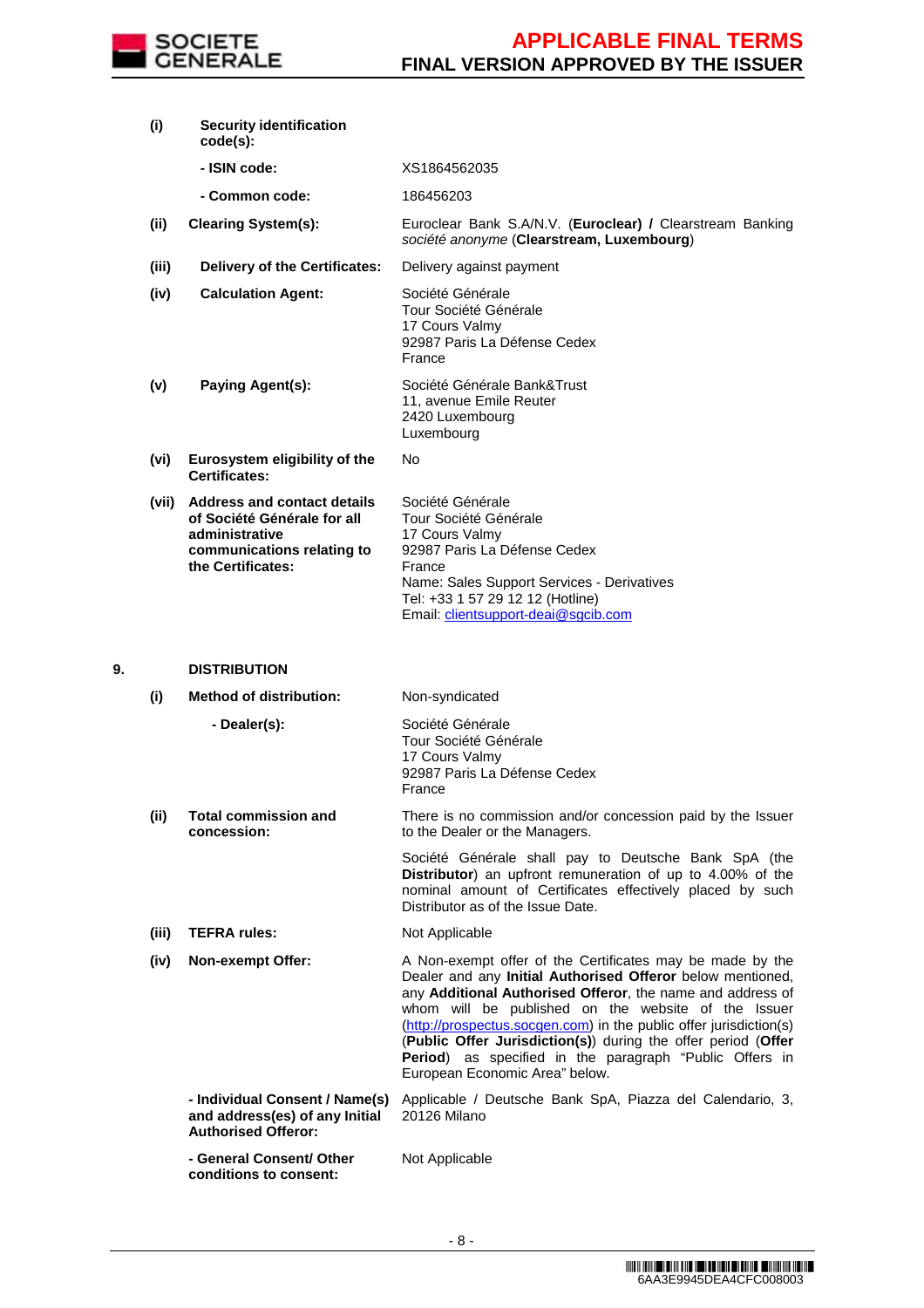

**(v) U.S. federal income tax considerations:**

The Certificates are not Specified Certificates for purposes of the Section 871(m) Regulations.

**(vi) Prohibition of Sales to EEA Retail Investors:**

Not Applicable

## **10. PUBLIC OFFERS IN EUROPEAN ECONOMIC AREA**

**- Public Offer Jurisdiction(s):** Italy

 **- Offer Period:** From 19/11/2018 to 27/11/2018, save in case of early termination.

> The Offer Period for the Certificates placed in Italy through "door-to-door selling" (pursuant to Article 30 of the Legislative Decree n. 58 dated 24.02.1998, as amended, the "Italian Financial Service Act") shall be from and including 19/11/2018 to and including 22/11/2018, save in case of early termination.

Pursuant to Article 30, paragraph 6, of the Italian Financial Act, the validity and enforceability of the subscriptions through "door-to-door selling" are suspended for a period of seven days from the date of the subscription. During such period, investors have the right to withdraw from the subscription without any charge or commissions, by means of communication to the distributor.

- **Offer Price:** The Certificates will be offered at the Issue Price of which up to a maximum of 4.00% is represented by distribution fee payable upfront by the Issuer to the Distributor.
- **Conditions to which the offer is subject:** Offers of the Certificates are conditional on their issue and, on any additional conditions set out in the standard terms of business of the financial intermediaries, notified to investors by such relevant financial intermediaries.

The Issuer reserves the right to close the Offer Period prior to its stated expiry for any reason. The Issuer reserves the right to withdraw the offer and cancel the issuance of the Certificates for any reason at any time on or prior to the Issue Date. For the avoidance of doubt, if any application has been made by a potential investor and the Issuer exercises such right, no potential investor shall be entitled to subscribe or otherwise acquire the Certificates. In each case, a notice to the investors on the early termination or the withdrawal, as applicable, will be published on the website of the Issuer (http://prospectus.socgen.com).

 The validity of the offer is subject to the condition that the decision of admission to trading on EuroTLX is released by EuroTLX Sim S.p.A. by not later than on the day immediately preceding the Issue Date; otherwise, the offer will be deemed withdrawn and the issuance cancelled. The Issuer undertakes to file the relevant application with EuroTLX Sim S.p.A. in due time to allow EuroTLX Sim S.p.A. to release a decision, according to its rules, within the day immediately preceding the Issue Date.

 **- Description of the application process:** The distribution activity will be carried out in accordance with the financial intermediary's usual procedures. Prospective investors will not be required to enter into any contractual arrangements directly with the Issuer in relation to the subscription of the Certificates.

 **- Description of possibility to reduce subscriptions and manner for refunding excess amount paid by** 

Not Applicable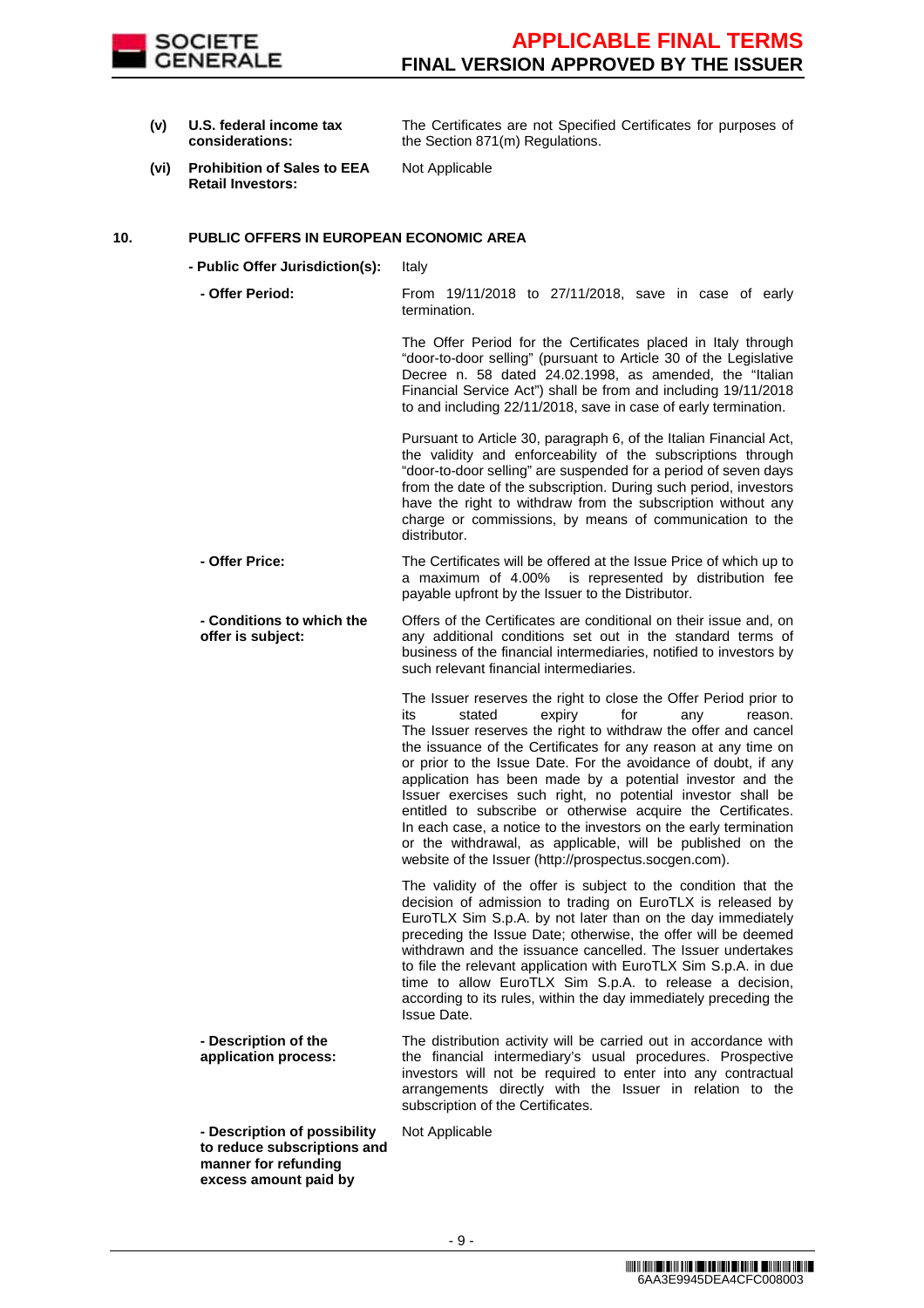

**applicants:**

|     | - Details of the minimum<br>and/or maximum amount of<br>application:                                                                                          | Minimum amount of application : EUR 100 (i.e. 1 Certificate)                                                                                                                                                                                                                                                                                                                                                                                                                               |
|-----|---------------------------------------------------------------------------------------------------------------------------------------------------------------|--------------------------------------------------------------------------------------------------------------------------------------------------------------------------------------------------------------------------------------------------------------------------------------------------------------------------------------------------------------------------------------------------------------------------------------------------------------------------------------------|
|     | - Details of the method and<br>time limits for paying up and<br>delivering the Certificates:                                                                  | The Certificates will be issued on the Issue Date against<br>payment to the Issuer of the net subscription moneys.<br>However, the settlement and delivery of the Certificates will be<br>executed through the Dealer mentioned above. Investors will<br>be notified by the relevant financial intermediary of their<br>allocations of Certificates and the settlement arrangements in<br>respect thereof.                                                                                 |
|     |                                                                                                                                                               | The settlement and the delivery of the securities will be<br>executed through the Dealer mentioned above only for<br>technical reasons. However, the Issuer will be the only offeror<br>and as such will assume all the responsibilities in connection<br>with the information contained in the Final Terms together with<br>the Base Prospectus.                                                                                                                                          |
|     | - Manner and date in which<br>results of the offer are to be<br>made public:                                                                                  | Publication<br>the<br>website<br>οf<br>the<br>on<br><b>Issuer</b><br>(http://prospectus.socgen.com) and in a daily newspaper of<br>general circulation in the relevant place(s) of listing and/or<br>public offer at the end of the subscription period if required by<br>local regulation.                                                                                                                                                                                                |
|     | - Procedure for exercise of<br>any right of pre-emption,<br>negotiability of subscription<br>rights and treatment of<br>subscription rights not<br>exercised: | Not Applicable                                                                                                                                                                                                                                                                                                                                                                                                                                                                             |
|     | - Whether tranche(s)<br>has/have been reserved for<br>certain countries:                                                                                      | Not Applicable                                                                                                                                                                                                                                                                                                                                                                                                                                                                             |
|     | - Process for notification to<br>applicants of the amount<br>allotted and the indication<br>whether dealing may begin<br>before notification is made:         | Not Applicable                                                                                                                                                                                                                                                                                                                                                                                                                                                                             |
|     | - Amount of any expenses<br>and taxes specifically<br>charged to the subscriber or<br>purchaser:                                                              | Taxes charged in connection with the subscription, transfer,<br>purchase or holding of the Certificates must be paid by the<br>Certificateholders and neither the Issuer nor the Guarantor<br>shall have any obligation in relation thereto; in that respect,<br>Certificateholders shall consult professional tax advisers to<br>determine the tax regime applicable to their own situation. The<br>Certificateholders shall also consult the Taxation section in the<br>Base Prospectus. |
|     |                                                                                                                                                               | Subscription fees or purchases fees: None                                                                                                                                                                                                                                                                                                                                                                                                                                                  |
| 11. | <b>ADDITIONAL INFORMATION</b>                                                                                                                                 |                                                                                                                                                                                                                                                                                                                                                                                                                                                                                            |
|     | - Minimum investment in the<br><b>Certificates:</b>                                                                                                           | EUR 100 (i.e. 1 Certificate)                                                                                                                                                                                                                                                                                                                                                                                                                                                               |
|     | - Minimum Trading Lot:                                                                                                                                        | EUR 100 (i.e. 1 Certificate)                                                                                                                                                                                                                                                                                                                                                                                                                                                               |
|     | - Location where the<br><b>Prospectus, any Supplements</b><br>thereto and the Final Terms<br>can be collected or inspected<br>free of charge in Italy:        | Société Générale,<br>Via Olona n.2, 20123 Milano<br>Italy                                                                                                                                                                                                                                                                                                                                                                                                                                  |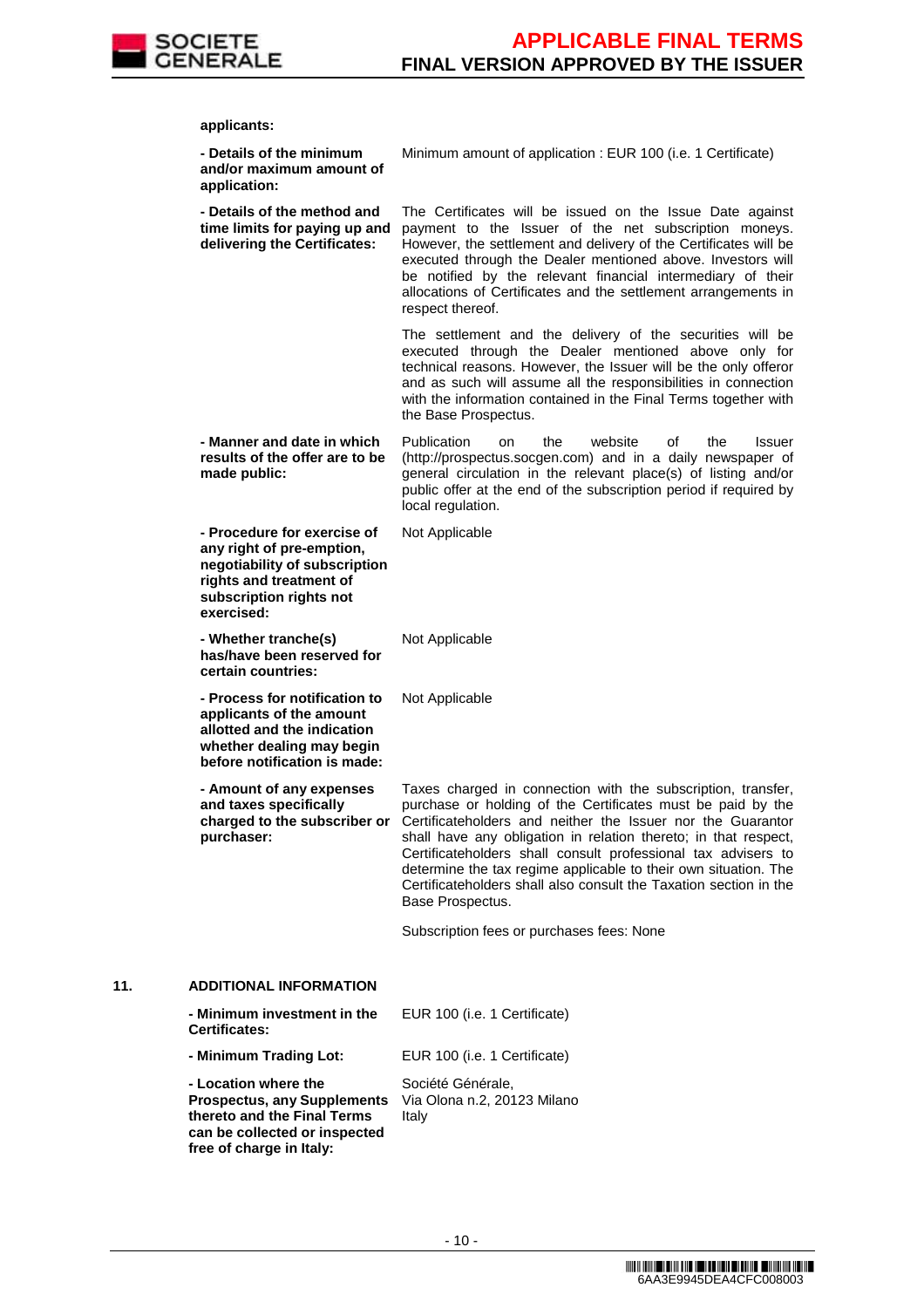

# **12. PUBLIC OFFERS IN OR FROM SWITZERLAND**

Not Applicable

# **13. BENCHMARK REGULATION**

Not Applicable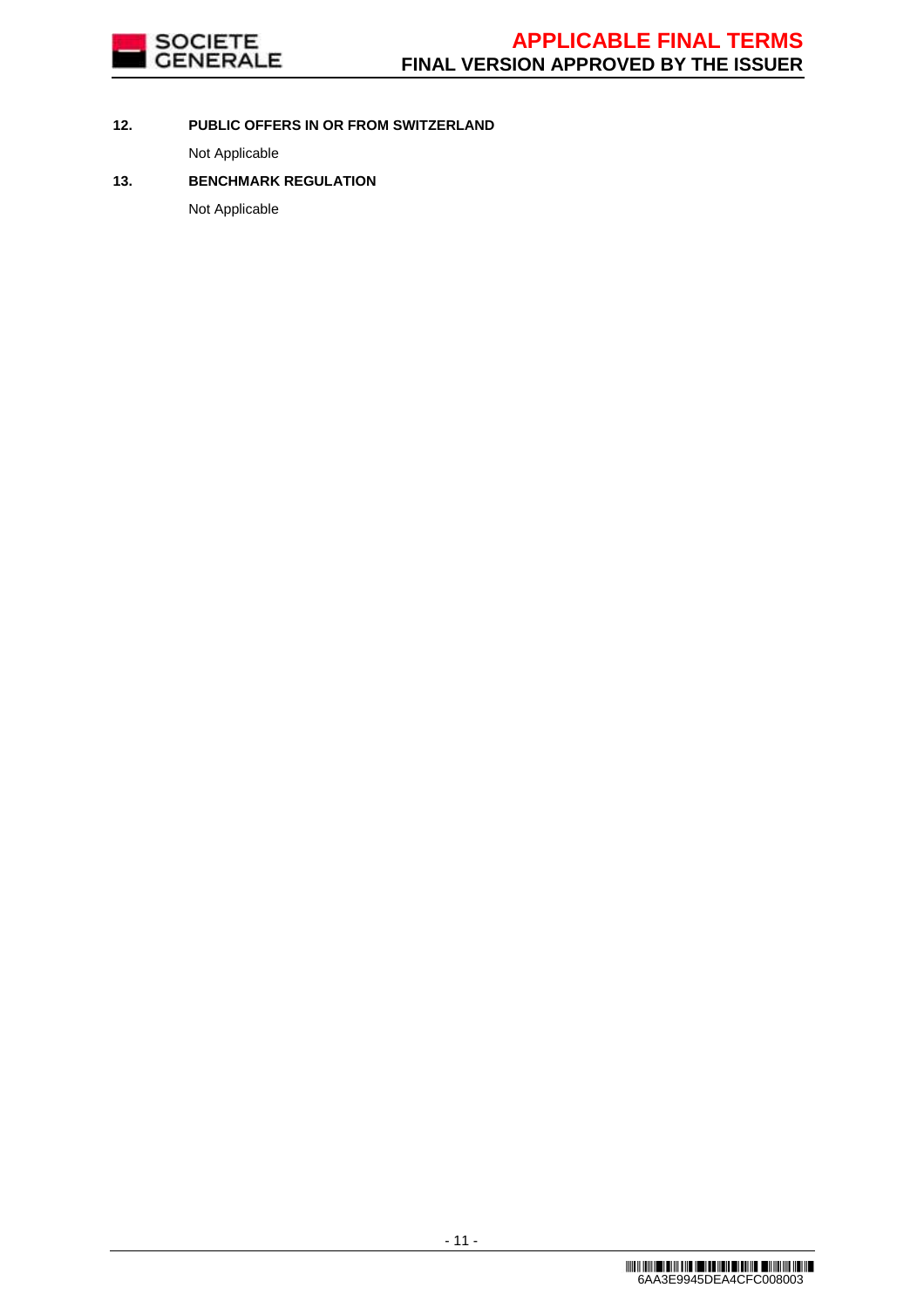

### **ISSUE SPECIFIC SUMMARY**

Summaries are made up of disclosure requirements known as Elements the communication of which is required by Annex XXII of the Commission Regulation (EC) No 809/2004 as amended. These elements are numbered in Sections –  $A - E(A.1 - E.7)$ .

This summary contains all the Elements required to be included in a summary for this type of securities and Issuer. Because some Elements are not required to be addressed, there may be gaps in the numbering sequence of the Elements.

Even though an Element may be required to be inserted in the summary because of the type of securities and Issuer, it is possible that no relevant information can be given regarding the Element. In this case, a short description of the Element is included in the summary with the mention of "Not Applicable".

|            | Section A – Introduction and warnings               |                                                                                                                                                                                                                                                                                                                                                                                                                                                                                                                                                                     |  |  |  |
|------------|-----------------------------------------------------|---------------------------------------------------------------------------------------------------------------------------------------------------------------------------------------------------------------------------------------------------------------------------------------------------------------------------------------------------------------------------------------------------------------------------------------------------------------------------------------------------------------------------------------------------------------------|--|--|--|
| A.1        | Warning                                             | This summary must be read as an introduction to the Base Prospectus.                                                                                                                                                                                                                                                                                                                                                                                                                                                                                                |  |  |  |
|            |                                                     | Any decision to invest in the Certificates should be based on a consideration<br>of the Base Prospectus as a whole by the investor.                                                                                                                                                                                                                                                                                                                                                                                                                                 |  |  |  |
|            |                                                     | Where a claim relating to the information contained in the Base Prospectus<br>and the applicable Final Terms is brought before a court, the plaintiff<br>investor might, under the national legislation of the Member States, have to<br>bear the costs of translating the Base Prospectus before the legal<br>proceedings are initiated.                                                                                                                                                                                                                           |  |  |  |
|            |                                                     | Civil liability attaches only to those persons who have tabled this summary,<br>including any translation thereof, but only if the summary is misleading,<br>inaccurate or inconsistent when read together with the other parts of the<br>Base Prospectus or it does not provide, when read together with the other<br>parts of this Base Prospectus, key information in order to aid investors when<br>considering whether to invest in the Certificates.                                                                                                          |  |  |  |
| A.2        | Consent to the use of the<br><b>Base Prospectus</b> | The Issuer consents to the use of this Base Prospectus in connection with a<br>resale or placement of Certificates in circumstances where a prospectus is<br>required to be published under the Prospectus Directive (a Non-exempt<br><b>Offer</b> ) subject to the following conditions:                                                                                                                                                                                                                                                                           |  |  |  |
|            |                                                     | - the consent is only valid during the offer period from 19/11/2018 to<br>27/11/2018 and, in respect of Certificates placed in Italy through "door-to-<br>door selling", from 19/11/2018 to 22/11/2018 (the Offer Period);                                                                                                                                                                                                                                                                                                                                          |  |  |  |
|            |                                                     | - the consent given by the Issuer for the use of the Base Prospectus to<br>make the Non-exempt Offer is an individual consent (an Individual<br>Consent) in respect of Deutsche Bank SpA, Piazza del Calendario, 3,<br>20126 Milano (the Initial Authorised Offeror and Distributor) and if the<br>Issuer appoints any additional financial intermediaries after 15/11/2018 and<br>publishes details of them on its website http://prospectus.socgen.com, each<br>financial intermediary whose details are so published (each an Additional<br>Authorised Offeror); |  |  |  |
|            |                                                     | - the consent only extends to the use of this Base Prospectus to make Non-<br>exempt Offers of the Certificates in Italy.                                                                                                                                                                                                                                                                                                                                                                                                                                           |  |  |  |
|            |                                                     | The information relating to the conditions of the Non-exempt Offer<br>shall be provided to the investors by any Initial Authorised Offeror and<br>any Additional Authorised Offeror at the time the offer is made.                                                                                                                                                                                                                                                                                                                                                  |  |  |  |
|            | Section B - Issuer and Guarantor                    |                                                                                                                                                                                                                                                                                                                                                                                                                                                                                                                                                                     |  |  |  |
| <b>B.1</b> | <b>Legal and commercial</b><br>name of the issuer   | SG Issuer (or the Issuer)                                                                                                                                                                                                                                                                                                                                                                                                                                                                                                                                           |  |  |  |
| B.2        | Domicile, legal form,<br>legislation and country    | Domicile: 33, boulevard Prince Henri, L-1724 Luxembourg.                                                                                                                                                                                                                                                                                                                                                                                                                                                                                                            |  |  |  |
|            | of incorporation                                    | Legal form: Public limited liability company (société anonyme).                                                                                                                                                                                                                                                                                                                                                                                                                                                                                                     |  |  |  |
|            |                                                     | Legislation under which the Issuer operates: Luxembourg law.                                                                                                                                                                                                                                                                                                                                                                                                                                                                                                        |  |  |  |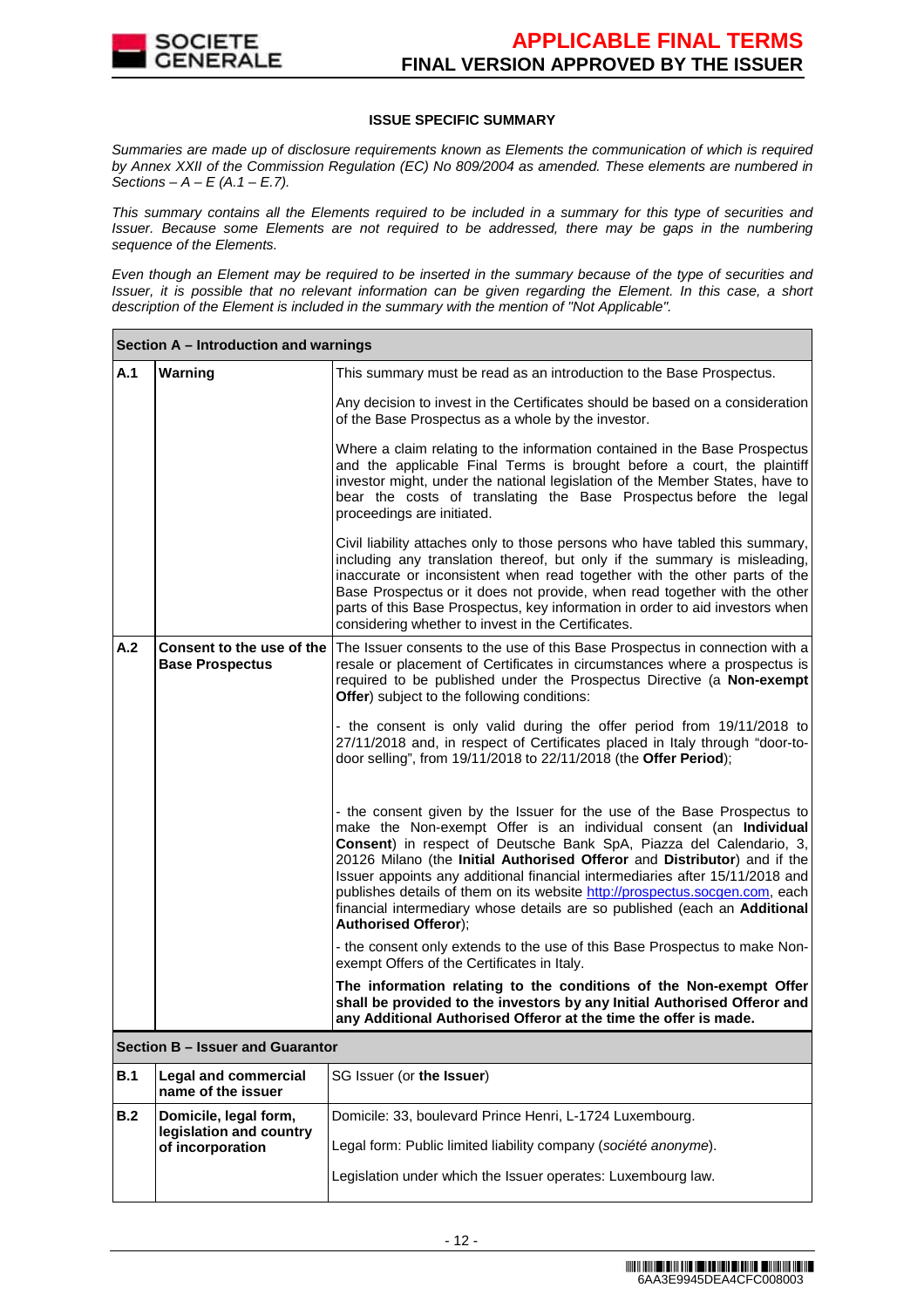

|             |                                                                                                                                                              | Country of incorporation: Luxembourg.                                                                                                                                                                                                                                                                                                                                                                                                                                                                                                         |                          |                          |  |
|-------------|--------------------------------------------------------------------------------------------------------------------------------------------------------------|-----------------------------------------------------------------------------------------------------------------------------------------------------------------------------------------------------------------------------------------------------------------------------------------------------------------------------------------------------------------------------------------------------------------------------------------------------------------------------------------------------------------------------------------------|--------------------------|--------------------------|--|
| B.4b        | Known trends affecting<br>the issuer and the<br>industries in which it<br>operates                                                                           | The Issuer expects to continue its activity in accordance with its corporate<br>objects over the course of 2018.                                                                                                                                                                                                                                                                                                                                                                                                                              |                          |                          |  |
| <b>B.5</b>  | Description of the<br>issuer's group and the<br>issuer's position within<br>the group                                                                        | The Société Générale group (the Group) offers a wide range of advisory<br>services and tailored financial solutions to individual customers, large<br>corporate and institutional investors. The Group relies on three<br>complementary core businesses: • French Retail Banking; • International<br>Retail Banking, Financial Services and Insurance and • Corporate and<br>Investment Banking, Private Banking, Asset and Wealth Management and<br>Securities Services. The Issuer is a subsidiary of the Group and has no<br>subsidiaries. |                          |                          |  |
| <b>B.9</b>  | <b>Figure of profit forecast</b><br>or estimate of the issuer                                                                                                | Not applicable. The Issuer does not provide any figure of profit forecast or<br>estimate.                                                                                                                                                                                                                                                                                                                                                                                                                                                     |                          |                          |  |
| <b>B.10</b> | Nature of any<br>qualifications in the<br>audit report on the<br>historical financial<br>information                                                         | Not Applicable. The audit report does not include any qualification.                                                                                                                                                                                                                                                                                                                                                                                                                                                                          |                          |                          |  |
| <b>B.12</b> | <b>Selected historical key</b><br>financial information                                                                                                      |                                                                                                                                                                                                                                                                                                                                                                                                                                                                                                                                               |                          |                          |  |
|             | regarding the issuer                                                                                                                                         |                                                                                                                                                                                                                                                                                                                                                                                                                                                                                                                                               | Year ended<br>31.12.2017 | Year ended<br>31.12.2016 |  |
|             |                                                                                                                                                              | (in K€)                                                                                                                                                                                                                                                                                                                                                                                                                                                                                                                                       |                          |                          |  |
|             |                                                                                                                                                              |                                                                                                                                                                                                                                                                                                                                                                                                                                                                                                                                               | (audited)                | (audited)                |  |
|             |                                                                                                                                                              | <b>Total Revenue</b>                                                                                                                                                                                                                                                                                                                                                                                                                                                                                                                          | 92,353                   | 90,991                   |  |
|             |                                                                                                                                                              | <b>Profit before tax</b>                                                                                                                                                                                                                                                                                                                                                                                                                                                                                                                      | 105                      | 525                      |  |
|             |                                                                                                                                                              | Profit for the financial period/year                                                                                                                                                                                                                                                                                                                                                                                                                                                                                                          | 78                       | 373                      |  |
|             |                                                                                                                                                              | <b>Total Assets</b>                                                                                                                                                                                                                                                                                                                                                                                                                                                                                                                           | 48,026,909               | 53,309,975               |  |
|             | Statement as no material<br>adverse change in the<br>prospects of the issuer<br>since the date of its last<br>published audited<br>financial statements      | There has been no material adverse change in the prospects of the Issuer<br>since 31 December 2017.                                                                                                                                                                                                                                                                                                                                                                                                                                           |                          |                          |  |
|             | Significant changes in<br>the issuer's financial or<br>trading position<br>subsequent to the<br>period covered by the<br>historical financial<br>information | Not Applicable. There has been no significant change in the financial or<br>trading position of the Issuer since 31 December 2017.                                                                                                                                                                                                                                                                                                                                                                                                            |                          |                          |  |
| <b>B.13</b> | <b>Recent events particular</b><br>to the issuer which are<br>to a material extent<br>relevant to the<br>evaluation of the<br><b>Issuer's solvency</b>       | Not Applicable. There have been no recent events particular to the Issuer<br>which are to a material extent relevant to the evaluation of the Issuer's<br>solvency.                                                                                                                                                                                                                                                                                                                                                                           |                          |                          |  |
| <b>B.14</b> | Statement as to whether                                                                                                                                      | See Element B.5 above for the Issuers' position within the Group.                                                                                                                                                                                                                                                                                                                                                                                                                                                                             |                          |                          |  |
|             | the issuer is dependent<br>upon other entities<br>within the group                                                                                           | SG Issuer is dependent upon Société Générale Bank & Trust within the<br>Group.                                                                                                                                                                                                                                                                                                                                                                                                                                                                |                          |                          |  |
| <b>B.15</b> | Description of the<br>issuer's principal<br>activities                                                                                                       | The principal activity of SG Issuer is raising finance by the issuance of<br>warrants as well as debt securities designed to be placed to institutional<br>customers or retail customers through the distributors associated with<br>Société Générale. The financing obtained through the issuance of such debt<br>securities is then lent to Société Générale and to other members of the                                                                                                                                                    |                          |                          |  |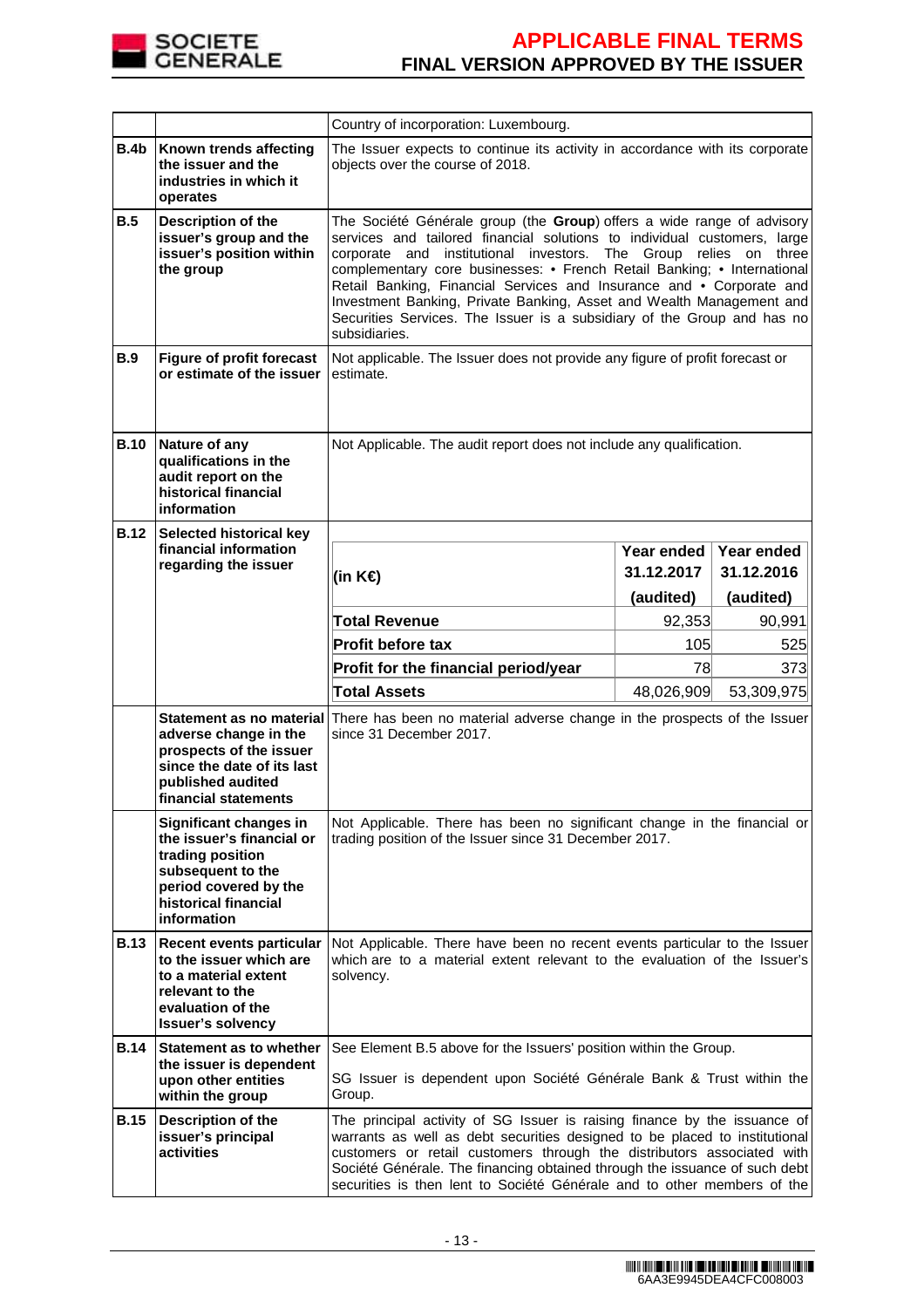

|             |                                                                                                                                                                                  | Group.                                                                                                                                                                                                                                                                                                                                                                                                                                                                                                                 |
|-------------|----------------------------------------------------------------------------------------------------------------------------------------------------------------------------------|------------------------------------------------------------------------------------------------------------------------------------------------------------------------------------------------------------------------------------------------------------------------------------------------------------------------------------------------------------------------------------------------------------------------------------------------------------------------------------------------------------------------|
| <b>B.16</b> | To the extent known to<br>the issuer, whether the<br>issuer is directly or<br>indirectly owned or<br>controlled and by whom,<br>and description of the<br>nature of such control | SG Issuer is a 100 per cent. owned subsidiary of Société Générale Bank &<br>Trust S.A. which is itself a 100 per cent. owned subsidiary of Société<br>Générale and is a fully consolidated company.                                                                                                                                                                                                                                                                                                                    |
| <b>B.18</b> | Nature and scope of the<br>guarantee                                                                                                                                             | The Certificates are unconditionally and irrevocably guaranteed by Société<br>Générale (the Guarantor) pursuant to the guarantee made as of 20 June<br>2018 (the Guarantee).                                                                                                                                                                                                                                                                                                                                           |
|             |                                                                                                                                                                                  | The Guarantee obligations constitutes a direct, unconditional, unsecured and<br>unsubordinated obligations of the Guarantor ranking as senior preferred<br>obligations, as provided for in Article L. 613-30-3-I-3° of the Code and will<br>rank at least pari passu with all other existing and future direct,<br>unconditional, unsecured senior preferred obligations of the Guarantor,<br>including those in respect of deposits.                                                                                  |
|             |                                                                                                                                                                                  | Any references to sums or amounts payable by the Issuer which are<br>guaranteed by the Guarantor under the Guarantee shall be to such sums<br>and/or amounts as directly reduced, and/or in the case of conversion into<br>equity, as reduced by the amount of such conversion, and/or otherwise<br>modified from time to time resulting from the application of a bail-in power by<br>any relevant authority pursuant to directive 2014/59/EU of the European<br>Parliament and of the Council of the European Union. |
| <b>B.19</b> | Information about the<br>guarantor as if it were<br>the issuer of the same<br>type of security that is<br>subject of the guarantee                                               | The information about Société Générale as if it were the Issuer of the same<br>type of Certificates that is subject of the Guarantee is set out in accordance<br>with Elements B.19 / B.1, B.19 / B.2, B.19 / B.4b, B.19 / B.5, B.19 / B.9, B.19<br>/ B.10, B.19 / B.12, B.19 / B.13, B.19 / B.14, B.19 / B.15, B.19 / B.16 below,<br>respectively:                                                                                                                                                                    |
|             |                                                                                                                                                                                  | B.19/B.1: Legal and commercial name of the guarantor                                                                                                                                                                                                                                                                                                                                                                                                                                                                   |
|             |                                                                                                                                                                                  | Société Générale                                                                                                                                                                                                                                                                                                                                                                                                                                                                                                       |
|             |                                                                                                                                                                                  | B.19/B.2: Domicile, legal form, legislation and country of incorporation                                                                                                                                                                                                                                                                                                                                                                                                                                               |
|             |                                                                                                                                                                                  | Domicile: 29, boulevard Haussmann, 75009 Paris, France. Legal form:<br>Public limited liability company (société anonyme).                                                                                                                                                                                                                                                                                                                                                                                             |
|             |                                                                                                                                                                                  | Legislation under which the Issuer operates: French law. Country of<br>incorporation: France.                                                                                                                                                                                                                                                                                                                                                                                                                          |
|             |                                                                                                                                                                                  | B.19/B.4b: Known trends affecting the guarantor and the industries in<br>which it operates                                                                                                                                                                                                                                                                                                                                                                                                                             |
|             |                                                                                                                                                                                  | Societe Generale continues to be subject to the usual risks and the risks<br>inherent in its business mentioned in Chapter 4 of the Registration Document<br>filed on 8 March 2018, and in its updated version filed on 7 May 2018.                                                                                                                                                                                                                                                                                    |
|             |                                                                                                                                                                                  | In a context of firming world growth, several risks continue to weigh on global<br>economic prospects: risks of renewed financial tensions in Europe, risks of<br>renewed turbulences (financial, social and political) in emerging economies,<br>uncertainties related to unconventional monetary policy measures<br>implemented in the main developed economies, the rise in terrorist risks as<br>well as of geopolitical and protectionist tensions. More specifically, the Group<br>could be affected by: -       |
|             |                                                                                                                                                                                  | renewed financial tensions in the Eurozone resulting from a return of doubts<br>about the integrity of the monetary union, for example in the run-up to<br>elections in a context of rising eurosceptic political forces;                                                                                                                                                                                                                                                                                              |
|             |                                                                                                                                                                                  | - fears regarding a possible tightening of international trade barriers, in<br>particular in large developed economies (United States or, in the context of<br>Brexit, United Kingdom for example);                                                                                                                                                                                                                                                                                                                    |
|             |                                                                                                                                                                                  | - a sudden rise in interest rates and markets volatility (bonds, equities and                                                                                                                                                                                                                                                                                                                                                                                                                                          |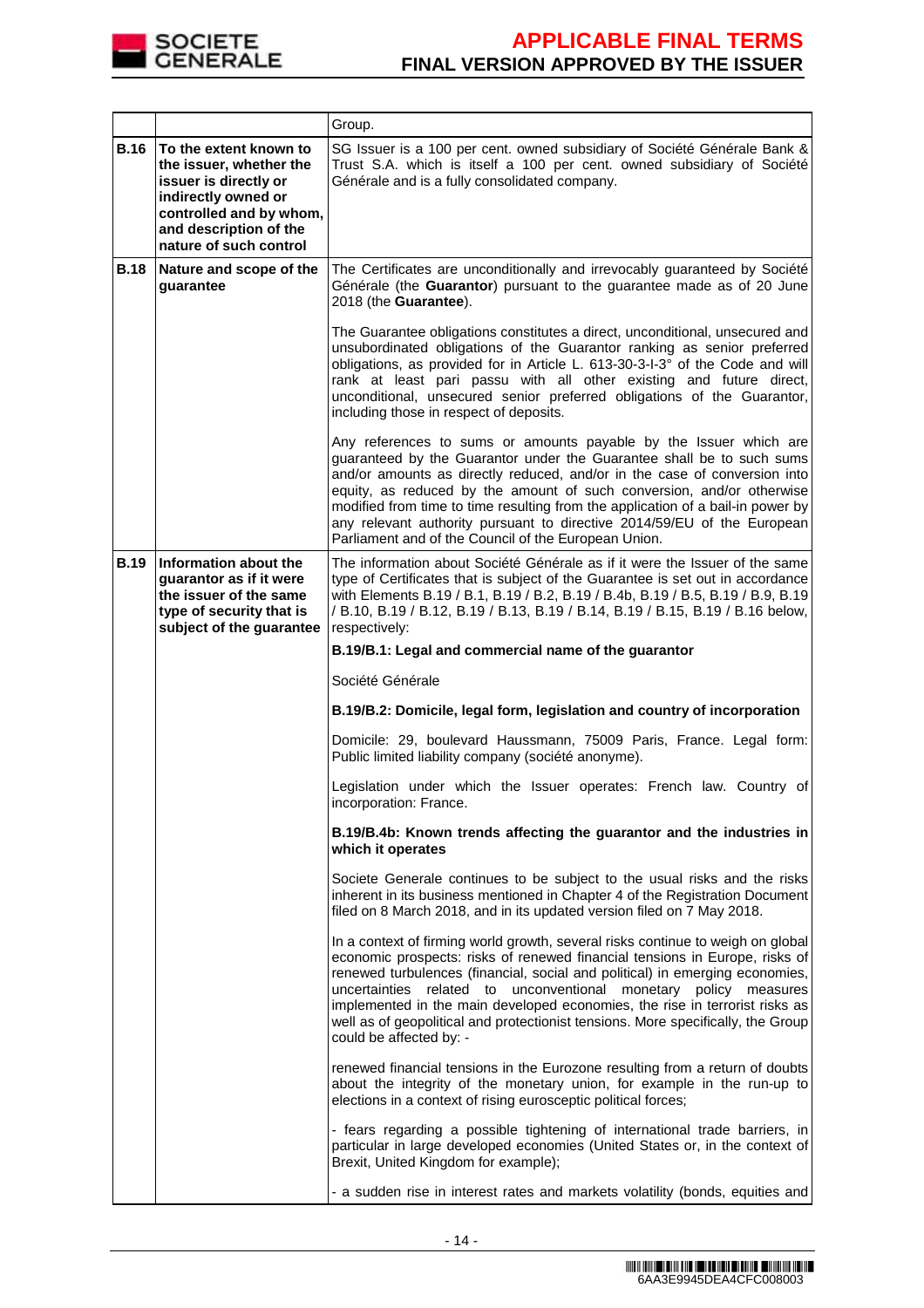

commodities), which could be triggered by inflationary fears, trade tensions or poor communication from main central banks when changing their monetary policy stance; - a sharp slowdown in economic activity in China, triggering capital flight from the country, depreciation pressures on the Chinese currency and, by contagion, on other emerging market currencies, as well as a fall in commodity prices; - worsening geopolitical tensions in the Middle East, South China Sea, North Korea or Ukraine. Further tensions between western countries and Russia could lead to stepping up of sanctions on the latter. - socio-political tensions in some countries dependent on oil and gas revenues and needing to adapt to reversal in commodities prices. From a regulatory perspective, H1 2018 was marked in particular by the European legislative process around CRR2/CRD5, therefore the review of the capital adequacy directive and the CRR regulation. This is expected to continue in H2 and include the subjects MREL (Minimum Required Eligible Liabilities) and TLAC (Total Loss Absorbing Capacity). However, the transposition into European law of the agreement finalising the Basel III reforms is not yet on the agenda as regards European legislative institutions: an impact study is to be launched by the EBA and will serve to draft the future CRR3 regulation. Other current subjects concern notably the review of the systemic capital buffer for systemically important banks, the ECB's expectations in terms of provisioning the stock of non-performing loans and the review of the regime for investment firms in Europe. **B.19/B.5: Description of the guarantor's group and the guarantor's position within the group**  The Group offers a wide range of advisory services and tailored financial solutions to individual customers, large corporate and institutional investors. The Group relies on three complementary core businesses: French Retail Banking: • International Retail Banking, Financial Services and Insurance and • Corporate and Investment Banking, Private Banking, Asset and Wealth Management and Securities Services. Société Générale is the parent company of the Société Générale Group. **B.19/B.9: Figure of profit forecast or estimate of the guarantor**  Not applicable. The Guarantor does not provide any figure of profit forecast or estimate. **B.19/B.10: Nature of any qualifications in the audit report on the historical financial information** Not Applicable. The audit report does not include any qualification. **B.19/B.12: Selected historical key financial information regarding the guarantor Half-Year 30.06.2018 (unaudited) (audited) Year ended 2017 Half Year 30.06.2017 (unaudited) Year ended 2016 (audited) Results** (in millions of euros)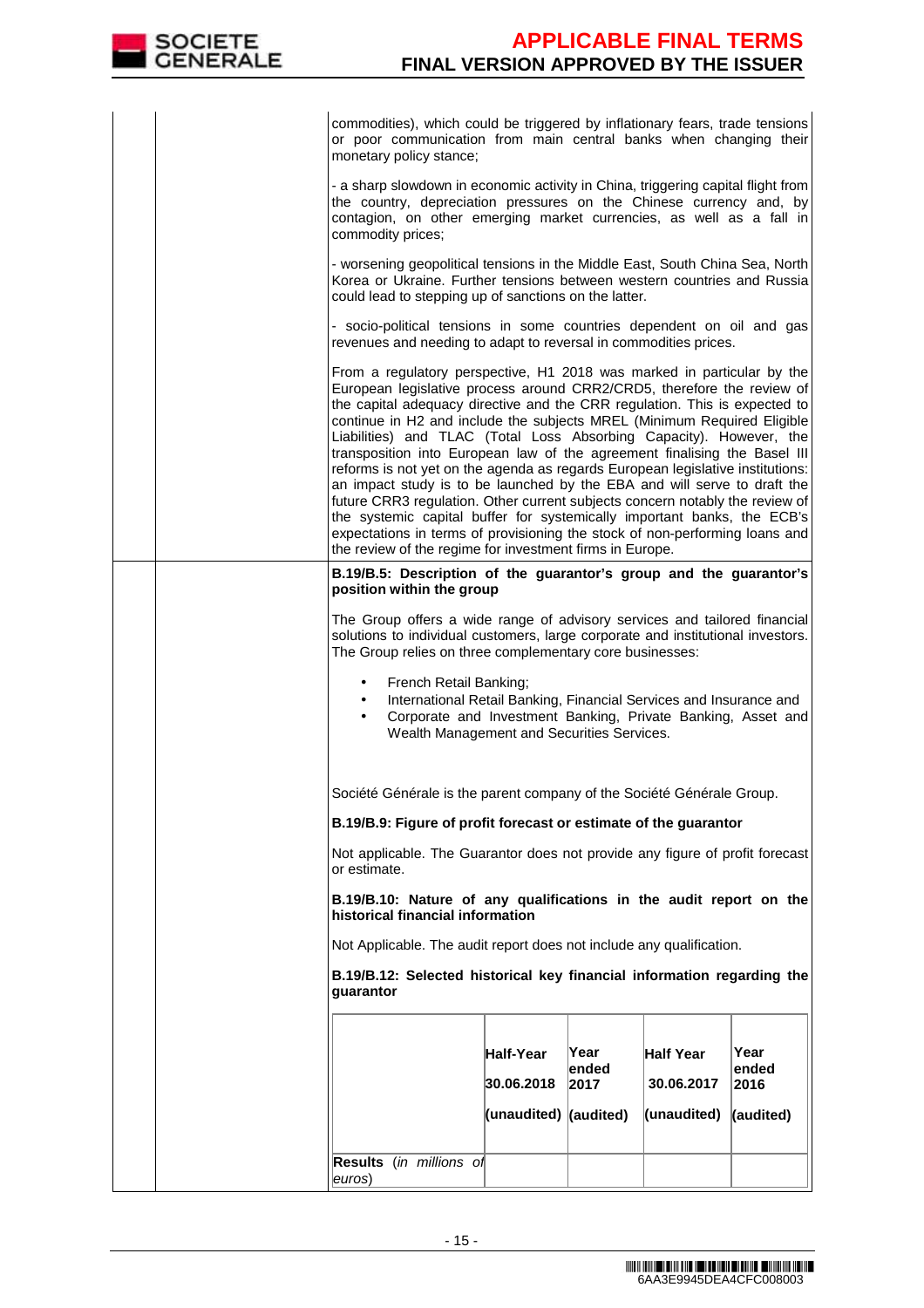

|  |                                                                                                                                                                                                                                                                          |                                  | 23,954   |                 | 25,298  |
|--|--------------------------------------------------------------------------------------------------------------------------------------------------------------------------------------------------------------------------------------------------------------------------|----------------------------------|----------|-----------------|---------|
|  | Net Banking Income<br>Operating income                                                                                                                                                                                                                                   | 12,748<br>3,238                  | 4,767    | 11,673<br>2,492 | 6,390   |
|  | Net income                                                                                                                                                                                                                                                               |                                  | 3,430    | 2,097           | 4,338   |
|  | Reported Group                                                                                                                                                                                                                                                           | 2,340                            |          |                 |         |
|  | income                                                                                                                                                                                                                                                                   | Net <sub>2,006</sub>             | 2,806    | 1,805           | 3,874   |
|  | French retail Banking                                                                                                                                                                                                                                                    | 635                              | 1,010    | 701             | 1,486   |
|  | International<br>Retail                                                                                                                                                                                                                                                  |                                  |          |                 |         |
|  | Financial <sub>970</sub><br>Banking<br>&<br>Services                                                                                                                                                                                                                     |                                  | 1,975    | 996             | 1,631   |
|  | Global Banking<br><b>Investor Solutions</b>                                                                                                                                                                                                                              | $\overline{a}$ nd <sub>673</sub> | 1,566    | 894             | 1,803   |
|  | Corporate Centre                                                                                                                                                                                                                                                         | (272)                            | (1,745)  | (786)           | (1,046) |
|  | Core Businesses                                                                                                                                                                                                                                                          | 2,278                            | 4,551    | 2,591           | 4,920   |
|  | Net cost of risk                                                                                                                                                                                                                                                         | (378)                            | (1, 349) | (368)           | (2,091) |
|  | Underlying ROTE ** (1)                                                                                                                                                                                                                                                   | 11.0%                            | 9.6%     | 11.0%           | 9.3%    |
|  | Tier 1 Ratio **                                                                                                                                                                                                                                                          | 13.6%                            | 13.8%    | 14.4%           | 14.5%   |
|  | Activity (in billions of<br>euros)                                                                                                                                                                                                                                       |                                  |          |                 |         |
|  | Total<br>assets<br>lliabilities                                                                                                                                                                                                                                          | and $1,298.0$                    | 1,275.1  | 1350.2          | 1,354.4 |
|  | Customer<br>loans<br>amortised costs                                                                                                                                                                                                                                     | $at_{427.3}$                     | 425.2    | 418.2           | 426.5   |
|  | Customer deposits                                                                                                                                                                                                                                                        | 415.1                            | 410.6    | 406.2           | 421.0   |
|  | Equity (in billions of<br>euros)                                                                                                                                                                                                                                         |                                  |          |                 |         |
|  | Shareholders'<br>$\overline{equity}$ , 59.0<br>Group Share                                                                                                                                                                                                               |                                  | 59.4     | 60.1            | 62.0    |
|  | Non-controlling<br>Interests                                                                                                                                                                                                                                             | $\vert 4.4 \vert$                | 4.7      | 4.4             | 3.7     |
|  | Cash flow statements<br>(in millions of euros)                                                                                                                                                                                                                           |                                  |          |                 |         |
|  | Net inflow (outflow) in<br>lcash<br>and<br>equivalent                                                                                                                                                                                                                    | cash(29,832)                     | 18,023   | 14,666          | 18,442  |
|  | ** These financial ratios are unaudited.<br>(1) Adjusted for non-economic and exceptional items, and for IFRIC 21.<br>Statement as no material adverse change in the prospects of the<br>guarantor since the date of its last published audited financial<br>statements: |                                  |          |                 |         |
|  | There has been no material adverse change in the prospects of Société<br>Générale since 31 December 2017.                                                                                                                                                                |                                  |          |                 |         |
|  | Significant changes in the guarantor's financial or trading position<br>subsequent to the period covered by the historical financial<br>information:                                                                                                                     |                                  |          |                 |         |
|  | Not Applicable. There has been no significant change in the financial or<br>trading position of Société Générale since 30 June 2018.                                                                                                                                     |                                  |          |                 |         |
|  | B.19/B.13: Recent events particular to the guarantor which are to a<br>material extent relevant to the evaluation of the guarantor's solvency                                                                                                                            |                                  |          |                 |         |
|  | Not Applicable. There have been no recent events particular to Société<br>Générale which are to a material extent relevant to the evaluation of its<br>solvency.                                                                                                         |                                  |          |                 |         |
|  | B.19/B.14: Statement as to whether the guarantor is dependent upon<br>other entities within the group                                                                                                                                                                    |                                  |          |                 |         |
|  | See Element B.5 above for the Société Générale's position within the Group.                                                                                                                                                                                              |                                  |          |                 |         |
|  | Société Générale is the ultimate holding company of the Group. However,<br>Société Générale operates its own business; it does not act as a simple                                                                                                                       |                                  |          |                 |         |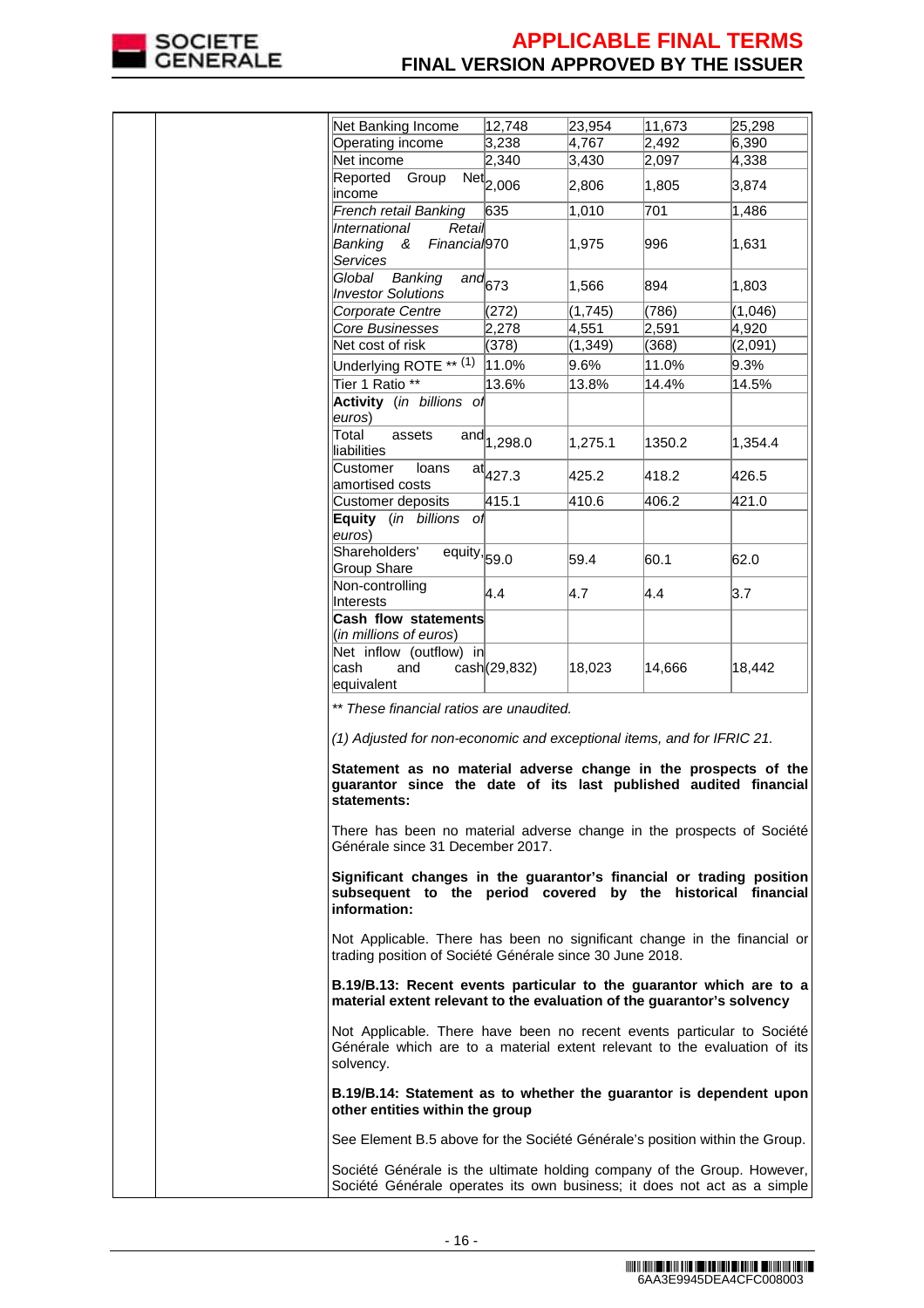

**Section C – Securities**

|  | holding company vis-à-vis its subsidiaries.                                                                                                                                           |
|--|---------------------------------------------------------------------------------------------------------------------------------------------------------------------------------------|
|  | B.19/B.15: Description of the guarantor's principal activities                                                                                                                        |
|  | See Element B.19/B.5 above                                                                                                                                                            |
|  | B.19/B.16: To the extent known to the guarantor, whether the guarantor<br>is directly or indirectly owned or controlled and by whom, and<br>description of the nature of such control |
|  | Not Applicable. To its knowledge, Société Générale is not owned or<br>controlled, directly or indirectly (under French law) by another entity.                                        |

| ucuuu u                                                                           |                                                                                                      |                                                                                                                                                                                                                                                                                                              |  |
|-----------------------------------------------------------------------------------|------------------------------------------------------------------------------------------------------|--------------------------------------------------------------------------------------------------------------------------------------------------------------------------------------------------------------------------------------------------------------------------------------------------------------|--|
| C.1                                                                               | Type and class of the<br>securities being offered                                                    | The certificates are derivative instruments (the Certificates)                                                                                                                                                                                                                                               |  |
| and/or admitted to<br>trading, including any<br>security identification<br>number |                                                                                                      | The ISIN code is: XS1864562035                                                                                                                                                                                                                                                                               |  |
|                                                                                   |                                                                                                      | The Common Code is: 186456203                                                                                                                                                                                                                                                                                |  |
| C.2                                                                               | <b>Currency of the</b><br>securities issue                                                           | <b>EUR</b>                                                                                                                                                                                                                                                                                                   |  |
| C.5                                                                               | <b>Description of any</b><br>restrictions on the free<br>transferability of the<br>securities        | Not Applicable. There is no restriction on the free transferability of the<br>Certificates, subject to selling and transfer restrictions which may apply in<br>certain jurisdictions including restrictions applicable to the offer and sale to,<br>or for the account or benefit of, Permitted Transferees. |  |
|                                                                                   |                                                                                                      | A Permitted Transferee means any person who (i) is not a U.S. person as<br>defined pursuant to Regulation S; and (ii) is not a person who comes within<br>any definition of U.S. person for the purposes of the CEA or any CFTC Rule,<br>guidance or order proposed or issued under the CEA.                 |  |
| C.8                                                                               | <b>Rights attached to the</b><br>securities, including<br>ranking and limitations<br>to those rights | Rights attached to the securities:                                                                                                                                                                                                                                                                           |  |
|                                                                                   |                                                                                                      | Unless the Certificates are previously redeemed, the Certificates will entitle<br>each holder of the Certificates (a Certificateholder) to receive a redemption<br>amount which may be lower than, equal to or higher than the amount initially<br>invested (see Element C.18).                              |  |
|                                                                                   |                                                                                                      | A Certificateholder will be entitled to claim the immediate and due payment<br>of any sum in case:                                                                                                                                                                                                           |  |
|                                                                                   |                                                                                                      | - the Issuer fails to pay or to perform its other obligations under the<br>Certificates                                                                                                                                                                                                                      |  |
|                                                                                   |                                                                                                      | - the Guarantor fails to perform its obligations under the Guarantee or in the<br>event that the guarantee of the Guarantor stops being valid; or                                                                                                                                                            |  |
|                                                                                   |                                                                                                      | - of insolvency or bankruptcy proceeding(s) affecting the Issuer.                                                                                                                                                                                                                                            |  |
|                                                                                   |                                                                                                      | The Certificateholders' consent shall have to be obtained to amend the<br>contractual terms of the Certificates pursuant to the provisions of an agency<br>agreement, made available to a Certificateholder upon request to the Issuer.                                                                      |  |
|                                                                                   |                                                                                                      | <b>Waiver of Set-off rights</b>                                                                                                                                                                                                                                                                              |  |
|                                                                                   |                                                                                                      | The Certificateholders waive any right of set-off, compensation and retention<br>in relation to the Certificates, to the extent permitted by law.                                                                                                                                                            |  |
|                                                                                   |                                                                                                      | <b>Governing law</b>                                                                                                                                                                                                                                                                                         |  |
|                                                                                   |                                                                                                      | The Certificates and any non-contractual obligations arising out of or in<br>connection with the Certificates will be governed by, and shall be construed<br>in accordance with English law.                                                                                                                 |  |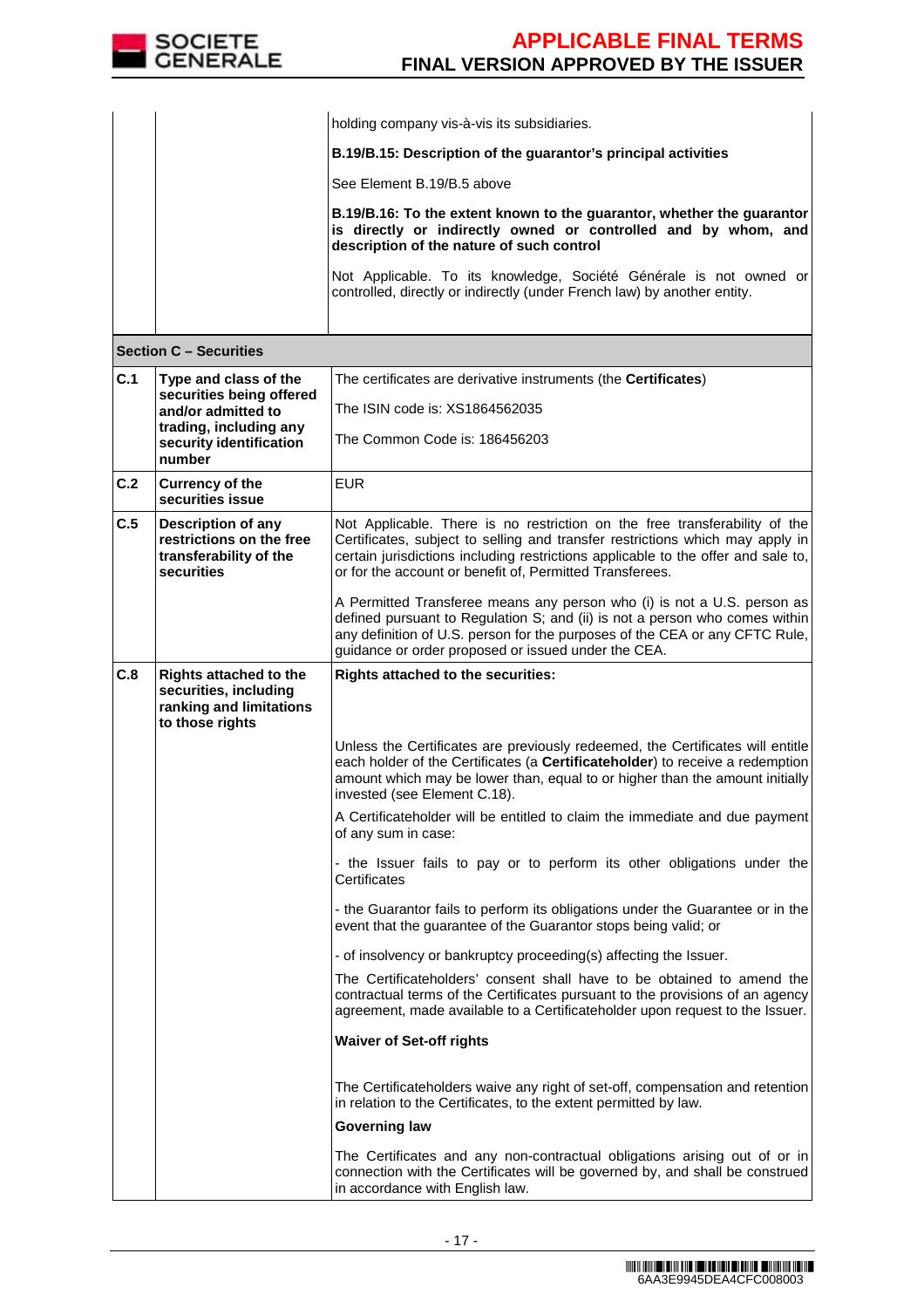

|      |                        | The Issuer accepts the competence of the courts of England in relation to<br>any dispute against the Issuer but accepts that such Certificateholders may<br>bring their action before any other competent court.                                                                                                                                                                                                                                                                                                                                                                                                                                                                               |
|------|------------------------|------------------------------------------------------------------------------------------------------------------------------------------------------------------------------------------------------------------------------------------------------------------------------------------------------------------------------------------------------------------------------------------------------------------------------------------------------------------------------------------------------------------------------------------------------------------------------------------------------------------------------------------------------------------------------------------------|
|      |                        | Ranking:<br>The Certificates will be direct, unconditional, unsecured and unsubordinated<br>obligations of the Issuer and will rank at least pari passu with all other<br>outstanding direct, unconditional, unsecured and unsubordinated obligations<br>of the Issuer, present and future.                                                                                                                                                                                                                                                                                                                                                                                                    |
|      |                        | Limitations<br>securities:<br>rights<br>attached<br>the<br>to<br>to<br>- The Issuer may redeem the Certificates early on the basis of the market<br>value of these Certificates for tax or regulatory reasons, force majeure event<br>or in the case of occurrence of extraordinary events affecting the underlying<br>instrument(s) or in the case of occurrence of additional disruption event(s).                                                                                                                                                                                                                                                                                           |
|      |                        | - The Issuer may adjust the financial terms in case of adjustment events<br>affecting the underlying instrument(s), and, in the case of occurrence of<br>extraordinary events affecting the underlying instrument(s) or in the case of<br>occurrence of additional disruption event(s), the Issuer may substitute the<br>underlying instrument(s) by new underlying instrument(s) or deduct from any<br>due amount the increased cost of hedging, and in each case without the<br>consent of the Certificateholders.                                                                                                                                                                           |
|      |                        | - The Issuer may monetise all or part of the due amounts until the final<br>exercise date of the Certificates in the case of occurrence of extraordinary<br>events affecting the underlying or in the case of occurrence of additional<br>disruption event(s).                                                                                                                                                                                                                                                                                                                                                                                                                                 |
|      |                        | - the rights to payment of principal and interest will be prescribed within a<br>period of ten years (in the case of principal) and five years (in the case of<br>interest) from the date on which the payment of these amounts has become<br>due for the first time and has remained unpaid.                                                                                                                                                                                                                                                                                                                                                                                                  |
|      |                        | - In the case of a payment default by the Issuer, Certificateholders shall not<br>institute any proceedings, judicial or otherwise, or otherwise assert a claim<br>against the Issuer. Nevertheless, Certificateholders will continue to be able<br>to claim against the Guarantor in respect of any unpaid amount.                                                                                                                                                                                                                                                                                                                                                                            |
|      |                        | <b>Taxation</b>                                                                                                                                                                                                                                                                                                                                                                                                                                                                                                                                                                                                                                                                                |
|      |                        | All payments in respect of Certificates, Receipts and Coupons or under the<br>Guarantee shall be made free and clear of, and without withholding or<br>deduction for or on account of, any present or future taxes, duties,<br>assessments or governmental charges of whatever nature imposed, levied,<br>collected, withheld or assessed by or on behalf of any Tax Jurisdiction<br>unless such withholding or deduction is required by law.                                                                                                                                                                                                                                                  |
|      |                        | In the event that any amounts are required to be withheld or deducted or<br>withheld for, or on behalf of, any Tax Jurisdiction, the relevant Issuer or, as<br>the case may be, the Guarantor shall (except in certain circumstances), to<br>the fullest extent permitted by law, pay such additional amount as may be<br>necessary, in order that each Certificateholder,<br>Receiptholder or<br>Couponholder, after deduction or such withholding of such taxes, duties,<br>assessments or governmental charges or deduction, will receive the full<br>amount then due and payable.                                                                                                          |
|      |                        | Notwithstanding the provisions above, in no event will the Issuer or, as the<br>case may be, the Guarantor, be required to pay any additional amounts in<br>respect of the Certificates, Receipts or Coupons for, or on account of, any<br>withholding or deduction (i) required pursuant to an agreement described in<br>Section 1471(b) of the U.S. Internal Revenue Code of 1986 (the "Code") or<br>otherwise imposed pursuant to Sections 1471 through 1474 of the Code,<br>any regulations or agreements thereunder, or any official interpretations<br>thereof, or any law implementing an intergovernmental approach thereto or<br>(ii) imposed pursuant to Section 871(m) of the Code. |
|      |                        | Where                                                                                                                                                                                                                                                                                                                                                                                                                                                                                                                                                                                                                                                                                          |
|      |                        | Tax Jurisdiction means Luxembourg or any political subdivision or any<br>authority thereof or therein having power to tax.                                                                                                                                                                                                                                                                                                                                                                                                                                                                                                                                                                     |
| C.11 | Whether the securities | Application will be made for the Certificates to be admitted to trading on                                                                                                                                                                                                                                                                                                                                                                                                                                                                                                                                                                                                                     |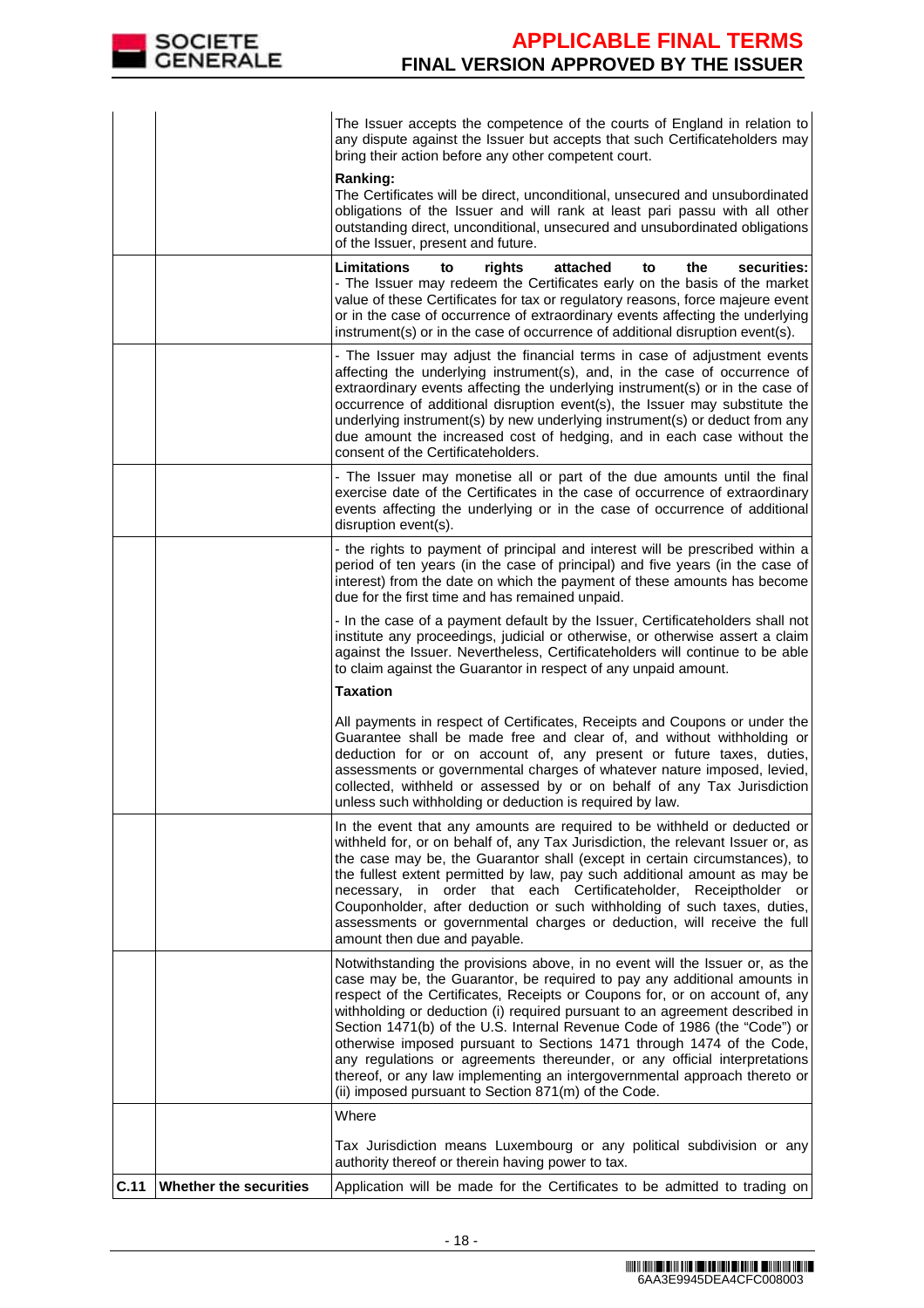

|      | offered are or will be the<br>object of an application<br>for admission to trading,<br>with a view to their<br>distribution in a<br>regulated market or<br>other equivalent markets<br>with indication of the<br>markets in question | EuroTLX, a Multilateral Trading Facility organized and managed by EuroTLX<br>Sim S.p.A                                                                                                                                                                                                                                                                                                                                   |                                                                                                                                                                                                                                                                                                                                                                                     |  |
|------|--------------------------------------------------------------------------------------------------------------------------------------------------------------------------------------------------------------------------------------|--------------------------------------------------------------------------------------------------------------------------------------------------------------------------------------------------------------------------------------------------------------------------------------------------------------------------------------------------------------------------------------------------------------------------|-------------------------------------------------------------------------------------------------------------------------------------------------------------------------------------------------------------------------------------------------------------------------------------------------------------------------------------------------------------------------------------|--|
| C.15 | How the value of the<br>investment is affected by<br>the value of the<br>underlying instrument(s)                                                                                                                                    | The value of the Certificates, the payment of an automatic early redemption<br>amount on a relevant automatic early redemption date, and the payment of<br>a redemption amount to a Certificateholder on the final exercise date will<br>depend on the performance of the underlying asset(s), on the relevant<br>valuation date(s).                                                                                     |                                                                                                                                                                                                                                                                                                                                                                                     |  |
|      |                                                                                                                                                                                                                                      | The value of the Certificates is linked to the positive or negative<br>performance of the underlying instrument. The amount(s) to be paid is/are<br>determined on the basis of the condition which is satisfied (or not) if the<br>performance of the underlying instrument is higher than or equal to a<br>predefined barrier performance. Performance of the underlying instrument<br>can be leveraged and/or floored. |                                                                                                                                                                                                                                                                                                                                                                                     |  |
| C.16 | The final exercise date<br>and the final reference<br>date                                                                                                                                                                           | The final exercise date of the Certificates will be 05/12/2023 (the Final<br>Exercise Date), and the final reference date will be the last valuation date.                                                                                                                                                                                                                                                               |                                                                                                                                                                                                                                                                                                                                                                                     |  |
|      |                                                                                                                                                                                                                                      | The Final Exercise Date may be modified pursuant to the provisions of<br>Element C.8 above and Element C.18 below.                                                                                                                                                                                                                                                                                                       |                                                                                                                                                                                                                                                                                                                                                                                     |  |
| C.17 | Settlement procedure of<br>the derivative securities                                                                                                                                                                                 | Cash delivery                                                                                                                                                                                                                                                                                                                                                                                                            |                                                                                                                                                                                                                                                                                                                                                                                     |  |
| C.18 | How the return on<br>derivative securities<br>takes place                                                                                                                                                                            | The issue date of the Certificates is 30/11/2018 (the Issue Date) and each<br>Certificate will have a specified denomination of EUR 100 (the Specified<br>Denomination).                                                                                                                                                                                                                                                 |                                                                                                                                                                                                                                                                                                                                                                                     |  |
|      |                                                                                                                                                                                                                                      | <b>Automatic Early</b><br><b>Redemption Amount(s):</b>                                                                                                                                                                                                                                                                                                                                                                   | Unless previously redeemed, if an Automatic<br>Early Redemption Event has occurred, then<br>the Issuer shall redeem early the Certificates<br>on Automatic Early Redemption Date(i) (i<br>from 1 to 4) in accordance with the following<br>provisions in respect of each Certificate:<br>Automatic Early Redemption Amount(i) =<br>Specified Denomination x (100% + i x<br>$6.50\%$ |  |
|      |                                                                                                                                                                                                                                      | <b>Automatic Early</b><br><b>Redemption Date(s):</b>                                                                                                                                                                                                                                                                                                                                                                     | Automatic Early Redemption Date(i) (i from<br>1 to 4): 5 Business Days after the Valuation<br>Date(i) on which an Automatic Early<br>Redemption Event is deemed to have<br>occurred.                                                                                                                                                                                                |  |
|      |                                                                                                                                                                                                                                      | <b>Automatic Early</b><br><b>Redemption Event:</b>                                                                                                                                                                                                                                                                                                                                                                       | is deemed to have occurred, as determined<br>by the Calculation Agent, if on a Valuation<br>Date(i) (i from 1 to 4), Performance(i) is<br>higher than or equal to 0%                                                                                                                                                                                                                |  |
|      |                                                                                                                                                                                                                                      | <b>Final Exercise Amount:</b>                                                                                                                                                                                                                                                                                                                                                                                            | Unless previously redeemed, the Issuer<br>shall redeem the Certificates on the Final<br>Exercise Date, in accordance with the<br>following provisions in respect of each                                                                                                                                                                                                            |  |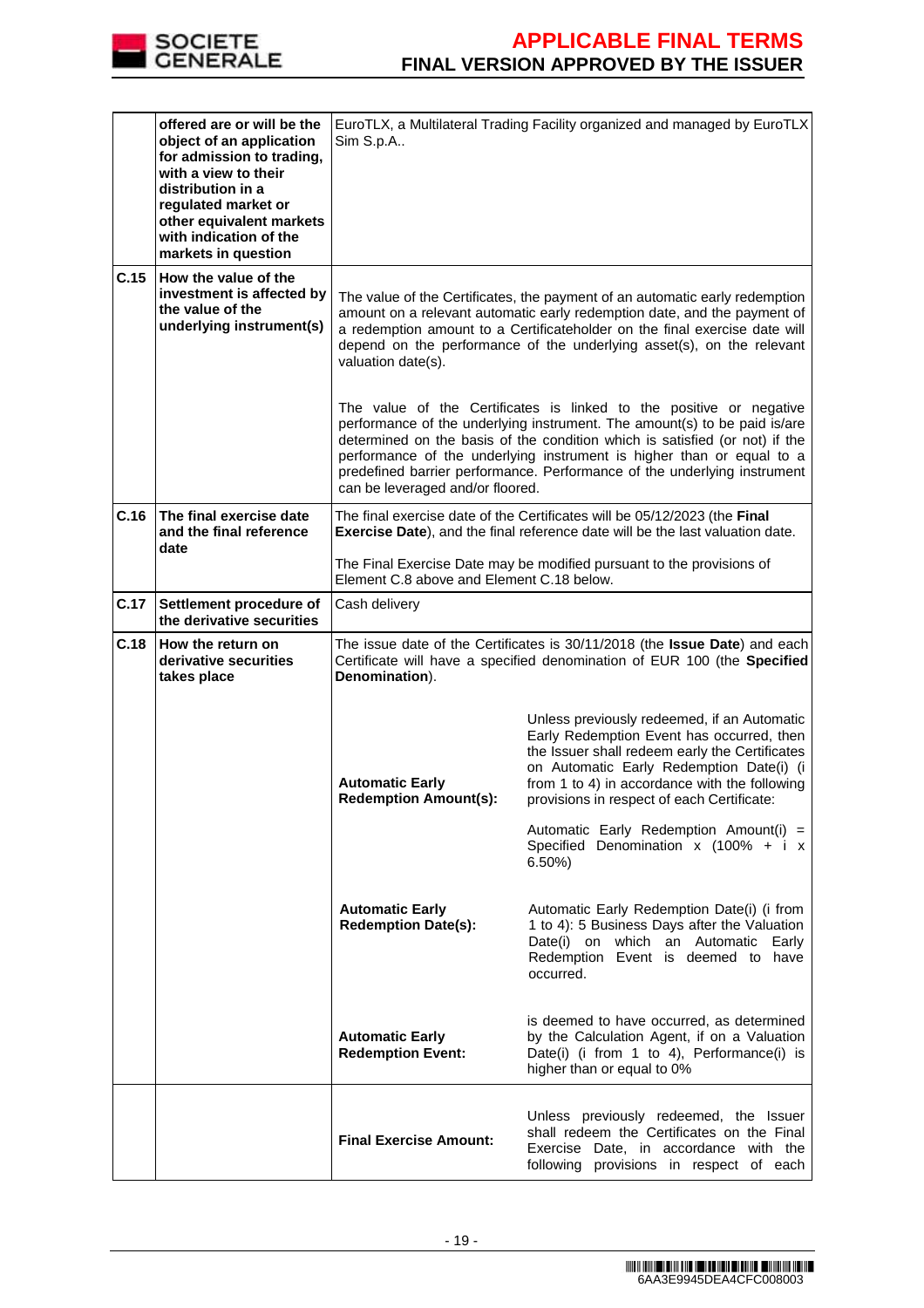

|      |                                                                |                                                                                                                                                                                                                                                    | Certificate:                                                                                                               |  |  |  |
|------|----------------------------------------------------------------|----------------------------------------------------------------------------------------------------------------------------------------------------------------------------------------------------------------------------------------------------|----------------------------------------------------------------------------------------------------------------------------|--|--|--|
|      |                                                                |                                                                                                                                                                                                                                                    | Scenario 1:                                                                                                                |  |  |  |
|      |                                                                |                                                                                                                                                                                                                                                    | If on Valuation Date(5), Performance(5) is<br>higher than or equal to 0%, then:                                            |  |  |  |
|      |                                                                |                                                                                                                                                                                                                                                    | Exercise<br>Final<br>Amount<br>Specified<br>$=$<br>Denomination x $[(100\% + 5 \times 6.50\%)]$                            |  |  |  |
|      |                                                                |                                                                                                                                                                                                                                                    | Scenario 2:                                                                                                                |  |  |  |
|      |                                                                |                                                                                                                                                                                                                                                    | If on Valuation Date(5), Performance(5) is<br>lower than 0% and Performance(5) is higher<br>than or equal to -30.0%, then: |  |  |  |
|      |                                                                |                                                                                                                                                                                                                                                    | Final<br>Exercise<br>Specified<br>Amount<br>$=$<br>Denomination x [100%]                                                   |  |  |  |
|      |                                                                |                                                                                                                                                                                                                                                    | Scenario 3:                                                                                                                |  |  |  |
|      |                                                                |                                                                                                                                                                                                                                                    | If on Valuation Date(5), Performance(5) is<br>lower than -30.0%, then:                                                     |  |  |  |
|      |                                                                |                                                                                                                                                                                                                                                    | Final<br>Exercise<br>Amount<br>Specified<br>$\qquad \qquad =$<br>Denomination x (100% + Performance(5))                    |  |  |  |
|      |                                                                | Definitions relating to date(s):Applicable                                                                                                                                                                                                         |                                                                                                                            |  |  |  |
|      |                                                                | <b>Valuation Date(0):</b><br>(DD/MM/YYYY)                                                                                                                                                                                                          | 28/11/2018                                                                                                                 |  |  |  |
|      |                                                                | <b>Valuation Date(i); (i from 1</b> 28/11/2019;<br>to $5)$<br>(DD/MM/YYYY)                                                                                                                                                                         | 30/11/2020;<br>29/11/2021;<br>28/11/2022; 28/11/2023                                                                       |  |  |  |
|      |                                                                | Definitions relating to the<br><b>Product:</b>                                                                                                                                                                                                     | Applicable, subject to the provisions of the<br>Condition 4 of the Additional Terms and<br>Conditions relating to Formulae |  |  |  |
|      |                                                                | Performance(i)<br>(i from 1 to 5)                                                                                                                                                                                                                  | means (S(i) / S(0)) - 100%                                                                                                 |  |  |  |
|      |                                                                | S(i)<br>(i from 0 to 5)                                                                                                                                                                                                                            | means in respect of any Valuation Date(i)<br>the Closing Price of the Underlying                                           |  |  |  |
| C.19 | The final reference price                                      | See Element C.18 above.                                                                                                                                                                                                                            |                                                                                                                            |  |  |  |
|      | of the underlying                                              | Final reference price: the value of the underlying instrument(s) on the<br>relevant valuation date(s) for the redemption, subject to the occurrence of<br>certain extraordinary events and adjustments affecting such underlying<br>instrument(s). |                                                                                                                            |  |  |  |
| C.20 | Type of the underlying                                         | The type of underlying is: share.                                                                                                                                                                                                                  |                                                                                                                            |  |  |  |
|      | and where the<br>information on the<br>underlying can be found | Information about the underlying is available on the following website(s) or<br>screen page(s).                                                                                                                                                    |                                                                                                                            |  |  |  |
|      |                                                                | Website<br><b>Company Bloomberg Ticker</b><br><b>Exchange</b>                                                                                                                                                                                      |                                                                                                                            |  |  |  |
|      |                                                                | SAP SE<br>SAP GY<br>XETRA TRADING SYSTEM   www.sap.com                                                                                                                                                                                             |                                                                                                                            |  |  |  |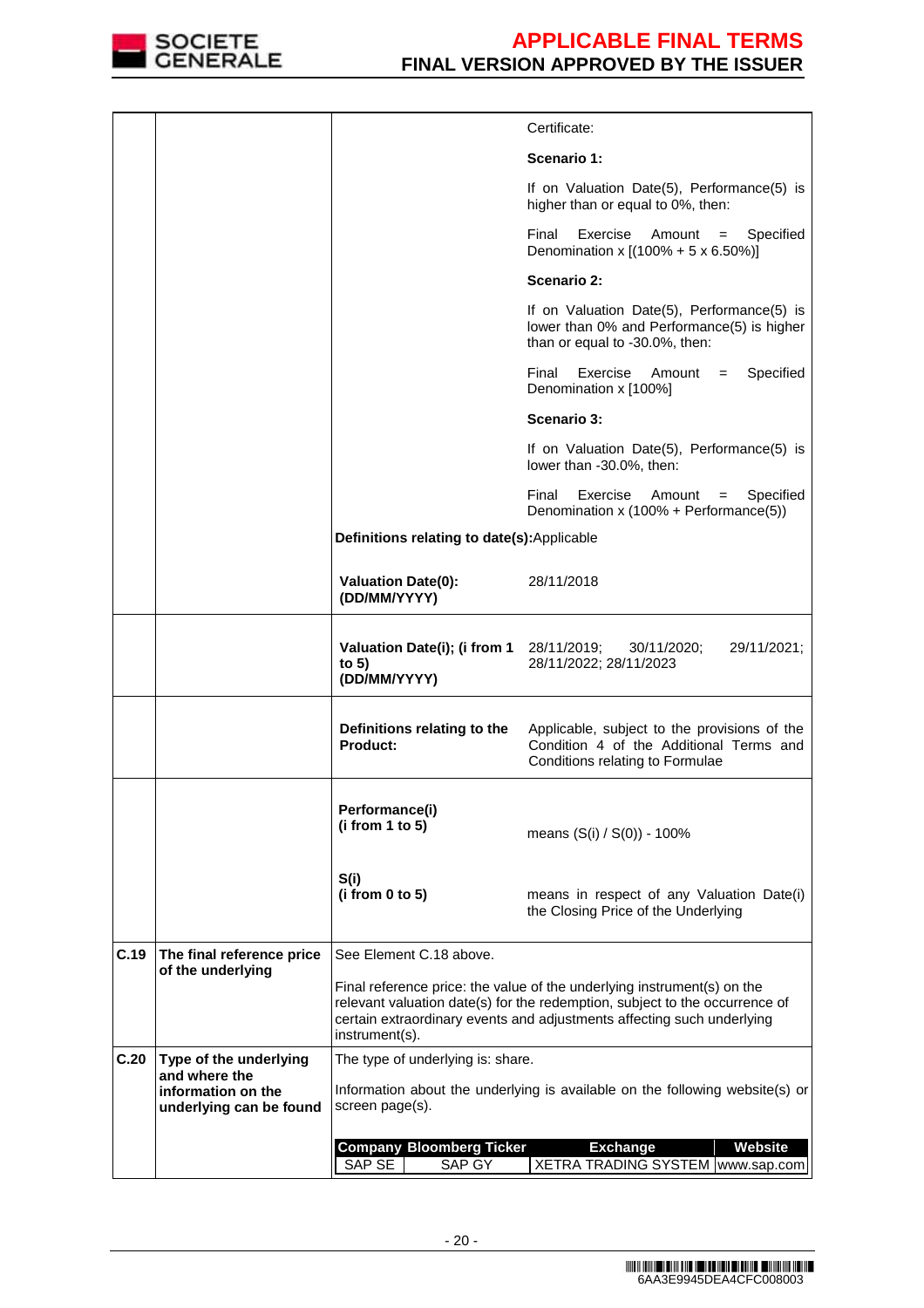

|     | <b>Section D - Risks</b>                                                                    |                                                                                                                                                                                                                                                     |  |  |
|-----|---------------------------------------------------------------------------------------------|-----------------------------------------------------------------------------------------------------------------------------------------------------------------------------------------------------------------------------------------------------|--|--|
| D.2 | Key information on the<br>key risks that are specific<br>to the issuer and the<br>guarantor | An investment in the Certificates involves certain risks which should be<br>assessed prior to any investment decision.                                                                                                                              |  |  |
|     |                                                                                             | In particular, the Group is exposed to the risks inherent in its core<br>businesses, including:                                                                                                                                                     |  |  |
|     |                                                                                             | global economical risks:                                                                                                                                                                                                                            |  |  |
|     |                                                                                             | The global economy and financial markets continue to display high levels of<br>uncertainty, which may materially and adversely affect the Group's<br>business, financial situation and results of operations.                                       |  |  |
|     |                                                                                             | The Group's results may be affected by regional market exposures.                                                                                                                                                                                   |  |  |
|     |                                                                                             | The Group operates in highly competitive industries, including in its home<br>market.                                                                                                                                                               |  |  |
|     |                                                                                             | credit risks:<br>$\bullet$                                                                                                                                                                                                                          |  |  |
|     |                                                                                             | The Group is exposed to counterparty risk and concentration risk.                                                                                                                                                                                   |  |  |
|     |                                                                                             | The Group's hedging strategies may not prevent all risk of losses.                                                                                                                                                                                  |  |  |
|     |                                                                                             | The Group's results of operations and financial situation could be adversely<br>affected by a significant increase in new provisions or by inadequate<br>provisioning for loan losses.                                                              |  |  |
|     |                                                                                             | market risks:                                                                                                                                                                                                                                       |  |  |
|     |                                                                                             | The protracted decline of financial markets or reduced liquidity in such<br>markets may make it harder to sell assets or manoeuvre trade positions and<br>could lead to material losses.                                                            |  |  |
|     |                                                                                             | The volatility of the financial markets may cause the Group to suffer<br>significant losses on its trading and investment activities.                                                                                                               |  |  |
|     |                                                                                             | The financial soundness and conduct of other financial institutions and<br>market participants could adversely affect the Group.                                                                                                                    |  |  |
|     |                                                                                             | The Group may generate lower revenues from brokerage and other<br>commission and fee-based businesses during market downturns.                                                                                                                      |  |  |
|     |                                                                                             | operational risks:                                                                                                                                                                                                                                  |  |  |
|     |                                                                                             | The Group's risk management system may not be effective and may expose<br>the Group to unidentified or unanticipated risks, which could lead to<br>significant losses.                                                                              |  |  |
|     |                                                                                             | Operational failure, termination or capacity constraints affecting institutions<br>the Group does business with, or failure or breach of the Group's<br>information technology systems, could result in losses.                                     |  |  |
|     |                                                                                             | To prepare its consolidated financial statements in accordance with IFRS as<br>adopted by the European Union, the Group relies on assumptions and<br>estimates which, if incorrect, could have a significant impact on its financial<br>statements. |  |  |
|     |                                                                                             | The Group's ability to attract and retain qualified employees, as well as<br>significant changes in the regulatory framework related to employees and<br>compensation, may materially adversely affect its performance.                             |  |  |
|     |                                                                                             | If the Group makes an acquisition, it may be unable to manage the<br>integration process in a cost-effective manner or achieve the expected<br>benefits.                                                                                            |  |  |
|     |                                                                                             | The Group may incur losses as a result of unforeseen or catastrophic<br>events, including terrorist attacks or natural disasters.                                                                                                                   |  |  |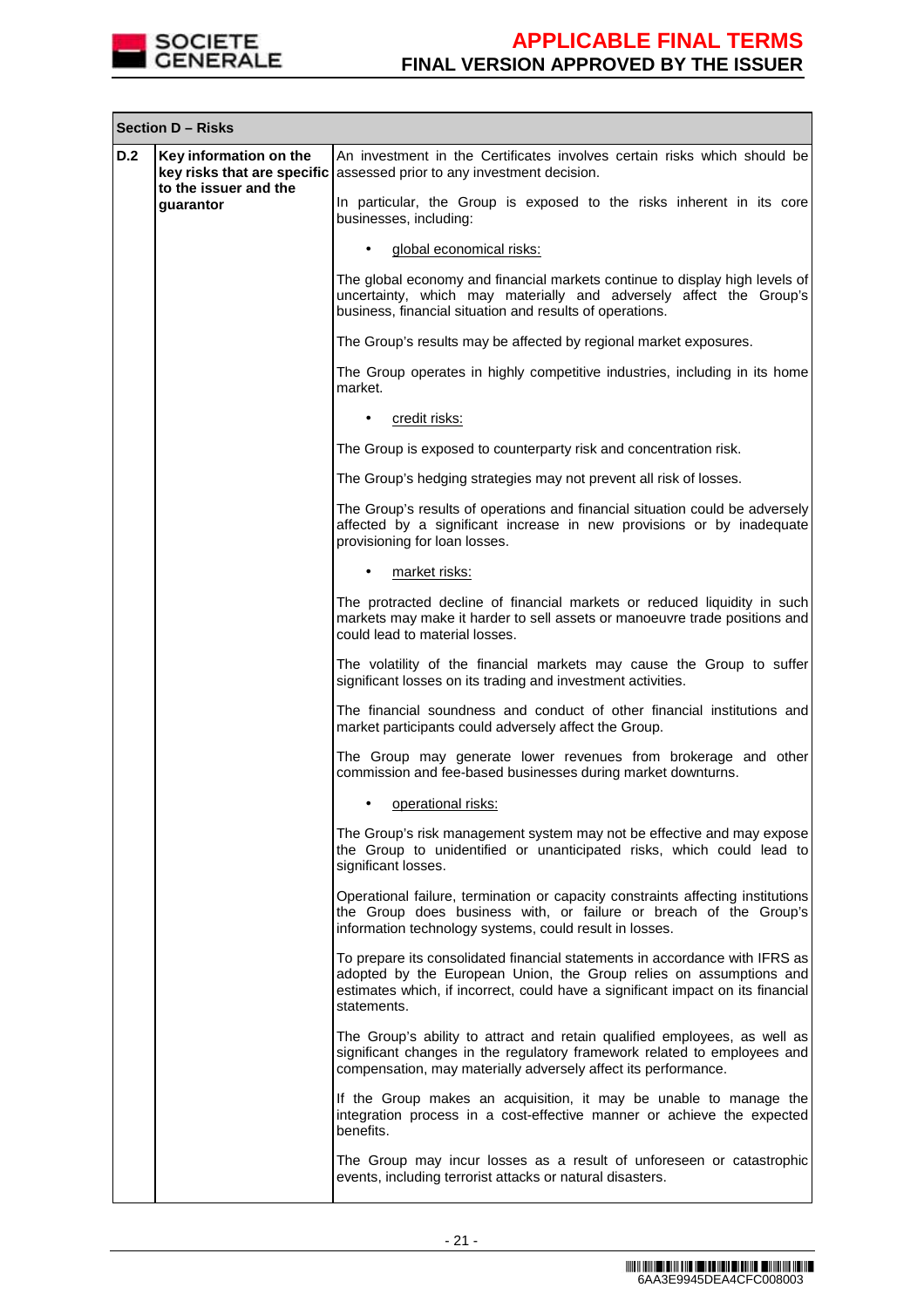

|     |                                                                                                                                                                                                  | structural interest rate and exchange rate risks:                                                                                                                                                                                                                                                                                                                                                                                                                                                                                                                                                                                                                                                                                                                                                                                                                                                                                   |  |  |
|-----|--------------------------------------------------------------------------------------------------------------------------------------------------------------------------------------------------|-------------------------------------------------------------------------------------------------------------------------------------------------------------------------------------------------------------------------------------------------------------------------------------------------------------------------------------------------------------------------------------------------------------------------------------------------------------------------------------------------------------------------------------------------------------------------------------------------------------------------------------------------------------------------------------------------------------------------------------------------------------------------------------------------------------------------------------------------------------------------------------------------------------------------------------|--|--|
|     |                                                                                                                                                                                                  | Changes in interest rates may adversely affect the Group's banking and<br>asset management businesses.                                                                                                                                                                                                                                                                                                                                                                                                                                                                                                                                                                                                                                                                                                                                                                                                                              |  |  |
|     |                                                                                                                                                                                                  | Fluctuations in exchange rates could adversely affect the Group's results of<br>operations.                                                                                                                                                                                                                                                                                                                                                                                                                                                                                                                                                                                                                                                                                                                                                                                                                                         |  |  |
|     |                                                                                                                                                                                                  | liquidity risk:                                                                                                                                                                                                                                                                                                                                                                                                                                                                                                                                                                                                                                                                                                                                                                                                                                                                                                                     |  |  |
|     |                                                                                                                                                                                                  | The Group depends on access to financing and other sources of liquidity,<br>which may be restricted for reasons beyond its control.                                                                                                                                                                                                                                                                                                                                                                                                                                                                                                                                                                                                                                                                                                                                                                                                 |  |  |
|     |                                                                                                                                                                                                  | non-compliance and reputational risks, litigation:                                                                                                                                                                                                                                                                                                                                                                                                                                                                                                                                                                                                                                                                                                                                                                                                                                                                                  |  |  |
|     |                                                                                                                                                                                                  | Reputational damage could harm the Group's competitive position.                                                                                                                                                                                                                                                                                                                                                                                                                                                                                                                                                                                                                                                                                                                                                                                                                                                                    |  |  |
|     |                                                                                                                                                                                                  | The Group is exposed to legal risks that could negatively affect its financial<br>situation or results of operations.                                                                                                                                                                                                                                                                                                                                                                                                                                                                                                                                                                                                                                                                                                                                                                                                               |  |  |
|     |                                                                                                                                                                                                  | The Group is subject to an extensive supervisory and regulatory framework<br>in each of the countries in which it operates and changes in this regulatory<br>framework could have a significant effect on the Group's businesses and<br>costs, as well as on the financial and economic environment in which it<br>operates.                                                                                                                                                                                                                                                                                                                                                                                                                                                                                                                                                                                                        |  |  |
|     |                                                                                                                                                                                                  | A number of exceptional measures taken by governments, central banks<br>and regulators could be amended or terminated                                                                                                                                                                                                                                                                                                                                                                                                                                                                                                                                                                                                                                                                                                                                                                                                               |  |  |
|     |                                                                                                                                                                                                  | other risks:                                                                                                                                                                                                                                                                                                                                                                                                                                                                                                                                                                                                                                                                                                                                                                                                                                                                                                                        |  |  |
|     |                                                                                                                                                                                                  | Risks related to the implementation of the Group's strategic plan.                                                                                                                                                                                                                                                                                                                                                                                                                                                                                                                                                                                                                                                                                                                                                                                                                                                                  |  |  |
|     |                                                                                                                                                                                                  | The creditworthiness and credit ratings of the Issuer may affect the market<br>value of the Certificates.                                                                                                                                                                                                                                                                                                                                                                                                                                                                                                                                                                                                                                                                                                                                                                                                                           |  |  |
|     |                                                                                                                                                                                                  | The United Kingdom's impending departure from the European Union could<br>adversely affect the Group.                                                                                                                                                                                                                                                                                                                                                                                                                                                                                                                                                                                                                                                                                                                                                                                                                               |  |  |
|     |                                                                                                                                                                                                  | Since the Issuer is part of the Group, these risk factors are applicable to the<br>Issuer.                                                                                                                                                                                                                                                                                                                                                                                                                                                                                                                                                                                                                                                                                                                                                                                                                                          |  |  |
| D.6 | Key information on the<br>key risks that are specific<br>to the securities and risk<br>warning to the effect that<br>investors may lose the<br>value of their entire<br>investment or part of it |                                                                                                                                                                                                                                                                                                                                                                                                                                                                                                                                                                                                                                                                                                                                                                                                                                                                                                                                     |  |  |
|     |                                                                                                                                                                                                  | The Certificates may provide for an automatic early redemption linked to a<br>specific event. Therefore, this may prevent the Certificateholders from<br>benefitting from the performance of the underlying instrument(s) over the<br>whole period initially envisaged.                                                                                                                                                                                                                                                                                                                                                                                                                                                                                                                                                                                                                                                             |  |  |
|     |                                                                                                                                                                                                  | The terms and conditions of the Certificates may include provisions under<br>which upon the occurrence of certain market disruptions delays in the<br>settlement of the Certificates may be incurred or certain modifications be<br>made. Moreover, in case of occurrence of events affecting the underlying<br>instrument(s), the terms and conditions of the Certificates allow the Issuer to<br>substitute the underlying instrument(s) by new underlying instrument(s),<br>cease the exposure to the underlying asset(s) and apply a reference rate to<br>the proceeds so obtained until the final exercise date of the Certificates,<br>postpone the final exercise date of the Certificates, early redeem the<br>Certificates on the basis of the market value of these Certificates or deduct<br>from any due amount the increased cost of hedging, and in each case<br>without the prior consent of the Certificateholders. |  |  |
|     |                                                                                                                                                                                                  | Payments (whether in respect of principal and/or interest and whether at<br>final exercise date or otherwise) on the Certificates are calculated by                                                                                                                                                                                                                                                                                                                                                                                                                                                                                                                                                                                                                                                                                                                                                                                 |  |  |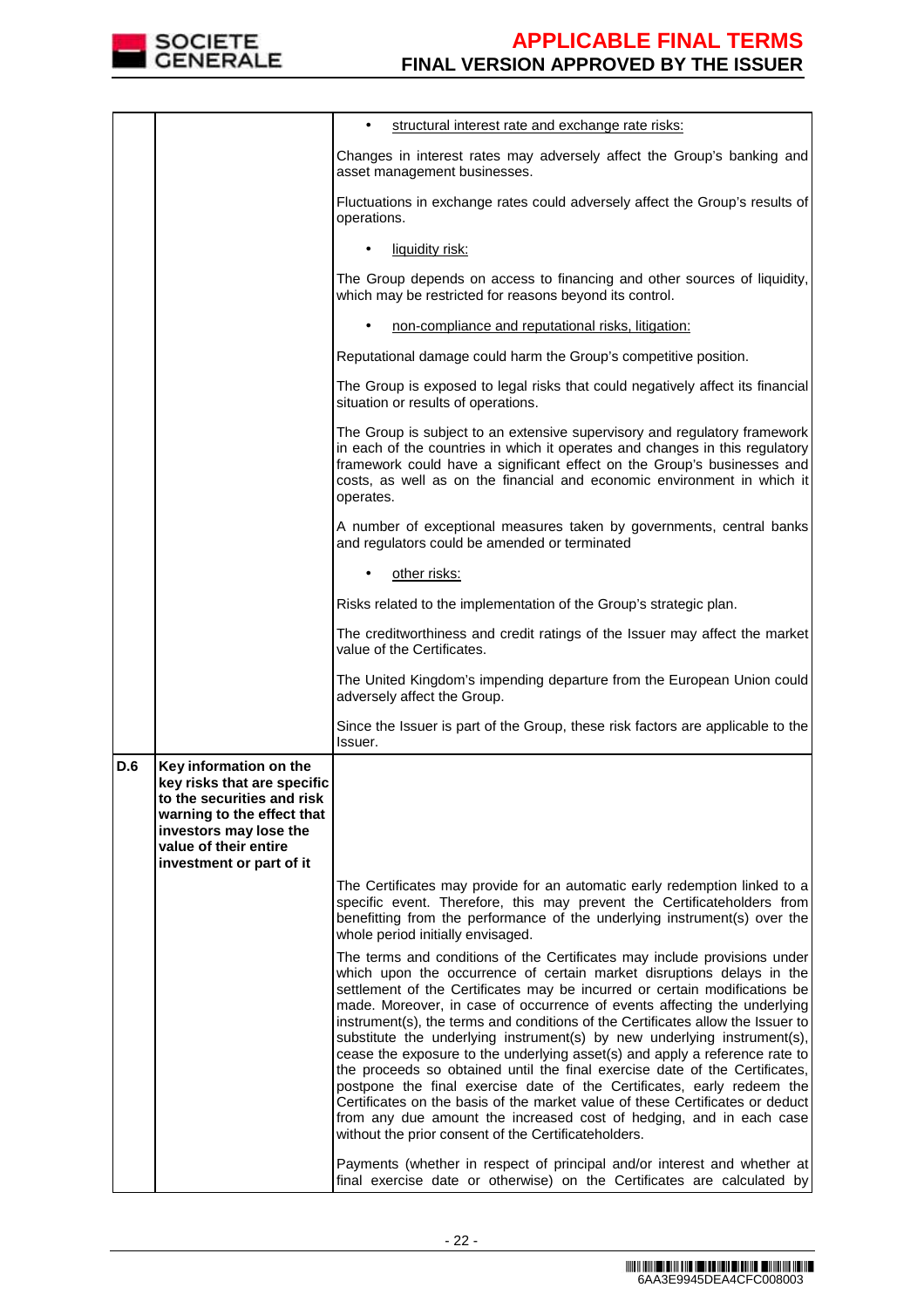reference to certain underlying(s), the return of the Certificates is based on changes in the value of the underlying(s), which may fluctuate. Prospective investors should be aware that these Certificates may be volatile and that they may receive no interest and may lose all or a substantial portion of their principal.

 The Guarantee constitutes a general and unsecured contractual obligation of the Guarantor and no other person. Any payments on the Certificatesare also dependent on the creditworthiness of the Guarantor.

|       |                                              | also dependent on the creditworthiness of the Guarantor.                                                                                                                                                                                                                                                                                                                                                                                                                                                                                                                           |
|-------|----------------------------------------------|------------------------------------------------------------------------------------------------------------------------------------------------------------------------------------------------------------------------------------------------------------------------------------------------------------------------------------------------------------------------------------------------------------------------------------------------------------------------------------------------------------------------------------------------------------------------------------|
|       |                                              | Prospective investors in Certificates benefiting from the Guarantee should<br>note that in case of payment default of an Issuer the entitlement of the<br>Certificateholder will be limited to the sums obtained by making a claim<br>under the Guarantee, and the relevant provisions of the Guarantee and they<br>shall have no right to institute any proceeding, judicial or otherwise, or<br>otherwise assert a claim against the Issuer.                                                                                                                                     |
|       |                                              | The Guarantee is a payment guarantee only and not a guarantee of the<br>performance by the relevant Issuer or any of its other obligations under the<br>Certificates benefiting from the Guarantee.                                                                                                                                                                                                                                                                                                                                                                                |
|       |                                              | Société Générale will act as issuer under the Programme, as the Guarantor<br>of the Certificates issued by the Issuer and also as provider of hedging<br>instruments to the Issuer. As a result, investors will be exposed not only to<br>the credit risk of the Guarantor but also operational risks arising from the<br>lack of independence of the Guarantor, in assuming its duties and<br>obligations as the Guarantor and provider of the hedging instruments.                                                                                                               |
|       |                                              | The potential conflicts of interests and operational risks arising from such<br>lack of independence are in part intended to be mitigated by the fact that<br>different divisions within the Guarantor will be responsible for implementing<br>the Guarantee and providing the hedging instruments and that each division<br>is run as a separate operational unit, segregated by Chinese walls<br>(information barriers) and run by different management teams.                                                                                                                   |
|       |                                              | The Issuer and the Guarantor and any of their subsidiaries and/or their<br>affiliates, in connection with their other business activities, may possess or<br>acquire material information about the underlying assets. Such activities and<br>information may cause consequences adverse to Certificateholders.                                                                                                                                                                                                                                                                    |
|       |                                              | The Issuer and the Guarantor and any of their subsidiaries and/or their<br>affiliates may act in other capacities with regard to the Certificates, such as<br>market maker, calculation agent or agent. Therefore, a potential conflict of<br>interests may arise. In connection with the offering of the Certificates, the<br>Issuer and the Guarantor and/or their affiliates may enter into one or more<br>hedging transaction(s) with respect to a reference asset(s) or related<br>derivatives, which may affect the market price, liquidity or value of the<br>Certificates. |
|       |                                              | During the lifetime of the Certificates, the market value of these Certificates<br>may be lower than the invested capital. Furthermore, an insolvency of the<br>Issuer and/or the Guarantor may cause a total loss of the invested capital.                                                                                                                                                                                                                                                                                                                                        |
|       |                                              | The attention of the investors is drawn to the fact that they could<br>sustain an entire or a partial loss of their investment.                                                                                                                                                                                                                                                                                                                                                                                                                                                    |
|       | Section E - Offer                            |                                                                                                                                                                                                                                                                                                                                                                                                                                                                                                                                                                                    |
| E.2.b | Reasons for the offer and<br>use of proceeds | The net proceeds from each issue of Certificates will be applied for the<br>general financing purposes of the Société Générale Group, which include<br>making a profit.                                                                                                                                                                                                                                                                                                                                                                                                            |
| E.3   | <b>Description of the terms</b>              | Public Offer Jurisdiction(s): Italy                                                                                                                                                                                                                                                                                                                                                                                                                                                                                                                                                |
|       | and conditions of the<br>offer               | Offer Period: from 19/11/2018 to 27/11/2018, save in case of early<br>termination.                                                                                                                                                                                                                                                                                                                                                                                                                                                                                                 |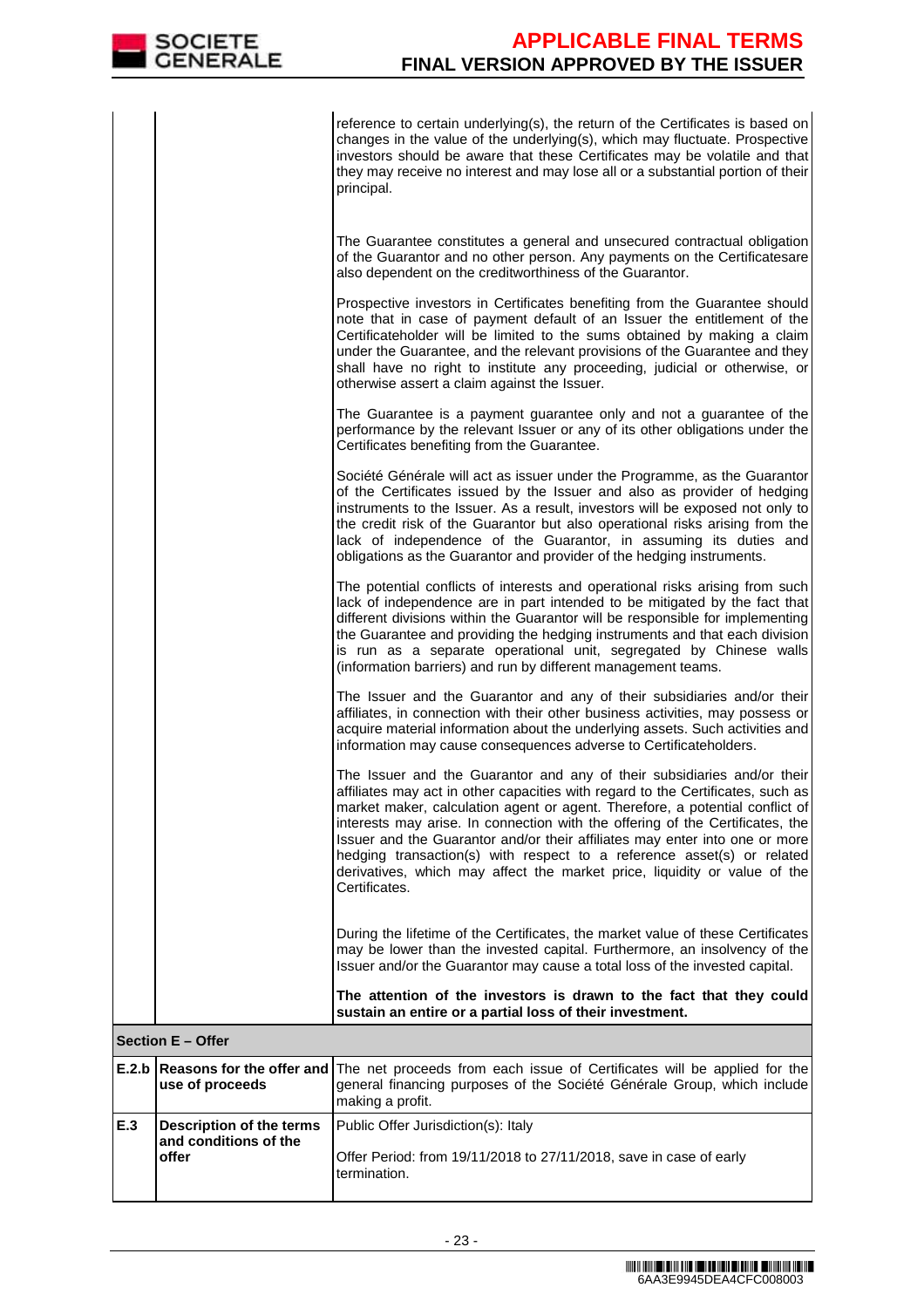

|     |                                                                                                                    | termination.                                                                                                                                                                                                                                                                                                                                                                                                                                                                                                  | The Offer Period for the Certificates placed in Italy through "door-to-door<br>selling" (pursuant to Article 30 of the Legislative Decree n. 58 dated<br>24.02.1998, as amended, the "Italian Financial Service Act") shall be from<br>and including 19/11/2018 to and including 22/11/2018, save in case of early                                                                                                                                                      |  |
|-----|--------------------------------------------------------------------------------------------------------------------|---------------------------------------------------------------------------------------------------------------------------------------------------------------------------------------------------------------------------------------------------------------------------------------------------------------------------------------------------------------------------------------------------------------------------------------------------------------------------------------------------------------|-------------------------------------------------------------------------------------------------------------------------------------------------------------------------------------------------------------------------------------------------------------------------------------------------------------------------------------------------------------------------------------------------------------------------------------------------------------------------|--|
|     |                                                                                                                    | Pursuant to Article 30, paragraph 6, of the Italian Financial Act, the validity<br>and enforceability of the subscriptions through "door-to-door selling" are<br>suspended for a period of seven days from the date of the subscription.<br>During such period, investors have the right to withdraw from the<br>subscription without any charge or commissions, by means<br>of<br>communication to the distributor.                                                                                          |                                                                                                                                                                                                                                                                                                                                                                                                                                                                         |  |
|     |                                                                                                                    | the Issuer to the Distributor.                                                                                                                                                                                                                                                                                                                                                                                                                                                                                | Offer Price: The Certificates will be offered at the Issue Price of which up to<br>a maximum of 4.00% is represented by distribution fee payable upfront by                                                                                                                                                                                                                                                                                                             |  |
|     |                                                                                                                    | such<br>investors<br>by                                                                                                                                                                                                                                                                                                                                                                                                                                                                                       | Conditions to which the offer is subject: Offers of the Certificates are<br>conditional on their issue and, on any additional conditions set out in the<br>standard terms of business of the financial intermediaries, notified to<br>relevant<br>financial<br>intermediaries.                                                                                                                                                                                          |  |
|     |                                                                                                                    | The Issuer reserves the right to close the Offer Period prior to its stated<br>expiry<br>for<br>reason.<br>any<br>The Issuer reserves the right to withdraw the offer and cancel the issuance<br>of the Certificates for any reason at any time on or prior to the Issue Date.<br>For the avoidance of doubt, if any application has been made by a potential<br>investor and the Issuer exercises such right, no potential investor shall be<br>entitled to subscribe or otherwise acquire the Certificates. |                                                                                                                                                                                                                                                                                                                                                                                                                                                                         |  |
|     |                                                                                                                    | rules, within the day immediately preceding the Issue Date.                                                                                                                                                                                                                                                                                                                                                                                                                                                   | The validity of the offer is subject to the condition that the decision of<br>admission to trading on EuroTLX is released by EuroTLX Sim S.p.A. by not<br>later than on the day immediately preceding the Issue Date; otherwise, the<br>offer will be deemed withdrawn and the issuance cancelled. The Issuer<br>undertakes to file the relevant application with EuroTLX Sim S.p.A. in due<br>time to allow EuroTLX Sim S.p.A. to release a decision, according to its |  |
|     |                                                                                                                    | (http://prospectus.socgen.com).                                                                                                                                                                                                                                                                                                                                                                                                                                                                               | In each case, a notice to the investors on the early termination or the<br>withdrawal, as applicable, will be published on the website of the Issuer                                                                                                                                                                                                                                                                                                                    |  |
|     |                                                                                                                    | <b>Issue Price:</b>                                                                                                                                                                                                                                                                                                                                                                                                                                                                                           | EUR 100 per Certificate of EUR 100<br>Specified Denomination                                                                                                                                                                                                                                                                                                                                                                                                            |  |
| E.4 | <b>Description of any</b><br>interest that is material<br>to the issue/offer<br>including conflicting<br>interests | the offer.                                                                                                                                                                                                                                                                                                                                                                                                                                                                                                    | Save for any fees payable to the dealer, so far as the Issuer is aware, no<br>person involved in the issue of the Certificates has an interest material to                                                                                                                                                                                                                                                                                                              |  |
|     |                                                                                                                    | of business.                                                                                                                                                                                                                                                                                                                                                                                                                                                                                                  | The Dealer and its affiliates have engaged, and may in the future engage, in<br>investment banking and/or commercial banking transactions with, and may<br>perform other services for, the Issuer and its affiliates in the ordinary course                                                                                                                                                                                                                             |  |
|     |                                                                                                                    | Société Générale will ensure the roles of provider of hedging instruments to<br>the Issuer of the Certificates and Calculation Agent of the Certificates.                                                                                                                                                                                                                                                                                                                                                     |                                                                                                                                                                                                                                                                                                                                                                                                                                                                         |  |
|     |                                                                                                                    | excluded.                                                                                                                                                                                                                                                                                                                                                                                                                                                                                                     | The possibility of conflicts of interest between the different roles of Société<br>Générale on one hand, and between those of Société Générale in these<br>roles and those of the Certificateholders on the other hand cannot be                                                                                                                                                                                                                                        |  |
|     |                                                                                                                    |                                                                                                                                                                                                                                                                                                                                                                                                                                                                                                               | Furthermore, given the banking activities of Société Générale, conflicts may<br>arise between the interests of Société Générale acting in these capacities<br>(including business relationship with the issuers of the financial instruments                                                                                                                                                                                                                            |  |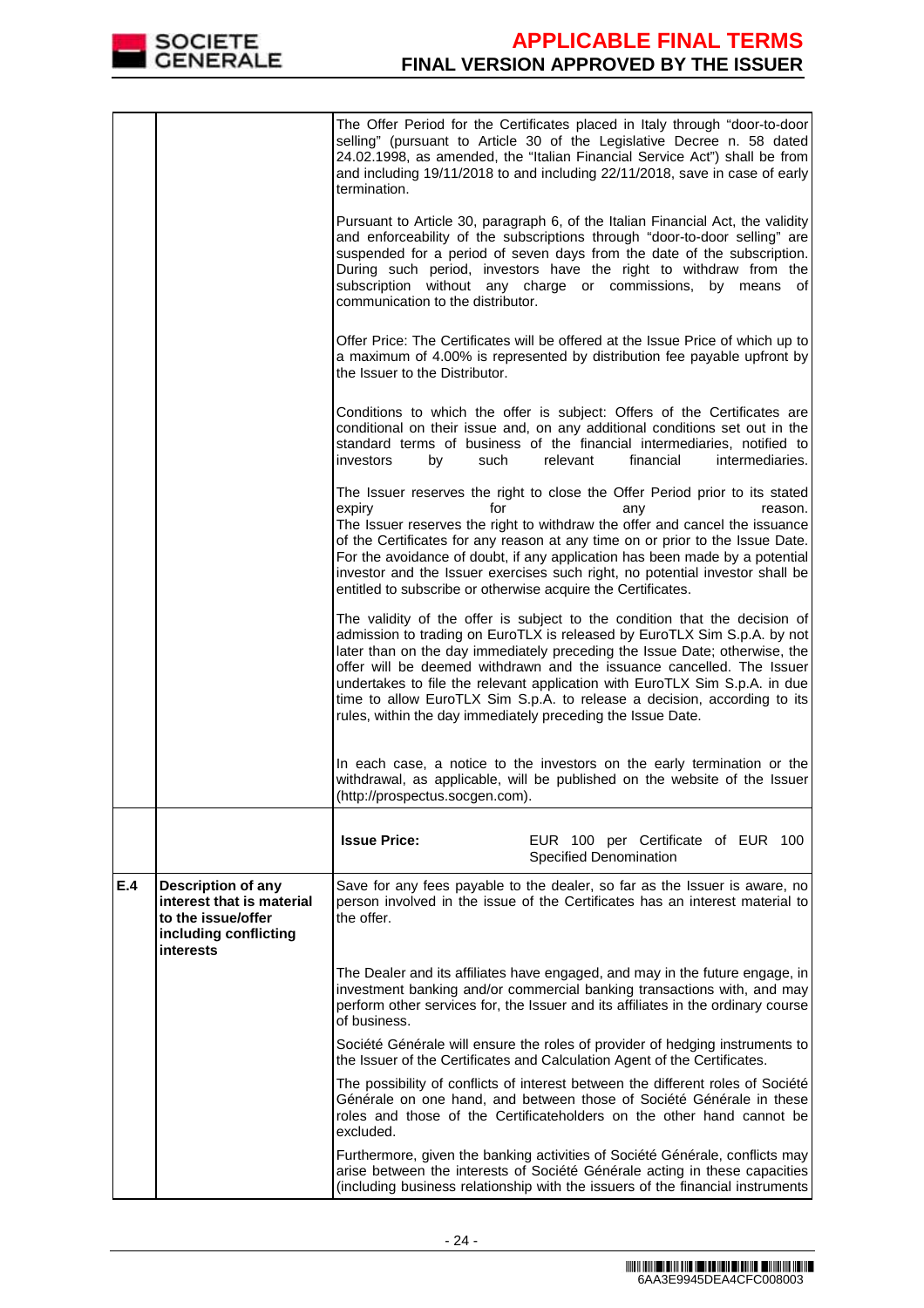

|     |                                                                                         | being underlyings of the Certificates or possession of non public information<br>in relation with them) and those of the Certificateholders. Finally, the<br>activities of Société Générale on the underlying financial instrument(s), on<br>lits proprietary account or on behalf of its customers, or the establishment of<br>hedging transactions, may also have an impact on the price of these<br>instruments and their liquidity, and thus may be in conflict with the interests<br>of the Certificateholders. |
|-----|-----------------------------------------------------------------------------------------|----------------------------------------------------------------------------------------------------------------------------------------------------------------------------------------------------------------------------------------------------------------------------------------------------------------------------------------------------------------------------------------------------------------------------------------------------------------------------------------------------------------------|
| E.7 | <b>Estimated expenses</b><br>charged to the investor<br>by the Issuer or the<br>offeror | Not Applicable. No expenses are charged to the investor by the Issuer or<br>the offeror.                                                                                                                                                                                                                                                                                                                                                                                                                             |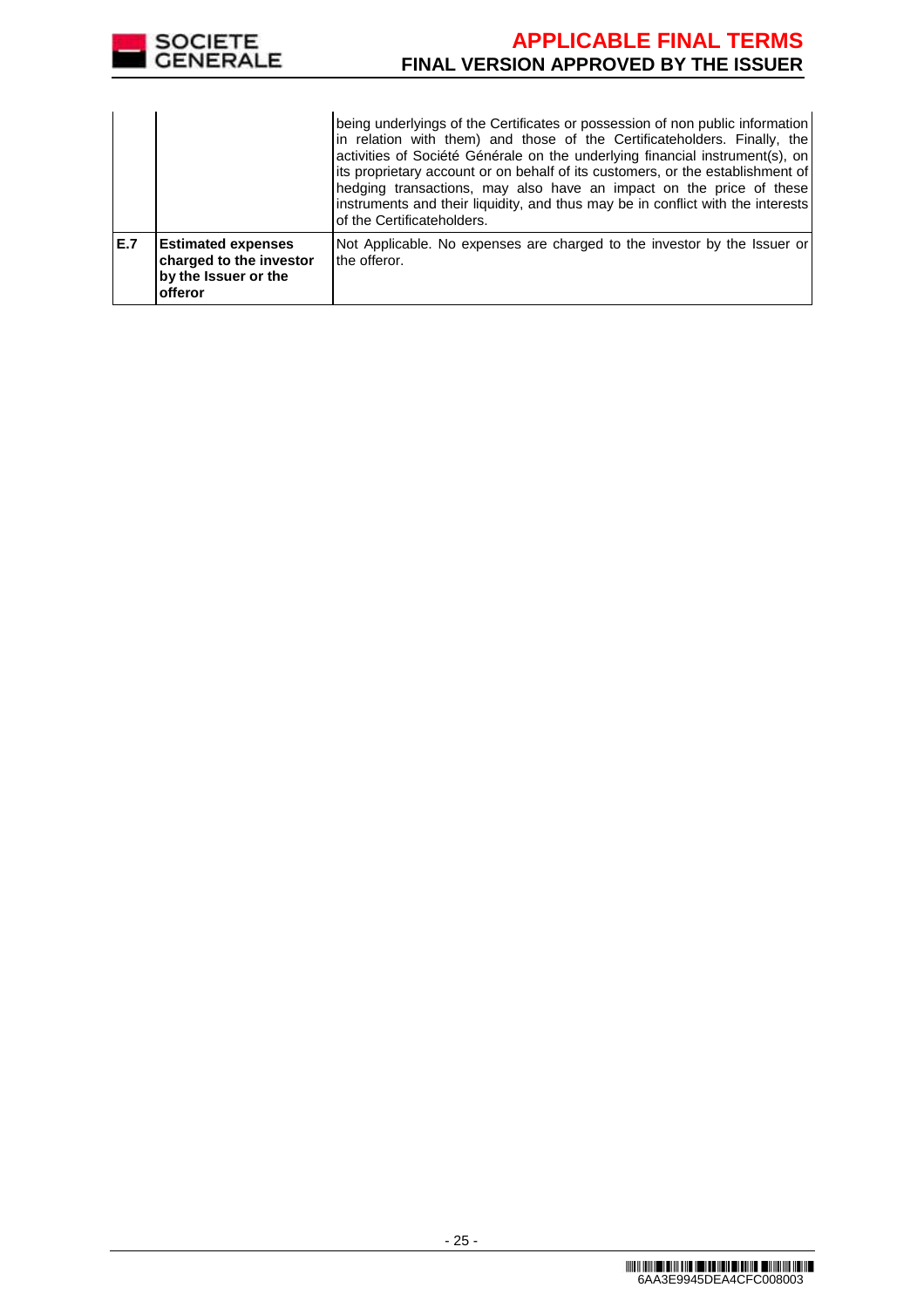

### **NOTA DI SINTESI SPECIFICA PER L'EMISSIONE**

Le Note di Sintesi sono composte da requisiti informativi noti come **Elementi**, la cui comunicazione è prevista dall'Allegato XXII del Regolamento (CE) della Commissione n. 809/2004, come successivamente modificato. Tali elementi sono riportati in successione numerata nelle Sezioni  $A - E(A.1 - E.7)$ .

La presente nota di sintesi contiene tutti gli Elementi che devono essere riportati in una nota di sintesi relativa a questa tipologia di valori mobiliari e di Emittente. Dato che l'inserimento di alcuni Elementi non è obbligatorio, potrebbero verificarsi dei salti nella sequenza numerica degli Elementi.

Anche nel caso in cui un Elemento debba essere inserito nella nota di sintesi in virtù della tipologia di valore mobiliare e di Emittente, è possibile che nessuna informazione rilevante possa essere fornita in relazione a tale Elemento. In tal caso, la nota di sintesi conterrà una breve descrizione dell'Elemento assieme alla dicitura "Non Applicabile".

|     | Sezione A - Introduzione e avvertenze          |                                                                                                                                                                                                                                                                                                                                                                                                                                                                                                                                                                                                                                                                     |  |  |
|-----|------------------------------------------------|---------------------------------------------------------------------------------------------------------------------------------------------------------------------------------------------------------------------------------------------------------------------------------------------------------------------------------------------------------------------------------------------------------------------------------------------------------------------------------------------------------------------------------------------------------------------------------------------------------------------------------------------------------------------|--|--|
| A.1 | Avvertenza                                     | La presente nota di sintesi deve essere letta come introduzione al Prospetto<br>di Base.                                                                                                                                                                                                                                                                                                                                                                                                                                                                                                                                                                            |  |  |
|     |                                                | Qualsivoglia decisione da parte dell'investitore in merito all'investimento nei<br>Certificati deve basarsi su una valutazione del Prospetto di Base nel suo<br>complesso.                                                                                                                                                                                                                                                                                                                                                                                                                                                                                          |  |  |
|     |                                                | Qualora sia proposto un ricorso dinanzi all'autorità giudiziaria in merito alle<br>informazioni contenute nel Prospetto di Base e nelle Condizioni Definitive<br>applicabili, il ricorrente potrebbe essere tenuto a sostenere i costi della<br>traduzione del Prospetto di Base prima dell'avvio del procedimento, ai sensi<br>della legislazione nazionale degli Stati Membri.                                                                                                                                                                                                                                                                                    |  |  |
|     |                                                | Nessun soggetto che ha provveduto alla predisposizione della presente<br>nota di sintesi, compresa l'eventuale traduzione, potrà essere ritenuto<br>responsabile civilmente, salvo che questa risulti fuorviante, imprecisa o<br>incoerente se letta congiuntamente alle altre parti del Prospetto di Base, o<br>non offra, se letta congiuntamente alle altre parti del presente Prospetto di<br>Base, informazioni essenziali volte ad agevolare la decisione dell'investitore<br>di investire nei Certificati.                                                                                                                                                   |  |  |
| A.2 | Consenso all'utilizzo del<br>Prospetto di Base | L'Emittente acconsente all'utilizzo del presente Prospetto di Base in<br>relazione alla rivendita o al collocamento dei Certificati nel caso in cui sia<br>richiesta la pubblicazione di un prospetto ai sensi delle Direttiva Prospetti<br>(una Offerta Non Esente) subordinatamente alle seguenti condizioni:                                                                                                                                                                                                                                                                                                                                                     |  |  |
|     |                                                | - il consenso è valido solamente durante il periodo di offerta dal<br>19/11/2018 al 27/11/2018 e, in relazione ai Certificati collocati in Italia<br>attraverso "offerta fuori sede", dal 19/11/2018 al 22/11/2018 (il Periodo<br>d'Offerta);                                                                                                                                                                                                                                                                                                                                                                                                                       |  |  |
|     |                                                | - il consenso fornito dall'Emittente all'utilizzo del Prospetto di Base ai fini<br>dell'effettuazione dell'Offerta Non Esente è un consenso individuale (un<br><b>Consenso Individuale</b> ) relativo a Deutsche Bank SpA, Piazza del<br>Calendario, 3, 20126 Milano (l'Offerente Autorizzato Iniziale e il<br>Collocatore) e, qualora l'Emittente nomini uno o più intermediari finanziari<br>aggiuntivi successivamente al 15/11/2018 pubblicando i loro dati sul suo sito<br>web all'indirizzo http://.prospectus.socgen.com, a ciascun intermediario<br>finanziario i cui dati siano stati pubblicati (ciascuno un <b>Offerente</b><br>Autorizzato Aggiuntivo); |  |  |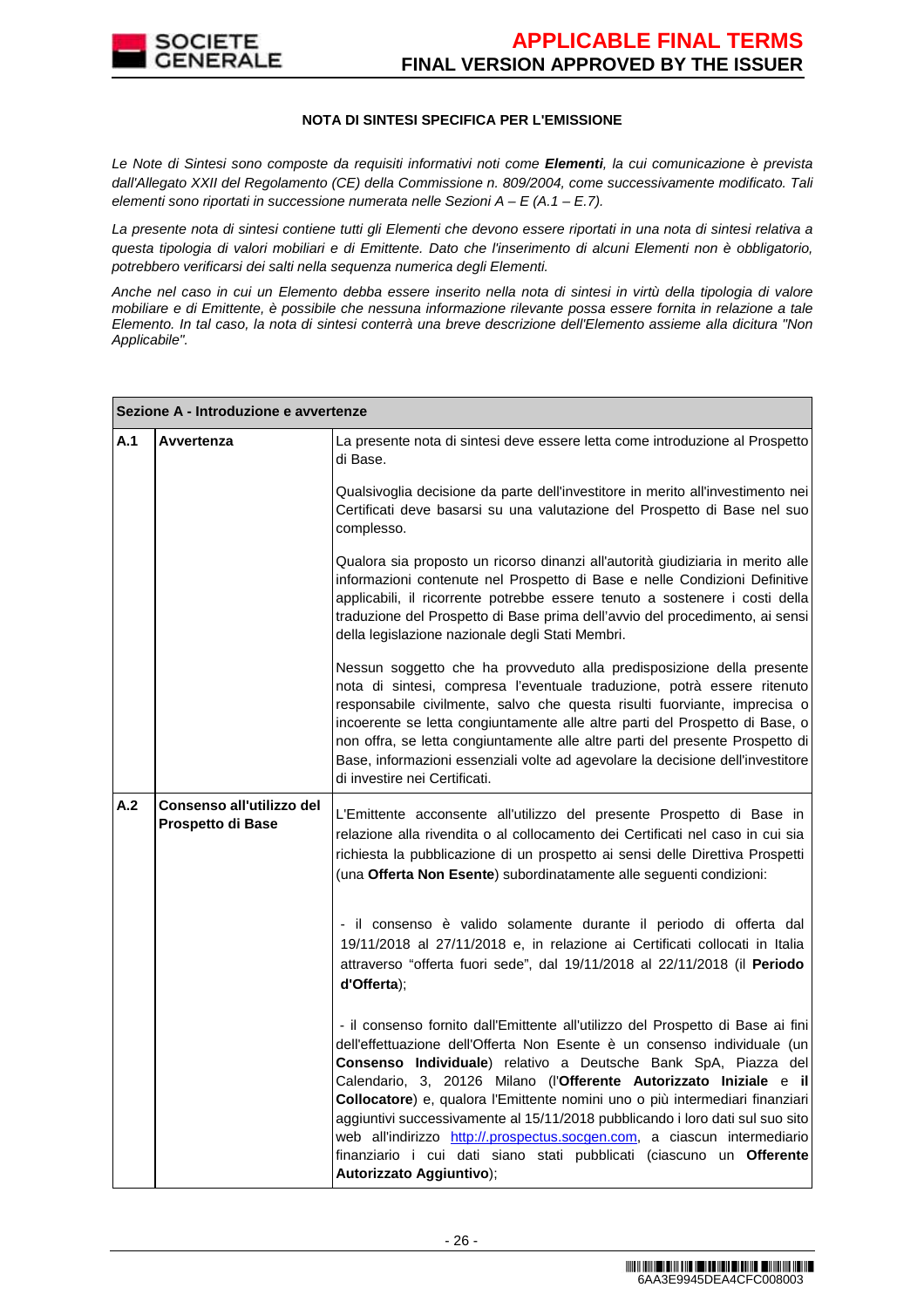

|             | Sezione B - Emittente e Garante                                                                               | - il consenso si applica esclusivamente all'utilizzo del presente Prospetto di<br>Base ai fini delle Offerte Non Esenti di Certificati in Italia.<br>Le informazioni relative alle condizioni dell'Offerta Non Esente<br>saranno fornite agli investitori da qualunque Offerente Autorizzato<br>Iniziale nella giurisdizione in cui sarà effettuata l'offerta.                                                                                                                                                                                                                  |
|-------------|---------------------------------------------------------------------------------------------------------------|---------------------------------------------------------------------------------------------------------------------------------------------------------------------------------------------------------------------------------------------------------------------------------------------------------------------------------------------------------------------------------------------------------------------------------------------------------------------------------------------------------------------------------------------------------------------------------|
| <b>B.1</b>  | Ragione<br>sociale e<br>denominazi<br>one<br>commercial<br>е<br>dell'emitten<br>te                            | SG Issuer (o l'Emittente)                                                                                                                                                                                                                                                                                                                                                                                                                                                                                                                                                       |
| B.2         | forma<br>giuridica,<br>legislazione<br>e paese di<br>costituzion<br>е                                         | Sede legale, Sede legale: 33, boulevard Prince Henri, L-1724 Lussemburgo.<br>Forma giuridica: Società per azioni a responsabilità limitata (société anonyme).<br>Legislazione di riferimento dell'Emittente: diritto lussemburghese.<br>Paese di costituzione: Lussemburgo.                                                                                                                                                                                                                                                                                                     |
| B.4b        | <b>Tendenze</b><br>note<br>suscettibili<br>di influire<br>sull'emitten<br>te e sui<br>settori in<br>cui opera | Nel corso del 2018, l'Emittente prevede di proseguire la propria attività in conformità al proprio<br>oggetto sociale.                                                                                                                                                                                                                                                                                                                                                                                                                                                          |
| <b>B.5</b>  | del gruppo<br>e della<br>posizione<br>dell'emitten<br>te<br>all'interno<br>del gruppo                         | Descrizione III Gruppo Société Générale (il Gruppo) offre una vasta gamma di servizi di consulenza e<br>soluzioni finanziarie su misura destinate a clienti privati, grandi aziende e investitori<br>istituzionali. Il Gruppo si basa su tre attività core complementari:<br>• Retail Banking in Francia;<br>• International Retail Banking, Financial Services and Insurance; e<br>• Corporate and Investment Banking, Private Banking, Asset and Wealth Management e<br>Securities Services.<br>L'Emittente è una controllata del Gruppo e non ha alcuna società controllata. |
| <b>B.9</b>  | <b>Previsioni o</b><br>stime<br>relative agli<br>utili<br>dell'emitten<br>te                                  | Non Applicabile. L'Emittente non fornisce alcuna previsione o stima in relazione agli utili.                                                                                                                                                                                                                                                                                                                                                                                                                                                                                    |
| <b>B.10</b> | Natura di<br>eventuali<br>riserve<br>espresse<br>nella<br>relazione<br>della                                  | Non Applicabile. Le relazioni della società di revisione non contengono alcuna riserva.                                                                                                                                                                                                                                                                                                                                                                                                                                                                                         |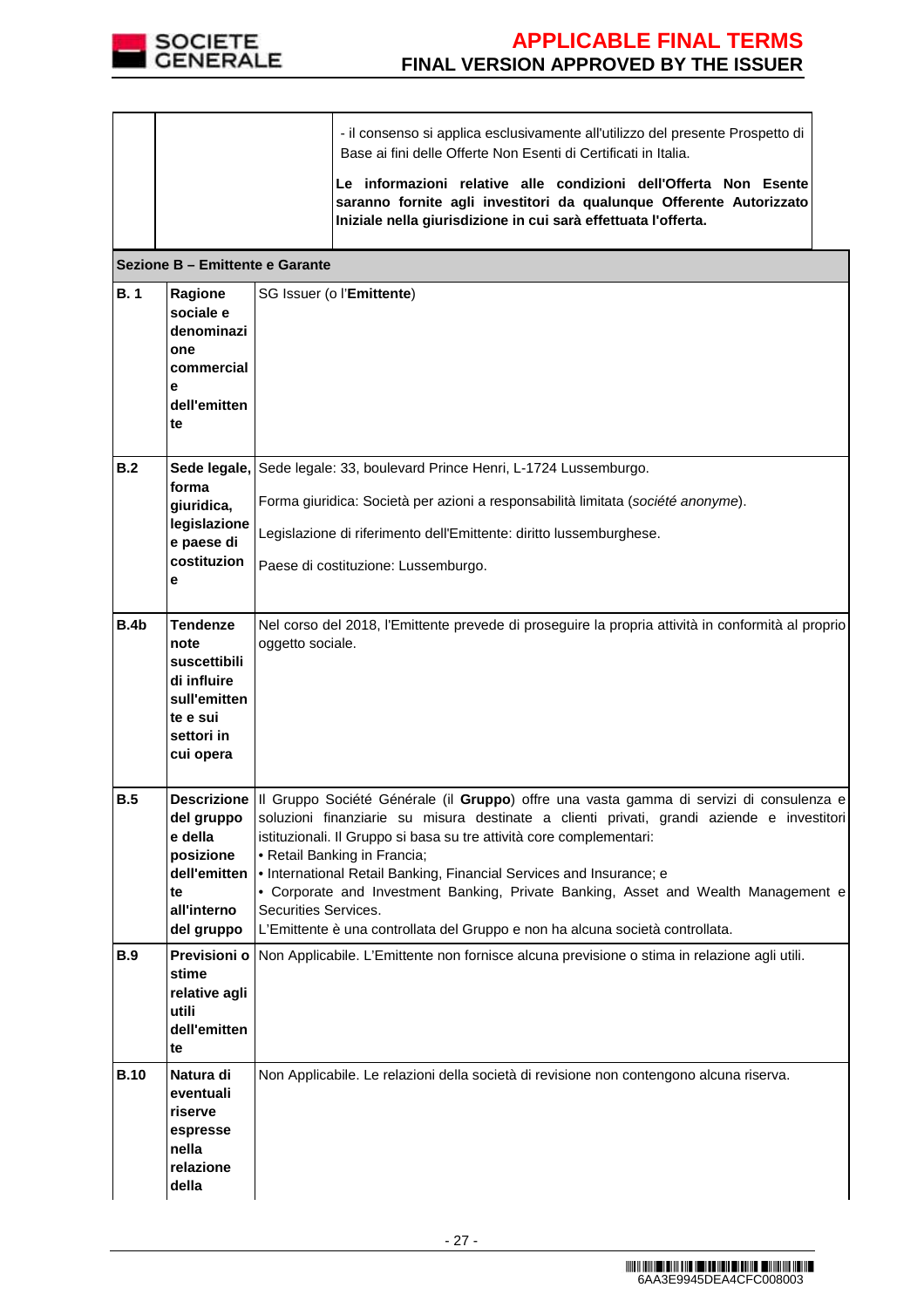

| società di<br>revisione in<br>merito ai<br>dati storico-<br>finanziari                                                                                                                                                                                                                   |                                                                                                             |                                                                                                                                                                                                                                                       |                                                            |             |
|------------------------------------------------------------------------------------------------------------------------------------------------------------------------------------------------------------------------------------------------------------------------------------------|-------------------------------------------------------------------------------------------------------------|-------------------------------------------------------------------------------------------------------------------------------------------------------------------------------------------------------------------------------------------------------|------------------------------------------------------------|-------------|
| <b>B.12</b><br>Principali<br>dati storico-<br>finanziari<br>selezionati                                                                                                                                                                                                                  | (in migliaia di EUR)                                                                                        | <b>Esercizio 31.12.2017</b><br>(sottoposto a<br>revisione)                                                                                                                                                                                            | <b>Esercizio 31.12.2016</b><br>(sottoposto a<br>revisione) |             |
| relativi                                                                                                                                                                                                                                                                                 | <b>Reddito Complessivo</b>                                                                                  | 92.353                                                                                                                                                                                                                                                | 90.991                                                     |             |
| all'emittente                                                                                                                                                                                                                                                                            | Utile ante imposte                                                                                          | 105                                                                                                                                                                                                                                                   | 525                                                        |             |
|                                                                                                                                                                                                                                                                                          | Reddito di esercizio                                                                                        | 78                                                                                                                                                                                                                                                    | 373                                                        |             |
|                                                                                                                                                                                                                                                                                          | <b>Totale attivo</b>                                                                                        | 48.026.909                                                                                                                                                                                                                                            | 53.309.975                                                 |             |
| <b>Dichiarazio</b><br>ne relativa<br>all'assenza<br>di                                                                                                                                                                                                                                   | dell'Emittente dalla data del 31 dicembre 2017.                                                             | Non si sono verificati cambiamenti sostanzialmente                                                                                                                                                                                                    | pregiudizievoli delle                                      | prospettive |
| cambiamen<br>ti<br>sostanzial-<br>mente<br>pregiudizie<br>voli delle<br>prospettive<br>dell'emitten<br>te dalla data<br>di<br>pubblicazio<br>ne<br>dell'ultimo<br>bilancio<br>certificato                                                                                                |                                                                                                             |                                                                                                                                                                                                                                                       |                                                            |             |
| ti<br>significativi<br>relativi alla<br>situazione<br>finanziaria<br>$\mathbf{o}$<br>commercial<br>e<br>dell'Emitten<br>te<br>successivi<br>al periodo<br>cui si<br>riferiscono i<br>dati storico-<br>finanziari<br><b>B.13</b><br>Eventi<br>recenti<br>relativi<br>all'emittente<br>che | Cambiamen Non applicabile. Non si è verificato alcun cambiamento rilevante nella posizione finanziaria o di | negoziazione dell'Emittente successivamente al 31 dicembre 2017.<br>Non Applicabile. Non si sono verificati eventi recenti relativi all'Emittente che rilevano, in<br>misura sostanziale, ai fini della valutazione della solvibilità dell'Emittente. |                                                            |             |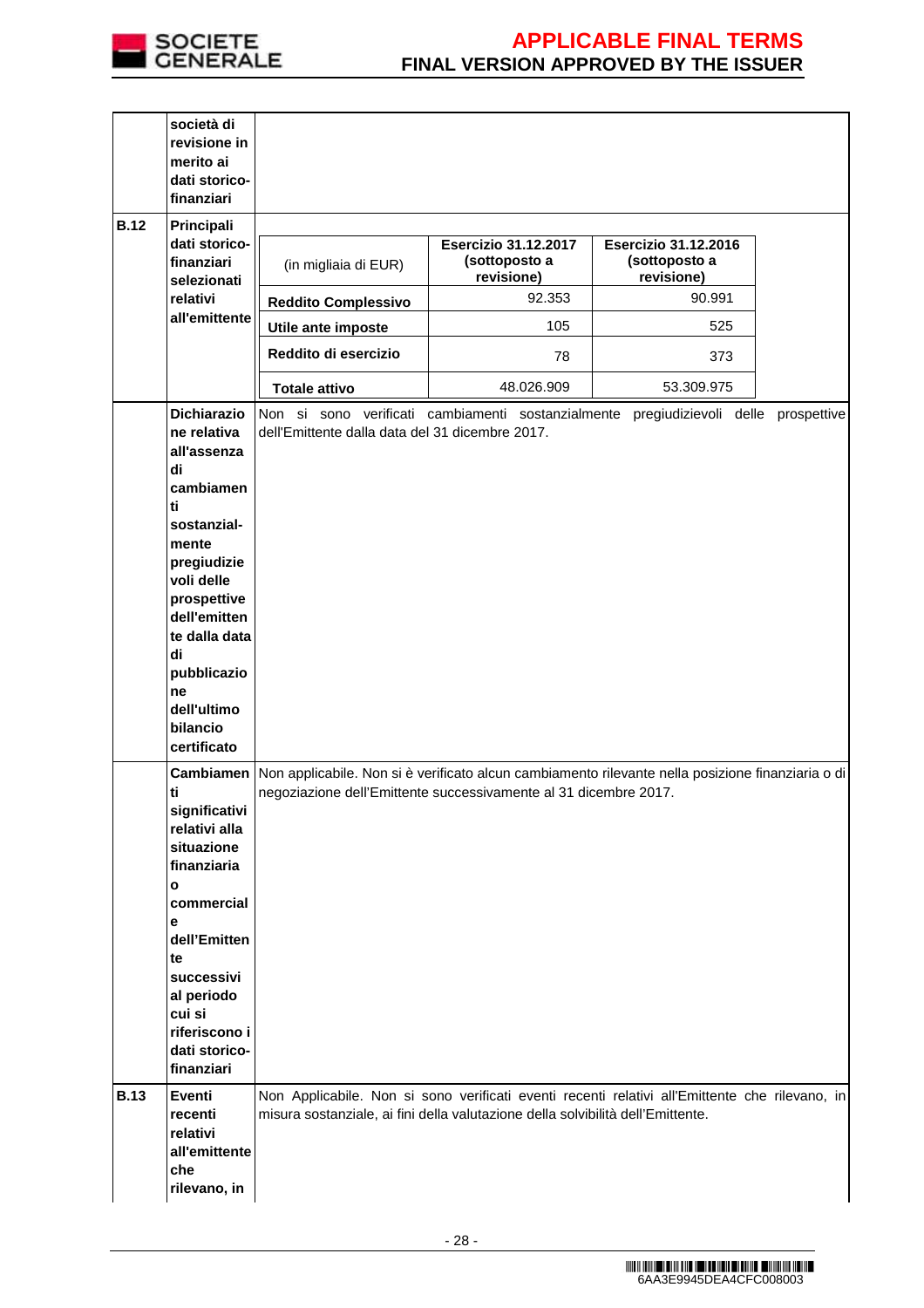

|             | misura<br>sostanziale,<br>ai fini della<br>valutazione<br>della<br>solvibilità<br>dell'Emitten<br>te                                                                                                                               |                                                                                                                                                                                                                                                                                                                                                                                                                                                                                                                                                                                                                                                                                                                                                                                                                                                                                                                                                                                                                                                                                                                                    |
|-------------|------------------------------------------------------------------------------------------------------------------------------------------------------------------------------------------------------------------------------------|------------------------------------------------------------------------------------------------------------------------------------------------------------------------------------------------------------------------------------------------------------------------------------------------------------------------------------------------------------------------------------------------------------------------------------------------------------------------------------------------------------------------------------------------------------------------------------------------------------------------------------------------------------------------------------------------------------------------------------------------------------------------------------------------------------------------------------------------------------------------------------------------------------------------------------------------------------------------------------------------------------------------------------------------------------------------------------------------------------------------------------|
| <b>B.14</b> | <b>Dichiarazio</b><br>ne in ordine<br>alla<br>dipendenza<br>dell'emitten<br>te da altre<br>entità del<br>gruppo                                                                                                                    | Per le informazioni sulla posizione dell'Emittente all'interno del Gruppo si rimanda all'Elemento<br>B.5 che precede.<br>All'interno del Gruppo, SG Issuer fa capo a Société Générale Bank & Trust.                                                                                                                                                                                                                                                                                                                                                                                                                                                                                                                                                                                                                                                                                                                                                                                                                                                                                                                                |
| <b>B.15</b> | <b>Descrizioni</b><br>principali<br>dell'emitten<br>te                                                                                                                                                                             | Le attività principali di SG Issuer sono rappresentate dalla raccolta di fondi tramite l'emissione<br>delle attività di warrant e titoli di debito destinati al collocamento presso clienti istituzionali o retail tramite<br>collocatori associati a Société Générale. I fondi derivanti all'emissione di tali titoli di debito<br>vengono quindi concessi in prestito a Société Générale ed altri membri del Gruppo.                                                                                                                                                                                                                                                                                                                                                                                                                                                                                                                                                                                                                                                                                                             |
| <b>B.16</b> | Per quanto<br>a<br>conoscenza<br>dell'emitten<br>te, soggetto<br>da cui<br>l'emittente è<br>controllato<br>o<br>partecipato,<br>direttament<br>e o<br>indirettame<br>nte, e<br>descrizione<br>della natura<br>di tale<br>controllo | SG Issuer è una società controllata al 100 % da Société Générale Bank & Trust S.A., che è a<br>sua volta un'entità interamente controllata da Société Générale e interamente consolidata.                                                                                                                                                                                                                                                                                                                                                                                                                                                                                                                                                                                                                                                                                                                                                                                                                                                                                                                                          |
| <b>B.18</b> | Natura e<br>ambito<br>della<br>garanzia                                                                                                                                                                                            | I Certificati sono garantiti incondizionatamente e irrevocabilmente da Société Générale (il<br>Garante) ai sensi della garanzia rilasciata in data 20 giugno 2018 (la Garanzia).<br>La Garanzia costituisce un'obbligazione diretta, incondizionata, non garantita e non<br>subordinata del Garante, con il rango di obbligazione senior preferred di cui all'articolo L. 613-<br>30-3-l-3° del Codice e sarà almeno pari passu rispetto a tutte le altre obbligazioni, esistenti e<br>future, dirette, incondizionate, non garantite e senior preferred del Garante, ivi comprese<br>quelle relative ai depositi.<br>Qualsiasi riferimento a somme o importi pagabili dall'Emittente, garantiti dal Garante ai sensi<br>della Garanzia, dovrà essere rivolto a somme e/o importi direttamente ridotti, e/o in caso di<br>conversione in equity, ridotte dell'importo di tale conversione, e/o altrimenti modificati di volta<br>in volta in seguito all'applicazione del potere di bail-in di qualsivoglia autorità pertinente ai<br>sensi della direttiva 2014/59/UE del Parlamento Europeo e del Consiglio dell'Unione Europea. |
| <b>B.19</b> | i relative al<br>garante<br>come se                                                                                                                                                                                                | Informazion Le informazioni in merito a Société Générale come se questa fosse l'Emittente del medesimo<br>tipo di Certificati oggetto della Garanzia sono di seguito riportate in conformità a quanto<br>previsto rispettivamente agli Elementi B.19 / B.1, B.19 / B.2, B.19 / B.4b, B.19 / B.5, B.19 / B.9,<br>B.19 / B.10, B.19 / B.12, B.19 / B.13, B.19 / B.14, B.19 / B.15, B.19 / B.6:                                                                                                                                                                                                                                                                                                                                                                                                                                                                                                                                                                                                                                                                                                                                       |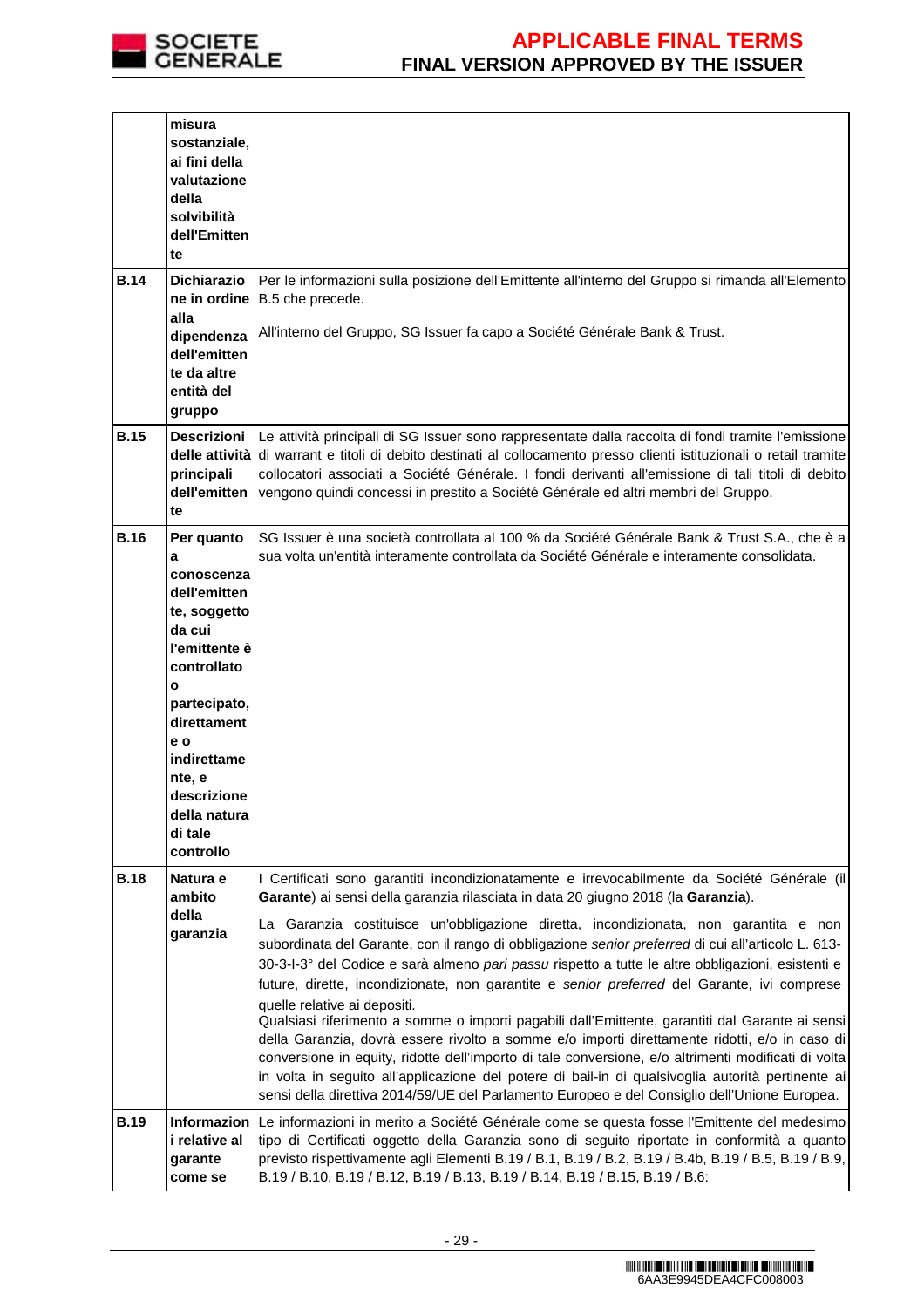

| questi<br>fosse<br>l'emittente<br>del<br>medesimo<br>tipo di titoli<br>oggetto<br>della<br>garanzia |                                                                                                                                                                                                                                                                                                                                                                                                                                                                                                     |
|-----------------------------------------------------------------------------------------------------|-----------------------------------------------------------------------------------------------------------------------------------------------------------------------------------------------------------------------------------------------------------------------------------------------------------------------------------------------------------------------------------------------------------------------------------------------------------------------------------------------------|
|                                                                                                     | B.19/B.1: Ragione sociale e denominazione commerciale del garante                                                                                                                                                                                                                                                                                                                                                                                                                                   |
|                                                                                                     | Société Générale                                                                                                                                                                                                                                                                                                                                                                                                                                                                                    |
|                                                                                                     | B.19/B.2: Sede legale, forma giuridica, legislazione e paese di costituzione                                                                                                                                                                                                                                                                                                                                                                                                                        |
|                                                                                                     | Sede legale: 29, boulevard Haussmann, 75009 Parigi, Francia.                                                                                                                                                                                                                                                                                                                                                                                                                                        |
|                                                                                                     | Forma giuridica: Società per azioni a responsabilità limitata pubblica (société anonyme).                                                                                                                                                                                                                                                                                                                                                                                                           |
|                                                                                                     | Legislazione di riferimento dell'Emittente: diritto francese.                                                                                                                                                                                                                                                                                                                                                                                                                                       |
|                                                                                                     | Paese di costituzione: Francia.                                                                                                                                                                                                                                                                                                                                                                                                                                                                     |
|                                                                                                     | B.19/B.4b: Tendenze note suscettibili di influire sul garante e sui settori in cui opera                                                                                                                                                                                                                                                                                                                                                                                                            |
|                                                                                                     | Société Générale continua ad essere soggetta ai consueti rischi ed ai rischi inerenti alla<br>propria attività illustrati al Capitolo 4 del Documento di Registrazione depositato l'8 marzo 2018<br>e, nella sua versione aggiornata, depositato il 7 maggio 2018.                                                                                                                                                                                                                                  |
|                                                                                                     | In un contesto di stabile crescita mondiale, diversi rischi continuano a pesare sulle prospettive<br>dell'economia globale: rischi di nuove tensioni finanziarie in Europa, rischi di nuove turbolenze<br>(finanziarie, sociali e politiche) nelle economie emergenti, incertezze afferenti a misure di<br>politica monetaria non convenzionali attuate nelle principali economie sviluppate, l'incremento<br>dei rischi legati al terrorismo nonché alle tensioni geopolitiche o protezionistiche. |
|                                                                                                     | In particolare, il Gruppo potrebbe essere interessato da:                                                                                                                                                                                                                                                                                                                                                                                                                                           |
|                                                                                                     | - rinnovate tensioni finanziarie nell'Eurozona risultanti da un ritorno dei dubbi sull'integrità<br>dell'unione monetaria, ad esempio nel periodo che precede le elezioni in un contesto di ascesa<br>delle forze politiche euroscettiche;                                                                                                                                                                                                                                                          |
|                                                                                                     | - paure riguardanti il possibile irrigidimento delle barriere commerciali internazionali, in<br>particolare nelle economie maggiormente sviluppate (Stati Uniti d'America o, nel contesto della<br>Brexit, il Regno Unito ad esempio);                                                                                                                                                                                                                                                              |
|                                                                                                     | - un'improvvisa crescita dei tassi di interesse e della volatilità dei mercati (obbligazioni, azioni e<br>materie prime), che potrebbero essere innescate da paure inflazionistiche, tensioni<br>commerciali o scarsa comunicazione tra le principali banche centrali in caso di modifiche delle<br>proprie politiche monetarie;                                                                                                                                                                    |
|                                                                                                     | - un drastico rallentamento dell'attività economica in Cina, innescato dalla fuoriuscita di capitali<br>dal paese, da pressioni al deprezzamento sulla valuta Cinese e, per contagio, sulle valute<br>degli altri mercati emergenti, nonché da un calo del prezzo delle materie prime;                                                                                                                                                                                                              |
|                                                                                                     | - un peggioramento delle tensioni geopolitiche nel Medio Oriente, nel Mar Cinese Meridionale,<br>nella Corea del Nord o in Ucraina. Ulteriori tensioni tra i paesi dell'occidente e la Russia<br>potrebbero portare ad un incremento delle sanzioni nei confronti di quest'ultima;                                                                                                                                                                                                                  |
|                                                                                                     | - tensioni socio-politiche in alcuni paesi che dipendono dai proventi del petrolio e del gas e che<br>hanno la necessità di adeguarsi all'inversione dei prezzi delle materie prime.<br>Da un punto di vista normativo, la prima metà del 2018 è stato segnato, in particolare, dal                                                                                                                                                                                                                 |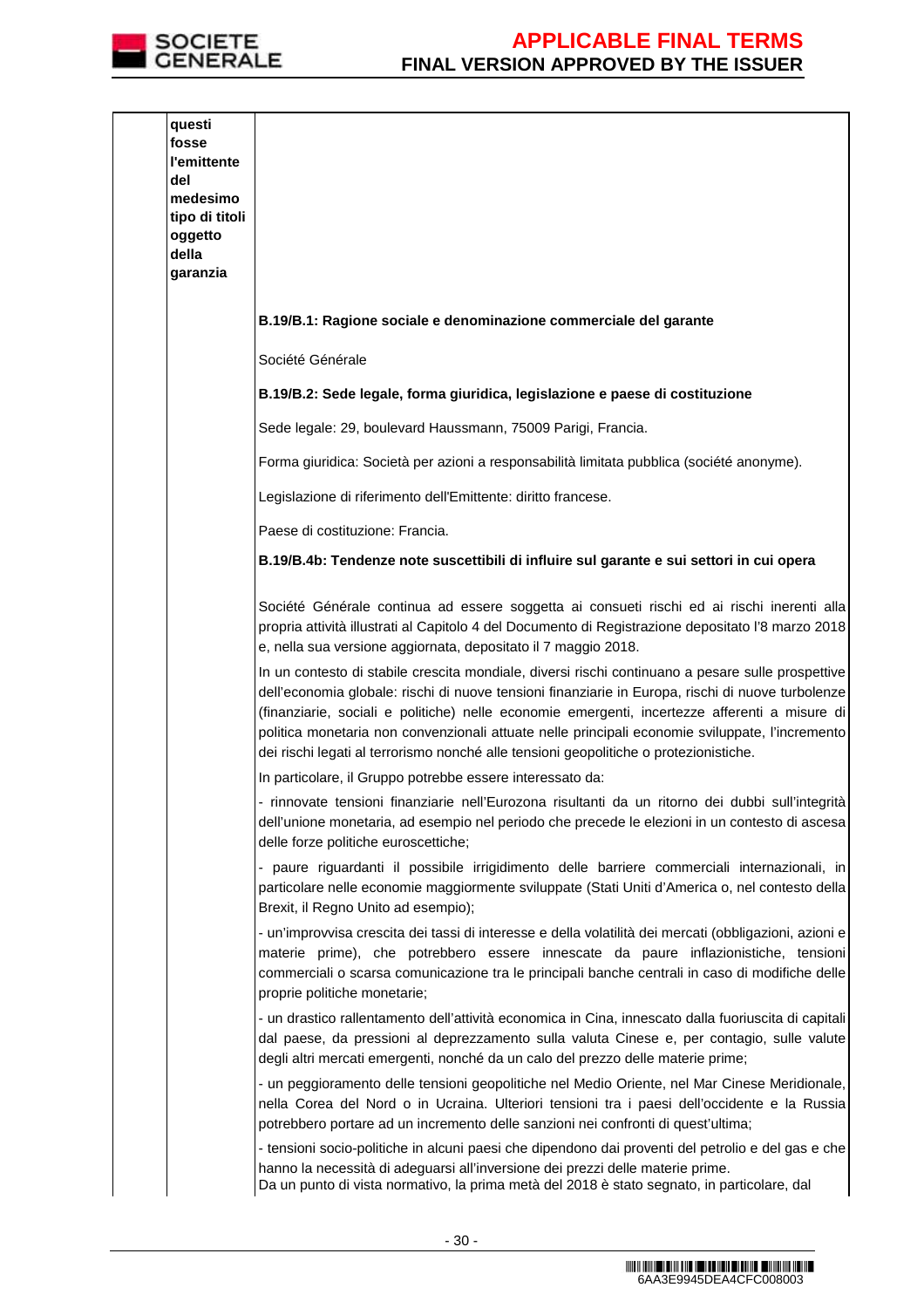

processo legislativo europeo avente ad oggetto i testi CRR2/CRD5, e pertanto dalla revisione della direttiva sull'adeguatezza patrimoniale e della normativa CRR. Si prevede che ciò continuerà durante la seconda metà includendo le tematiche MREL (Minimum Required Eligible Liabilities) e TLAC (Total Loss Absorbing Capacity). Tuttavia, non è stata ancora inserita nell'agenda politica delle istituzioni legislative europee la trasposizione nella normativa europea dell'accordo finalizzante le riforme di Basilea III: uno studio di impatto sarà avviato dall'EBA e servirà a disegnare la futura normativa CRR3. Altri temi attuali riguardano in particolare la revisione della riserva di capitale sistemica per le banche di rilevanza sistemica, le previsioni della BCE in termini di accantonamento delle riserve di crediti in sofferenza e la revisione del regime per le imprese di investimento in Europa.

### **B.19/B.5**: **Descrizione del gruppo e della posizione del garante all'interno del gruppo**

Il Gruppo offre una vasta gamma di servizi di consulenza e soluzioni finanziarie su misura destinate a clienti privati, grandi aziende e investitori istituzionali. Il Gruppo si basa su tre attività core complementari:

| Retail<br>attività<br>Banking<br>Francia; |
|-------------------------------------------|
|-------------------------------------------|

• International Retail Banking, Financial Services and Insurance; e

• Corporate and Investment Banking, Private Banking, Asset and Wealth Management e Securities Services.

Société Générale è la capogruppo del Gruppo Société Générale.

**B.19/B.9: Previsioni o stime relative agli utili del garante** 

Non Applicabile. Il Garante non fornisce alcuna previsione o stima in relazione agli utili.

**B.19/B.10**: **Natura di eventuali riserve espresse nella relazione della società di revisione in merito ai dati storico-finanziari**

Non Applicabile. La relazione della società di revisione non contiene alcuna riserva.

**B.19/B.12: Principali dati storico-finanziari selezionati relativi al garante** 

|                                               | Metà<br>esercizio<br>30.06.2018<br>(non<br>sottoposto<br>a<br>revisione) | <b>Esercizio</b><br>2017<br>(sottopost<br>0a<br>revisione) | Metà<br>esercizio<br>30.06.2017<br>(non<br>sottoposto<br>a<br>revisione) | <b>Esercizio</b><br>2016<br>(sottopost)<br>o a<br>revisione) |
|-----------------------------------------------|--------------------------------------------------------------------------|------------------------------------------------------------|--------------------------------------------------------------------------|--------------------------------------------------------------|
| <b>Risultati</b> (in<br>milioni di EUR)       |                                                                          |                                                            |                                                                          |                                                              |
| Risultato netto<br>delle attività<br>bancarie | 12.748                                                                   | 23.954                                                     | 11.673                                                                   | 25.298                                                       |
| Reddito<br>Operativo                          | 3.238                                                                    | 4.767                                                      | 2.492                                                                    | 6.390                                                        |
| Risultato netto                               | 2.340                                                                    | 3.430                                                      | 2.097                                                                    | 4.338                                                        |
| Risultato netto<br>gruppo riportato           | 2.006                                                                    | 2.806                                                      | 1.805                                                                    | 3.874                                                        |

6AA3E9945DEA4CFC008003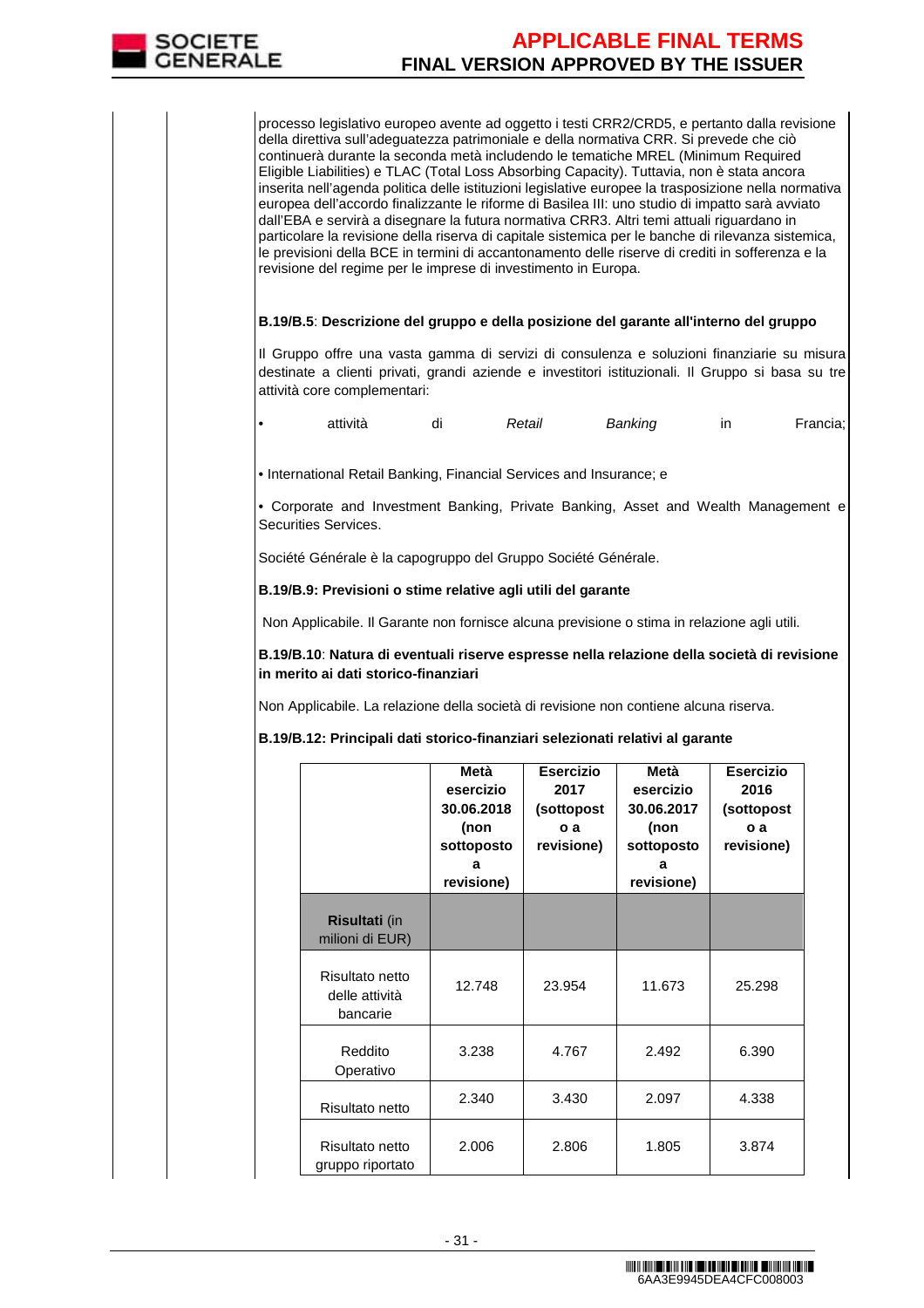

| Retail Banking in<br>Francia                                                                 | 635      | 1.010   | 701     | 1.486   |
|----------------------------------------------------------------------------------------------|----------|---------|---------|---------|
| International<br>Retail Banking &<br>Financial<br>Services                                   | 970      | 1.975   | 996     | 1.631   |
| Global Banking<br>and Investor<br>Solutions                                                  | 673      | 1.566   | 894     | 1.803   |
| <b>Corporate Centre</b>                                                                      | (272)    | (1.745) | (786)   | (1.046) |
| Attività principali                                                                          | 2.278    | 4.551   | 2.591   | 4.920   |
| Costo netto del<br>rischio                                                                   | (378)    | (1.349) | (368)   | (2.091) |
| <b>ROTE</b> sottostante<br>** $(1)$                                                          | 11,0%    | 9,6%    | 11,0%   | 9,3%    |
| Tier 1 Ratio **                                                                              | 13,6%    | 13,8%   | 14,4%   | 14,5%   |
| Attivo (in miliardi<br>di EUR)                                                               |          |         |         |         |
| Totale attivo e<br>passivo                                                                   | 1.298,0  | 1.275,1 | 1.350,2 | 1.354,4 |
| Finanziamenti a<br>costi<br>ammortizzati per i<br>clienti                                    | 427,3    | 425,2   | 418,2   | 426,5   |
| Depositi clienti                                                                             | 415,1    | 410,6   | 406,2   | 421,0   |
| <b>Patrimonio</b><br>Netto (in miliardi<br>di EUR)                                           |          |         |         |         |
| Patrimonio netto,<br>Quota di gruppo                                                         | 59,0     | 59,4    | 60,1    | 62,0    |
| Partecipazioni di<br>minoranza                                                               | 4,4      | 4,7     | 4,4     | 3,7     |
| <b>Rendiconto</b><br>finanziario (in<br>miliardi di EUR)                                     |          |         |         |         |
| Flussi netti in<br>entrata (uscita)<br>delle disponibilità<br>liquide e mezzi<br>equivalenti | (29.832) | 18.023  | 14.666  | 18.442  |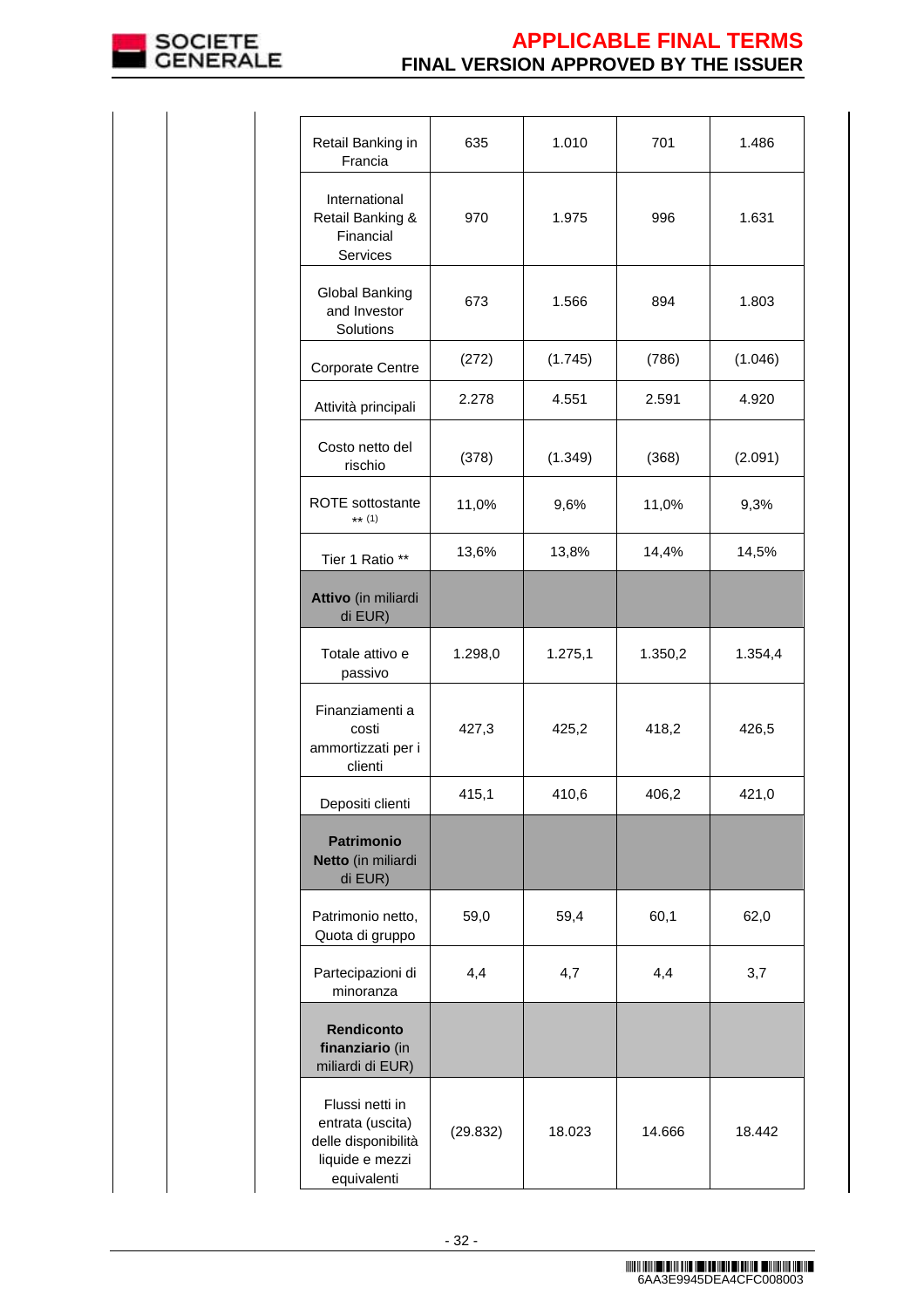|     | ** Tali rapporti finanziari non sono sottoposti a revisione.                                                                                                                                             |
|-----|----------------------------------------------------------------------------------------------------------------------------------------------------------------------------------------------------------|
|     | (1) Rettificato per elementi non economici ed eccezionali, e per IFRIC 21.                                                                                                                               |
|     | Dichiarazione relativa all'assenza di cambiamenti sostanzialmente pregiudizievoli delle<br>prospettive del garante dalla data di pubblicazione dell'ultimo bilancio certificato                          |
|     | Non si sono verificati cambiamenti sostanzialmente pregiudizievoli nelle prospettive di Société<br>Générale successivamente alla data del 31 dicembre 2017.                                              |
|     | Cambiamenti significativi relativi alla situazione finanziaria o commerciale del garante<br>successivi al periodo cui si riferiscono i dati storico-finanziari                                           |
|     | Non Applicabile. Non si è verificato alcun cambiamento rilevante nella posizione finanziaria o<br>commerciale di Société Générale successivamente alla data del 30 giugno 2018.                          |
|     | B.19/B.13: Eventi recenti relativi al garante che rilevano, in misura sostanziale, ai fini<br>della valutazione della solvibilità del garante                                                            |
|     | Non Applicabile. Non si sono verificati eventi recenti relativi a Société Générale che rilevano, in<br>misura sostanziale, ai fini della valutazione della sua solvibilità.                              |
|     | B.19/B.14: Dichiarazione in ordine alla eventuale dipendenza del garante da altre entità<br>del gruppo                                                                                                   |
|     | Per le informazioni sulla posizione di Société Générale all'interno del Gruppo si rimanda<br>all'Elemento B.5 che precede.                                                                               |
|     | Société Générale è la holding finale del Gruppo. Tuttavia, Société Générale gestisce anche<br>una propria attività e non opera semplicemente in qualità di holding rispetto alle proprie<br>controllate. |
|     | B.19/B.15: Descrizioni delle attività principali del garante                                                                                                                                             |
|     | Si rimanda all'Elemento B.19/ B.5 che precede.                                                                                                                                                           |
|     | B.19/B.16: Per quanto a conoscenza del garante, soggetto da cui il garante è controllato<br>o partecipato, direttamente o indirettamente, e descrizione della natura di tale controllo                   |
|     | Non Applicabile. Per quanto a sua conoscenza, Société Générale non é controllata, né<br>partecipata, direttamente o indirettamente (ai sensi delle leggi francesi), da alcun'altra entità.               |
|     | Sezione C - Titoli                                                                                                                                                                                       |
| C.1 | Tipologia e classe dei<br>II Certificati sono strumenti derivati (i Certificati).                                                                                                                        |

| $\overline{c.1}$ | Tipologia e classe dei<br>titoli oggetto dell'offerta | I Certificati sono strumenti derivati (i Certificati).                                                                                                                                                                                                       |
|------------------|-------------------------------------------------------|--------------------------------------------------------------------------------------------------------------------------------------------------------------------------------------------------------------------------------------------------------------|
|                  | e/o ammessi alla<br>negoziazione, ivi                 | II Codice ISIN è: XS1864562035                                                                                                                                                                                                                               |
|                  | II Codice Common è: 186456203                         |                                                                                                                                                                                                                                                              |
|                  | codici identificativi                                 |                                                                                                                                                                                                                                                              |
| C.2              | Valuta dei titoli oggetto<br>di emissione             | EUR                                                                                                                                                                                                                                                          |
| C.5              | limitazioni alla libera<br>trasferibilità dei titoli  | Descrizione di eventuali Non Applicabile. Non sussiste alcuna limitazione alla libera trasferibilità dei<br>Certificati, ferme restando le restrizioni di vendita e trasferimento<br>eventualmente in vigore in talune giurisdizioni, incluse le restrizioni |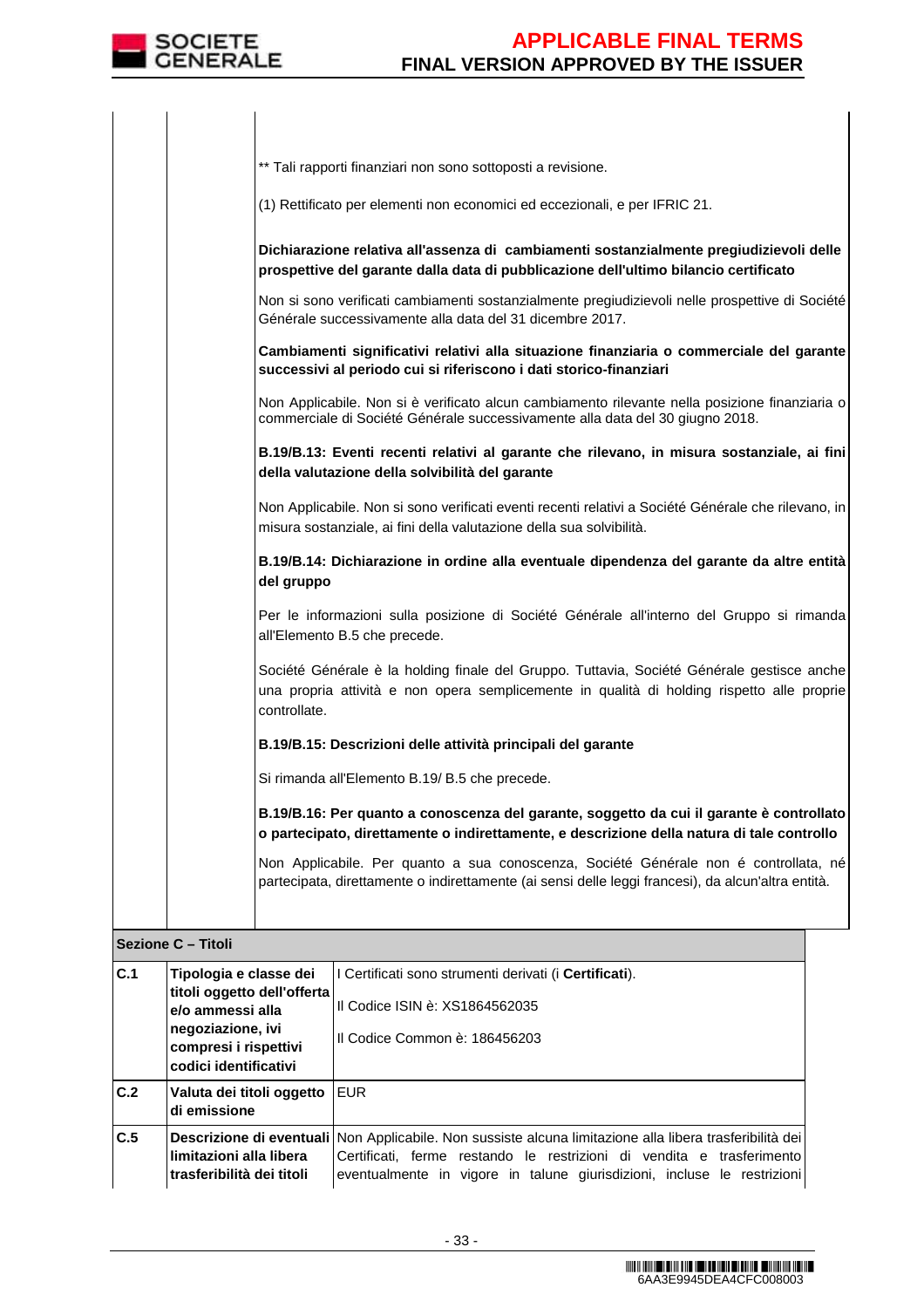

|     |                                         | applicabili all'offerta e alla vendita a, o per conto o a beneficio di,<br>Cessionari Autorizzati.                                                                                                                                                                                                                           |  |  |
|-----|-----------------------------------------|------------------------------------------------------------------------------------------------------------------------------------------------------------------------------------------------------------------------------------------------------------------------------------------------------------------------------|--|--|
|     |                                         | Un Cessionario Autorizzato indica un soggetto che (i) non è soggetto U.S.<br>ai sensi della definizione indicata da Regulation S; e (ii) non è un soggetto<br>che rientra in una qualsiasi definizione di soggetto U.S. ai fini di<br>qualsivoglia regola CEA o CFTC, o linee guida o ordinanze proposte o<br>emesse da CEA. |  |  |
| C.8 | Diritti connessi ai titoli,             | Diritti connessi ai titoli:                                                                                                                                                                                                                                                                                                  |  |  |
|     | tra cui i relativi limiti e<br>priorità |                                                                                                                                                                                                                                                                                                                              |  |  |
|     |                                         | I Certificati, salvo ove rimborsati in anticipo, daranno diritto a ciascun<br>portatore dei Certificati (il Portatore dei Certificati) a ricevere un<br>ammontare di rimborso che potrebbe risultare inferiore, uguale o maggiore<br>rispetto all'importo inizialmente investito (si rimanda all'Elemento C.18).             |  |  |
|     |                                         | Il Portatore dei Certificati avrà diritto a pretendere l'immediato pagamento<br>di qualunque importo nel caso in cui:                                                                                                                                                                                                        |  |  |
|     |                                         | - l'Emittente non paghi o non rispetti gli altri obblighi ai sensi dei Certificati                                                                                                                                                                                                                                           |  |  |
|     |                                         | - il Garante non adempia ai propri obblighi ai sensi della Garanzia o la<br>garanzia del Garante non sia più valida; o                                                                                                                                                                                                       |  |  |
|     |                                         | - risultino pendenti procedimenti di insolvenza o fallimento nei confronti<br>dell'Emittente.                                                                                                                                                                                                                                |  |  |
|     |                                         | La modifica dei termini contrattuali dei Certificati richiede necessariamente<br>il consenso dei Portatori dei Certificati ai sensi delle disposizioni di un<br>accordo di agenzia, reso disponibile ai Portatori dei Certificati su richiesta<br>dell'Emittente.                                                            |  |  |
|     |                                         | Rinuncia ai diritti di compensazione                                                                                                                                                                                                                                                                                         |  |  |
|     |                                         | I Portatori dei Certificati rinunciano a qualsiasi diritto di compensazione e<br>ritenzione con riferimento ai Certificati, nella misura consentita dalla legge.                                                                                                                                                             |  |  |
|     |                                         | Legge applicabile                                                                                                                                                                                                                                                                                                            |  |  |
|     |                                         | I Certificati e qualsiasi obbligazione extra-contrattuale derivante dai o<br>relativa ai Certificati saranno disciplinati e interpretati ai sensi della legge<br>inglese.                                                                                                                                                    |  |  |
|     |                                         | L'Emittente accetta la competenza dei tribunali inglesi in relazione a<br>qualunque controversia nei confronti dell'Emittente, e che i Portatori dei<br>Certificati possano promuovere un'azione legale innanzi a qualunque altro<br>tribunale competente.                                                                   |  |  |
|     |                                         | Priorità:                                                                                                                                                                                                                                                                                                                    |  |  |
|     |                                         | I Certificati sono obbligazioni dirette, incondizionate, non garantite e non<br>subordinate dell'Emittente e saranno pari passu rispetto a tutte le altre<br>obbligazioni dirette, incondizionate, non garantite e non subordinate<br>dell'Emittente, presenti e future, in circolazione.                                    |  |  |
|     |                                         | Limiti ai diritti connessi ai titoli:                                                                                                                                                                                                                                                                                        |  |  |
|     |                                         | - L'Emittente potrà rimborsare anticipatamente i Certificati sulla base del<br>loro valore di mercato per motivi di natura fiscale o nel caso in cui si<br>verifichino eventi straordinari che incidano sugli strumenti sottostanti o nel<br>caso in cui si verifichi un ulteriore(i) evento(i) di turbativa.                |  |  |
|     |                                         | - L'Emittente potrà apportare modifiche alle condizioni in caso di correzioni<br>che incidano sullo strumento sottostante, e, al verificarsi di eventi                                                                                                                                                                       |  |  |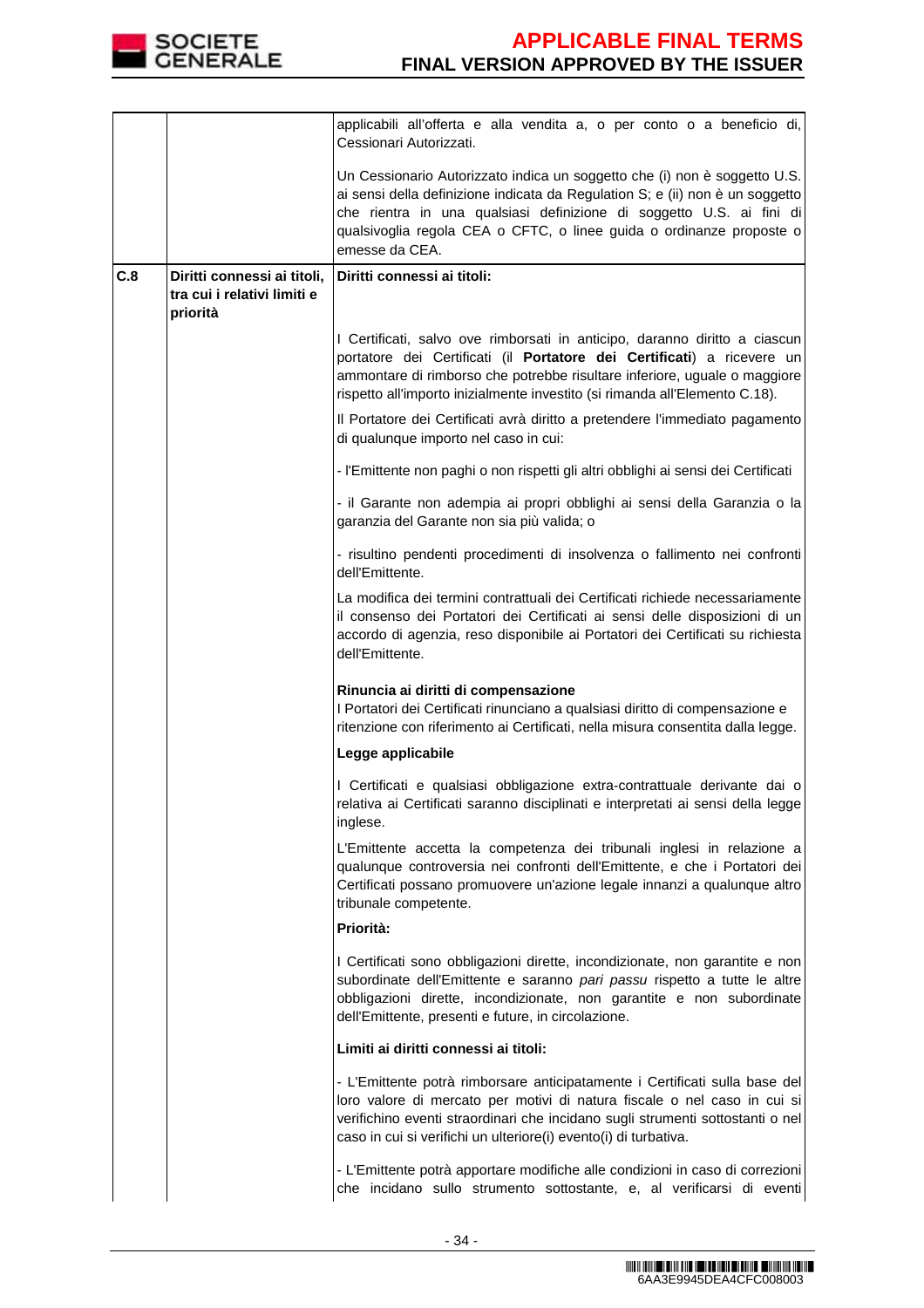straordinari che incidano sullo(gli) strumento(i) sottostante(i) o al verificarsi di ulteriori eventi di turbativa, l'Emittente potrà procedere alla sostituzione dello(gli) strumento(i) sottostante(i) con un(dei) nuovo(i) strumento(i) sottostante(i), o alla deduzione da qualunque somma dovuta dell'aumento del costo di copertura, ed in ogni caso senza il consenso dei Portatori dei Certificati;

- L'Emittente potrà procedere alla monetizzazione di tutto o parte degli importi dovuti fino alla data di scadenza dei Certificati nel caso in cui si verifichino eventi straordinari che incidano sugli strumenti sottostanti o nel caso in cui si verifichi un ulteriore(i) evento(i) di turbativa.

- i diritti al pagamento di capitale e interessi si prescriveranno entro un periodo di dieci anni (per quanto riguarda il capitale) e cinque anni (per quanto riguarda gli interessi) a decorrere dalla data in cui il pagamento di detti importi è divenuto per la prima volta esigibile e non sia stato onorato.

 - In caso di mancato pagamento da parte dell'Emittente, i Portatori dei Certificati non intraprenderanno alcun procedimento, legale o di altro tipo, né avanzeranno pretese nei confronti dell'Emittente. Ciononostante, i Portatori dei Certificati continueranno ad avere il diritto di pretendere dal Garante il pagamento di qualunque importo non ancora pagato.

## **Tassazione**

Tutti i pagamenti relativi ai Certificati, alle Ricevute e alle Cedole o previsti ai sensi della Garanzia saranno effettuati senza ritenute o detrazioni in relazione a o in acconto a fronte di alcuna tassa, imposta, accertamento od onere governativo di qualunque natura imposti, esatti, riscossi, trattenuti o accertati, al presente o in futuro, da o per conto di qualunque Autorità Fiscale, salvo ove tale ritenuta o detrazione sia richiesta a norma di legge.

Nel caso in cui sia necessario detrarre o trattenere qualunque importo in relazione a o per conto di qualunque Autorità Fiscale, il relativo Emittente o, a seconda dei casi, il Garante provvederà (salvo che in determinate circostanze), nella misura massima consentita dalla legge, a versare tale importo aggiuntivo ove necessario, in modo che ciascun Portatore dei Certificati, Portatore delle Ricevute o Portatore delle Cedole percepisca, dopo la detrazione o ritenuta a fronte di tali tasse, imposte, accertamenti od oneri governativi, l'intero importo in quel momento dovuto ed esigibile.

Nonostante le disposizioni precedenti, in nessun caso l'Emittente o, a seconda dei casi, il Garante, sarà tenuto al pagamento di qualsivoglia importo addizionale in relazione ai Certificati, alle Ricevute e alle Cedole, a fronte di eventuali ritenute o detrazioni (i) che siano richieste ai sensi di un accordo descritto nella Sezione 1471(b) dell'Internal Revenue Code del 1986 (il " Codice") o altrimenti imposte in base alle Sezioni dalla 1471 alla 1474 del Codice, ogni regolamento o accordo a norma dello stesso, o qualsiasi interpretazione ufficiale di ciò, ovvero qualsivoglia legge che dia attuazione ad un approccio intergovernativo ad esso relativo o (ii) che siano imposte ai sensi della Sezione 871(m) del Codice.

Dove:

Per Giurisdizione Fiscale si intende il Lussemburgo ovvero qualsivoglia struttura politica o relativa autorità di riferimento che abbia potere in materia fiscale.

**C.11 Se i titoli offerti sono o saranno oggetto di una domanda di**  Sarà presentata domanda di ammissione alla negoziazione dei Certificati sull'EuroTLX, un Sistema Multilaterale di Negoziazione organizzato e gestito da EuroTLX Sim S.p.A.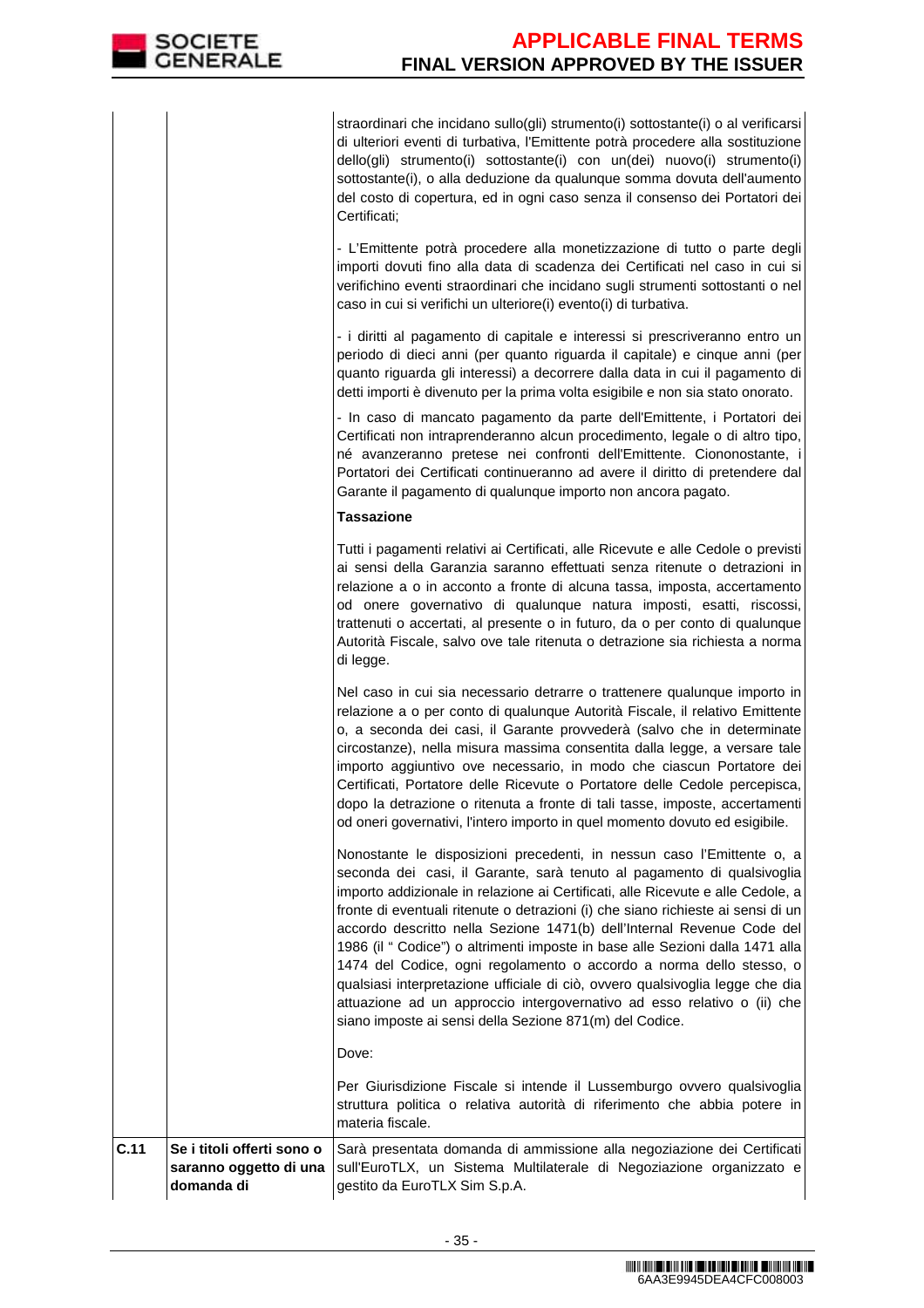

|      | ammissione alla                                                          |                                                                                                                                                                                                                                                                                                                                                                                                                                                                                        |                                                                                                                                                                                                                                                                                                                                                     |  |  |  |
|------|--------------------------------------------------------------------------|----------------------------------------------------------------------------------------------------------------------------------------------------------------------------------------------------------------------------------------------------------------------------------------------------------------------------------------------------------------------------------------------------------------------------------------------------------------------------------------|-----------------------------------------------------------------------------------------------------------------------------------------------------------------------------------------------------------------------------------------------------------------------------------------------------------------------------------------------------|--|--|--|
|      | negoziazione ai fini di<br>ottenerne la                                  |                                                                                                                                                                                                                                                                                                                                                                                                                                                                                        |                                                                                                                                                                                                                                                                                                                                                     |  |  |  |
|      | distribuzione su un                                                      |                                                                                                                                                                                                                                                                                                                                                                                                                                                                                        |                                                                                                                                                                                                                                                                                                                                                     |  |  |  |
|      | mercato regolamentato<br>o in altri mercati                              |                                                                                                                                                                                                                                                                                                                                                                                                                                                                                        |                                                                                                                                                                                                                                                                                                                                                     |  |  |  |
|      | equivalenti, con                                                         |                                                                                                                                                                                                                                                                                                                                                                                                                                                                                        |                                                                                                                                                                                                                                                                                                                                                     |  |  |  |
|      | indicazione dei mercati<br>in questione                                  |                                                                                                                                                                                                                                                                                                                                                                                                                                                                                        |                                                                                                                                                                                                                                                                                                                                                     |  |  |  |
| C.15 | Modo in cui il valore<br>dello strumento(i)<br>sottostante(i) incide sul | Il valore dei Certificati, il pagamento di un importo a titolo di rimborso<br>anticipato automatico alla relativa data di rimborso anticipato automatico e<br>valore dell'investimento il pagamento di un importo di rimborso ad un Titolare dei Certificati alla<br>data di esercizio finale, dipenderanno dalla performance del sottostante o<br>dei sottostanti alla relativa data di valutazione (o alle relative date di<br>valutazione).                                         |                                                                                                                                                                                                                                                                                                                                                     |  |  |  |
|      |                                                                          | Il valore dei Certificati è correlato alla performance positiva o negativa<br>dello strumento sottostante. Gli importi da pagare sono determinati in<br>base alla condizione che risulta soddisfatta (o non soddisfatta) nel caso in<br>cui la performance dello strumento sottostante sia superiore o uguale<br>rispetto alla performance di una barriera predefinita. La Performance dello<br>strumento sottostante può essere con effetto leva e/o soggetta a un livello<br>minimo. |                                                                                                                                                                                                                                                                                                                                                     |  |  |  |
| C.16 | Data di esercizio finale<br>e data di riferimento                        | La data di esercizio finale dei Certificati sarà il 05/12/2023 (la Data di<br>Esercizio Finale), e la data di riferimento finale sarà l'ultima data di                                                                                                                                                                                                                                                                                                                                 |                                                                                                                                                                                                                                                                                                                                                     |  |  |  |
|      | finale                                                                   | valutazione.                                                                                                                                                                                                                                                                                                                                                                                                                                                                           |                                                                                                                                                                                                                                                                                                                                                     |  |  |  |
|      |                                                                          | La Data di Esercizio Finale può essere modificata ai sensi di quanto<br>disposto nel precedente Elemento C.8 e del successivo Elemento C.18.                                                                                                                                                                                                                                                                                                                                           |                                                                                                                                                                                                                                                                                                                                                     |  |  |  |
| C.17 | Procedure di<br>regolamento degli<br>strumenti derivati                  | Regolamento per contanti                                                                                                                                                                                                                                                                                                                                                                                                                                                               |                                                                                                                                                                                                                                                                                                                                                     |  |  |  |
| C.18 | Come si ottiene il<br>rendimento sui valori                              | La data di emissione dei Certificati è 30/11/2018 (la <b>Data di Emissione</b> )                                                                                                                                                                                                                                                                                                                                                                                                       |                                                                                                                                                                                                                                                                                                                                                     |  |  |  |
|      | mobiliari derivati                                                       | e ciascun Certificato avrà una denominazione specificata di EUR 100 (la                                                                                                                                                                                                                                                                                                                                                                                                                |                                                                                                                                                                                                                                                                                                                                                     |  |  |  |
|      |                                                                          | <b>Denominazione Specificata)</b>                                                                                                                                                                                                                                                                                                                                                                                                                                                      |                                                                                                                                                                                                                                                                                                                                                     |  |  |  |
|      |                                                                          |                                                                                                                                                                                                                                                                                                                                                                                                                                                                                        |                                                                                                                                                                                                                                                                                                                                                     |  |  |  |
|      |                                                                          |                                                                                                                                                                                                                                                                                                                                                                                                                                                                                        |                                                                                                                                                                                                                                                                                                                                                     |  |  |  |
|      |                                                                          |                                                                                                                                                                                                                                                                                                                                                                                                                                                                                        |                                                                                                                                                                                                                                                                                                                                                     |  |  |  |
|      |                                                                          | Importo<br>del<br><b>Rimborso</b><br><b>Anticipato Automatico:</b>                                                                                                                                                                                                                                                                                                                                                                                                                     | Salvo ove rimborsati in anticipo,<br>nel caso in cui si sia verificato un<br>Evento di Rimborso Anticipato<br>Automatico,<br>allora<br>l'Emittente<br>rimborserà in anticipo i Certificati<br>alla Data di Rimborso Anticipato<br>Automatico(i) (i da 1 a 4) ai sensi<br>delle<br>seguenti<br>previsioni<br>in.<br>relazione a ciascun Certificato: |  |  |  |
|      |                                                                          |                                                                                                                                                                                                                                                                                                                                                                                                                                                                                        | Importo del Rimborso Anticipato                                                                                                                                                                                                                                                                                                                     |  |  |  |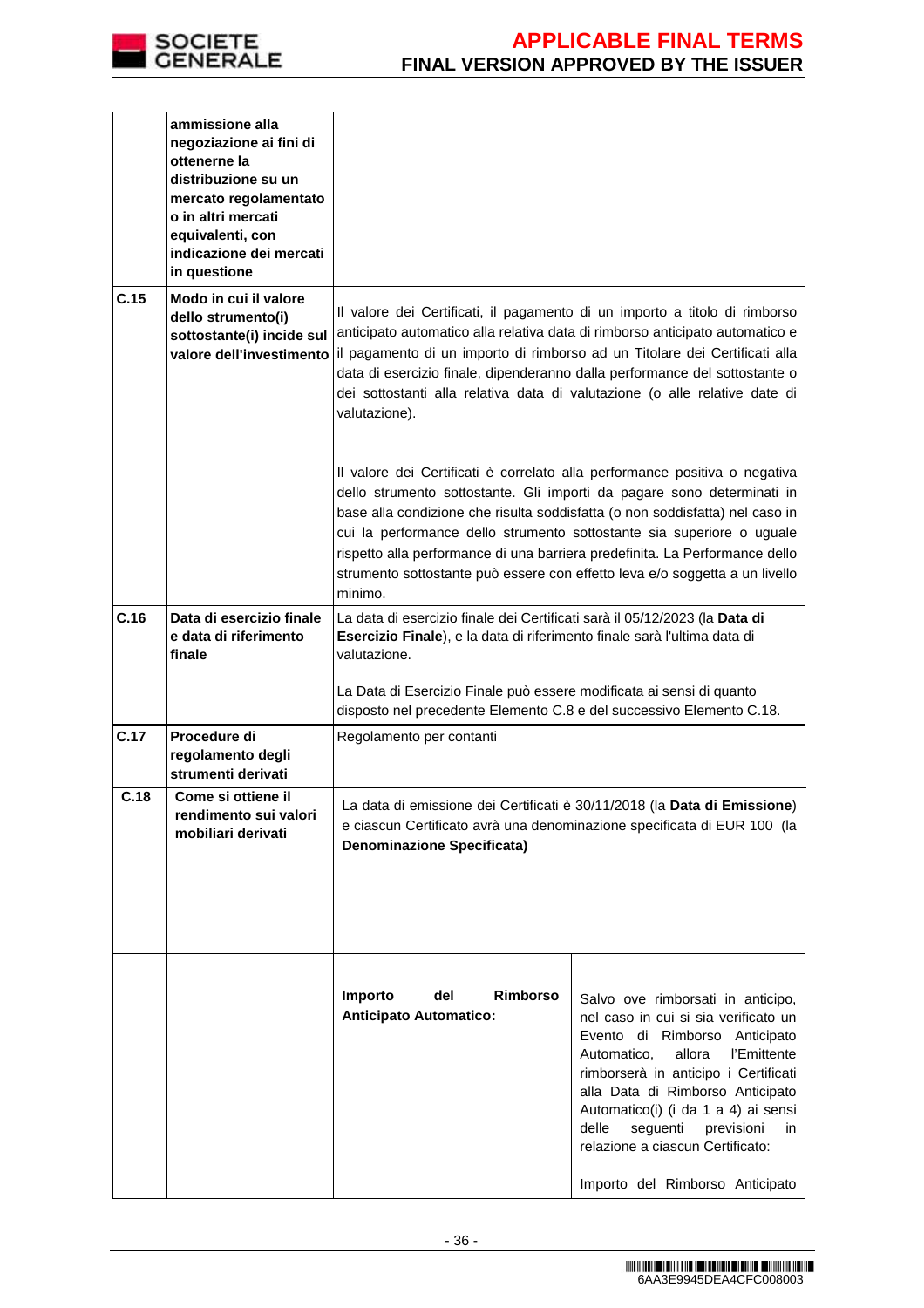

|                                                     | Automatico(i) = Denominazione<br>Specificata x (100% + i x 6,50%)                                                                                                                                                          |
|-----------------------------------------------------|----------------------------------------------------------------------------------------------------------------------------------------------------------------------------------------------------------------------------|
| Date del Rimborso Anticipato<br><b>Automatico:</b>  | Date del Rimborso Anticipato<br>Automatico(i) (i da 1 a 4): 5 Giorni<br>Lavorativi<br>dopo<br>la<br>Data<br>Valutazione(i) nella quale un<br>Evento di Rimborso Anticipato<br>Automatico si intende essersi<br>verificato. |
| Evento di Rimborso Anticipato<br><b>Automatico:</b> | Si intende essersi verificato,<br>come stabilito dall'Agente<br>di<br>Calcolo, se in una Data di<br>Valutazione(i) (i da 1 a 4),<br>Performance(i) è superiore o pari<br>a 0%.                                             |
| Importo di Esercizio Finale:                        | Salvo ove rimborsati in anticipo,<br>l'Emittente rimborserà i Certificati<br>alla Data di Esercizio Finale, ai<br>sensi delle seguenti previsioni in<br>relazione a ciascun Certificato:                                   |
|                                                     | Scenario 1:                                                                                                                                                                                                                |
|                                                     | Data Valutazione(5),<br>Se<br>alla<br>Performance(5) è superiore o<br>pari a 0%, allora:                                                                                                                                   |
|                                                     | Importo di Esercizio Finale =<br>Denominazione<br>Specificata<br>x<br>$[(100\% + 5 \times 6,50\%)]$                                                                                                                        |
|                                                     | <b>Scenario 2:</b>                                                                                                                                                                                                         |
|                                                     | alla<br>Se<br>Data<br>Valutazione(5),<br>Performance(5) è inferiore a 0% e<br>Performance(5) è superiore o pari<br>a -30%, allora:                                                                                         |
|                                                     | Importo di Esercizio Finale =<br>Denominazione<br>Specificata<br>x<br>$[100\%]$                                                                                                                                            |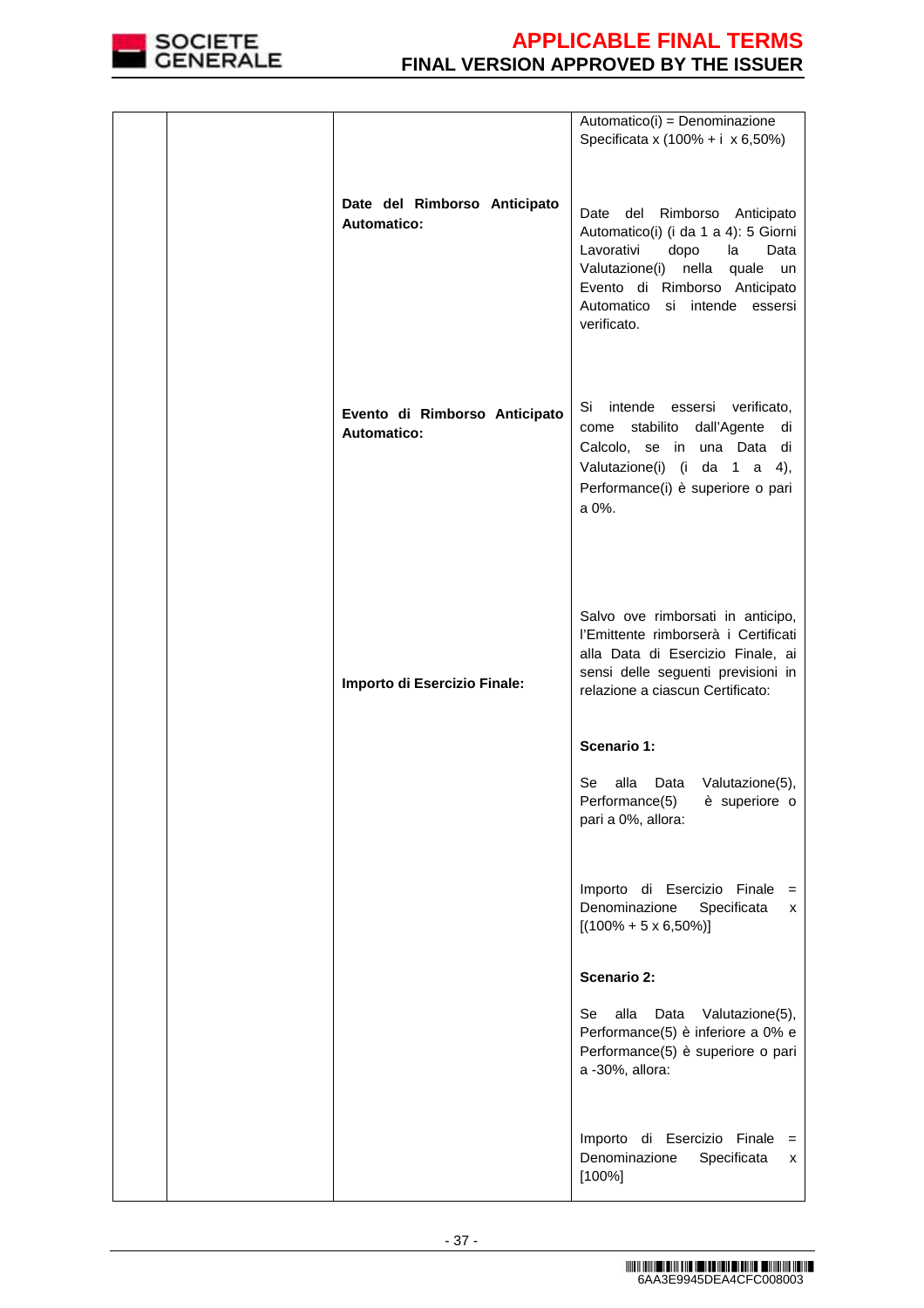

|      |                                                |                                                                                                                             | Scenario 3:<br>Se<br>alla<br>Data Valutazione(5),<br>Performance(5)<br>è inferiore a -<br>30%, allora:<br>Importo di Esercizio Finale =<br>Denominazione<br>Specificata<br>x<br>$(100% + Performance(5))$ |  |  |
|------|------------------------------------------------|-----------------------------------------------------------------------------------------------------------------------------|-----------------------------------------------------------------------------------------------------------------------------------------------------------------------------------------------------------|--|--|
|      |                                                | <b>Definizioni</b><br>relative<br>alla(e)<br>data(e):                                                                       | Applicabile                                                                                                                                                                                               |  |  |
|      |                                                | Data di Valutazione(0):<br>(GG/MM/AAAA)                                                                                     | 28/11/2018                                                                                                                                                                                                |  |  |
|      |                                                | Data di Valutazione(i):<br>(i da 1 a 5)<br>(GG/MM/AAAA)                                                                     | 28/11/2019;<br>30/11/2020;<br>29/11/2021;<br>28/11/2022;<br>28/11/2023                                                                                                                                    |  |  |
|      |                                                | Definizioni relative al Prodotto:                                                                                           | Applicabile, nel rispetto delle<br>previsioni della Condizione 4 dei<br>Termini e Condizioni Aggiuntivi<br>relativi alle Formule                                                                          |  |  |
|      |                                                | Performance(i)<br>(i da 1 a 5)                                                                                              | Indica (S(i) / S(0)) - 100%                                                                                                                                                                               |  |  |
|      |                                                | S(i)<br>(i da 0 a 5)                                                                                                        | Indica rispetto ad ogni Data<br>Valutazione(i)<br>il<br>Prezzo<br>di<br>Chiusura del Sottostante                                                                                                          |  |  |
| C.19 | Prezzo di rifermento<br>finale del sottostante | Si rimanda all'Elemento C.18 che precede.<br>Prezzo finale di riferimento: il valore dello(gli) strumento(i) sottostante(i) |                                                                                                                                                                                                           |  |  |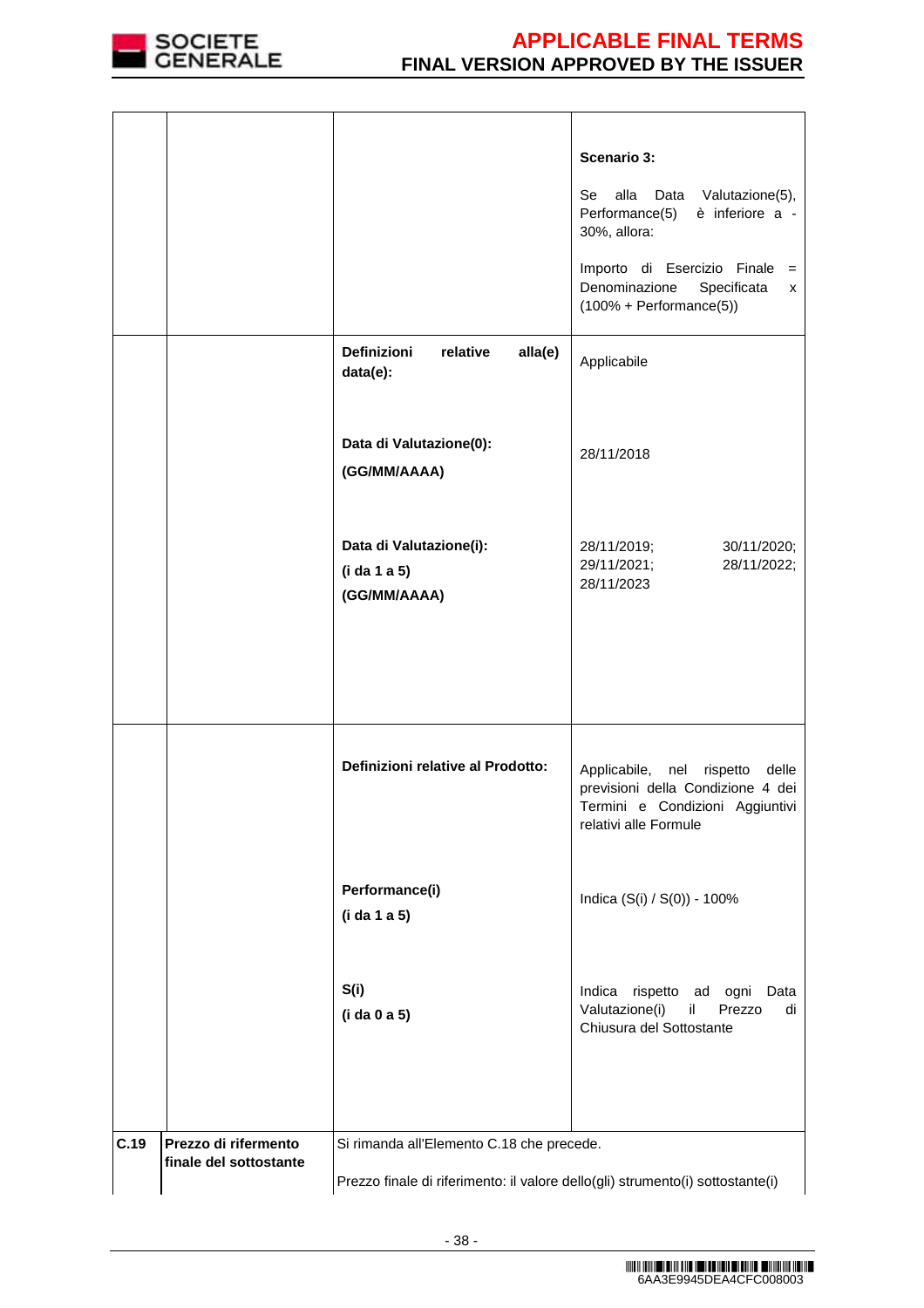

|      |                                                                                                          | alla(e) relativa(e) data(e) di rilevamento per il rimborso, subordinatamente<br>al verificarsi di determinati eventi straordinari e rettifiche che interessino<br>tale(i) strumento(i) sottostante(i).                                       |                                   |                                                                                                                                                                                                                    |                      |  |  |
|------|----------------------------------------------------------------------------------------------------------|----------------------------------------------------------------------------------------------------------------------------------------------------------------------------------------------------------------------------------------------|-----------------------------------|--------------------------------------------------------------------------------------------------------------------------------------------------------------------------------------------------------------------|----------------------|--|--|
| C.20 | Tipo di sottostante e<br>informazioni su dove<br>reperire le informazioni<br>sul sottostante             | Il tipo di sottostante è: azione.<br>Informazioni relative al sottostante sono disponibili sui seguenti siti web o<br>pagine elettroniche.                                                                                                   |                                   |                                                                                                                                                                                                                    |                      |  |  |
|      |                                                                                                          | <b>Società</b>                                                                                                                                                                                                                               | <b>Ticker</b><br><b>Bloomberg</b> | <b>Mercato Regolamentato</b>                                                                                                                                                                                       | <b>Sito Internet</b> |  |  |
|      |                                                                                                          | SAP SE                                                                                                                                                                                                                                       | SAP GY                            | <b>XETRA TRADING</b><br><b>SYSTEM</b>                                                                                                                                                                              | www.sap.com          |  |  |
|      | <b>Sezione D - Rischi</b>                                                                                |                                                                                                                                                                                                                                              |                                   |                                                                                                                                                                                                                    |                      |  |  |
| D.2  | Principali informazioni<br>relative ai principali<br>rischi specifici<br>dell'emittente e del<br>garante | principale, inclusi:                                                                                                                                                                                                                         |                                   | Un investimento nei Certificati comporta dei rischi che devono essere<br>valutati prima di qualsiasi decisione di investimento.<br>In particolare, il Gruppo è esposto ai rischi intrinseci della propria attività |                      |  |  |
|      |                                                                                                          |                                                                                                                                                                                                                                              | Rischi economici globali:         |                                                                                                                                                                                                                    |                      |  |  |
|      |                                                                                                          | L'economia globale e i mercati finanziari continuano a presentare alti livelli<br>di incertezza, che potrebbero incidere significativamente e negativamente<br>sulle attività, la situazione finanziaria e i risultati economici del Gruppo. |                                   |                                                                                                                                                                                                                    |                      |  |  |
|      |                                                                                                          | I risultati del Gruppo potrebbero essere influenzati dall'esposizione ai<br>mercati regionali.<br>Il gruppo opera in settori molto competitivi, anche nel proprio mercato<br>nazionale.                                                      |                                   |                                                                                                                                                                                                                    |                      |  |  |
|      |                                                                                                          |                                                                                                                                                                                                                                              |                                   |                                                                                                                                                                                                                    |                      |  |  |
|      |                                                                                                          | Rischi di credito:<br>Il Gruppo è esposto al rischio di controparte ed al rischio di concentrazione.                                                                                                                                         |                                   |                                                                                                                                                                                                                    |                      |  |  |
|      |                                                                                                          |                                                                                                                                                                                                                                              |                                   |                                                                                                                                                                                                                    |                      |  |  |
|      |                                                                                                          | Le strategie di copertura del Gruppo non possono impedire tutti i rischi di<br>perdite.                                                                                                                                                      |                                   |                                                                                                                                                                                                                    |                      |  |  |
|      |                                                                                                          | I risultati operativi e la situazione finanziaria del Gruppo possono essere<br>sottoposti ad effetti pregiudizievoli da un aumento significativo di nuove<br>disposizioni o di disposizioni inadeguate.                                      |                                   |                                                                                                                                                                                                                    |                      |  |  |
|      |                                                                                                          |                                                                                                                                                                                                                                              | Rischi di mercato:                |                                                                                                                                                                                                                    |                      |  |  |
|      |                                                                                                          | Il declino protratto dei mercati finanziari o la ridotta liquidità in tali mercati<br>possono rendere più difficile la vendita di beni o il trasferimento di posizioni<br>commerciali e potrebbero portare a perdite materiali.              |                                   |                                                                                                                                                                                                                    |                      |  |  |
|      |                                                                                                          |                                                                                                                                                                                                                                              |                                   | La volatilità dei mercati finanziari può causare al Gruppo perdite significative<br>relativamente alle sue attività commerciali e di investimento.                                                                 |                      |  |  |
|      |                                                                                                          |                                                                                                                                                                                                                                              |                                   | La solidità finanziaria e la condotta di altri istituti finanziari e operatori di<br>mercato potrebbero influire negativamente sul Gruppo.                                                                         |                      |  |  |
|      |                                                                                                          |                                                                                                                                                                                                                                              |                                   | Il Gruppo può generare minori proventi dalle intermediazioni e da altre<br>attività su commissione o a pagamento nei periodi di flessione del mercato.                                                             |                      |  |  |
|      |                                                                                                          |                                                                                                                                                                                                                                              | Rischi operativi:                 |                                                                                                                                                                                                                    |                      |  |  |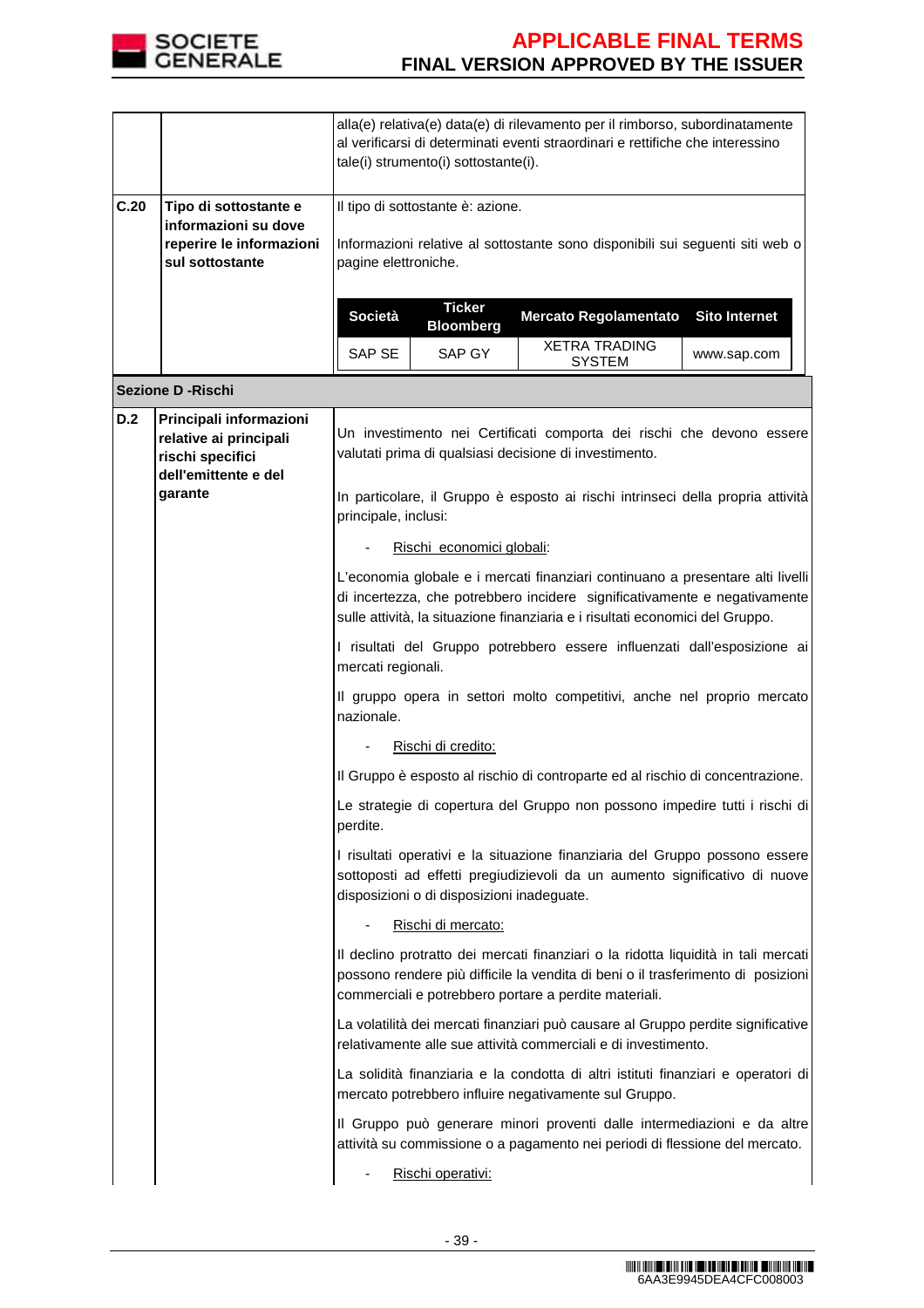

|  | Il sistema di gestione del rischio del Gruppo potrebbe non essere efficace e<br>può esporre il Gruppo a rischi non identificati o imprevisti, che potrebbero<br>portare a perdite significative.                                                                                                                                                                                                                                                                                       |
|--|----------------------------------------------------------------------------------------------------------------------------------------------------------------------------------------------------------------------------------------------------------------------------------------------------------------------------------------------------------------------------------------------------------------------------------------------------------------------------------------|
|  | Il fallimento delle operazioni, la conclusione ed i vincoli di capacità che<br>interessano le istituzioni con le quali il Gruppo intrattiene relazioni<br>commerciali, o il guasto o la violazione dei sistemi informatici del Gruppo,<br>potrebbero tradursi in perdite.                                                                                                                                                                                                              |
|  | Al fine di redigere il proprio bilancio consolidato conformemente con gli<br>IFRS come adottati dall'Unione Europea, il Gruppo si affida ad ipotesi e<br>stime che, se non corrette, potrebbero avere un impatto significativo sul<br>bilancio.                                                                                                                                                                                                                                        |
|  | La capacità del Gruppo di attrarre e trattenere personale qualificato nonché<br>cambiamenti significativi nel quadro normativo relativo a personale e<br>retribuzioni, possono materialmente influire negativamente sui rendimenti<br>del Gruppo.                                                                                                                                                                                                                                      |
|  | Se il Gruppo effettua un'acquisizione può non essere in grado di gestire il<br>processo di integrazione in un modo economicamente efficace o ottenere i<br>benefici attesi.                                                                                                                                                                                                                                                                                                            |
|  | Il Gruppo può incorrere in perdite quale conseguenza di eventi imprevisti o<br>catastrofici, inclusi attacchi terroristici e disastri naturali.                                                                                                                                                                                                                                                                                                                                        |
|  | Rischio strutturale di interesse e di cambio:                                                                                                                                                                                                                                                                                                                                                                                                                                          |
|  | Le variazioni dei tassi di interesse possono influenzare negativamente<br>l'attività bancaria e di asset management del Gruppo.                                                                                                                                                                                                                                                                                                                                                        |
|  | Le fluttuazioni dei tassi di cambio potrebbero influire negativamente sui<br>risultati operativi del Gruppo.                                                                                                                                                                                                                                                                                                                                                                           |
|  | Rischio liquidità:                                                                                                                                                                                                                                                                                                                                                                                                                                                                     |
|  | Il Gruppo dipende dall'accesso ai finanziamenti e da altre fonti di liquidità,<br>che possono essere limitate per motivi indipendenti dalla sua volontà.                                                                                                                                                                                                                                                                                                                               |
|  | Rischi regolamentari e reputazionali, contenzioso:                                                                                                                                                                                                                                                                                                                                                                                                                                     |
|  | I danni reputazionali potrebbero danneggiare la posizione di concorrenza<br>del Gruppo.                                                                                                                                                                                                                                                                                                                                                                                                |
|  | Il Gruppo è esposto a rischi legali che potrebbero influire negativamente<br>sulla sua situazione finanziaria e sul risultato delle operazioni.                                                                                                                                                                                                                                                                                                                                        |
|  | Il Gruppo è soggetto a un ampio quadro di vigilanza e regolamentazione in<br>ciascuno dei paesi in cui opera ed i cambiamenti di questi regimi potrebbero<br>avere un effetto significativo sulle attività e sui costi del Gruppo, nonché<br>sull'ambiente finanziario ed economico in cui questo opera.<br>Una serie di misure eccezionali adottate dai governi, dalle banche centrali e<br>dalle autorità di regolamentazione potrebbe essere modificata o conclusa, e<br>le misure. |
|  | Altri rischi:                                                                                                                                                                                                                                                                                                                                                                                                                                                                          |
|  | Rischi relativi all'adozione del piano strategico del Gruppo.                                                                                                                                                                                                                                                                                                                                                                                                                          |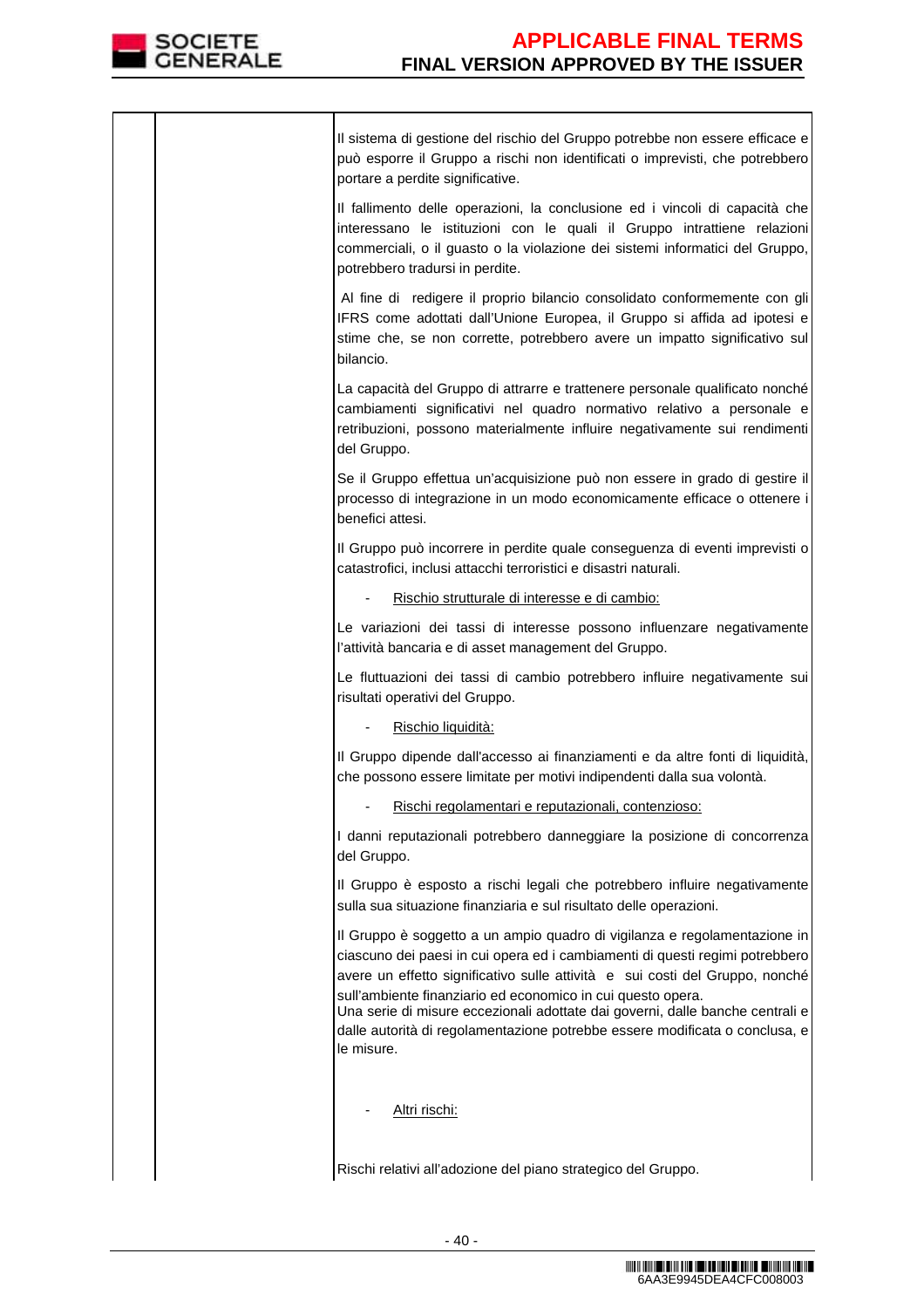

|     |                                                                                                                                                                                                                             | L'affidabilità creditizia ed i rating di credito dell'Emittente possono<br>influenzare il valore di mercato dei Certificates.                                                                                                                                                                                                                                                                                                                                                                                                                                                                                                                                                                                                                                                                                                                                                                                                                    |
|-----|-----------------------------------------------------------------------------------------------------------------------------------------------------------------------------------------------------------------------------|--------------------------------------------------------------------------------------------------------------------------------------------------------------------------------------------------------------------------------------------------------------------------------------------------------------------------------------------------------------------------------------------------------------------------------------------------------------------------------------------------------------------------------------------------------------------------------------------------------------------------------------------------------------------------------------------------------------------------------------------------------------------------------------------------------------------------------------------------------------------------------------------------------------------------------------------------|
|     |                                                                                                                                                                                                                             | L'imminente uscita del Regno Unito dall'Unione Europea potrebbe<br>influenzare negativamente il Gruppo.                                                                                                                                                                                                                                                                                                                                                                                                                                                                                                                                                                                                                                                                                                                                                                                                                                          |
|     |                                                                                                                                                                                                                             | Poiché l'Emittente è parte del Gruppo, anch'esso è soggetto ai medesimi<br>fattori di rischio.                                                                                                                                                                                                                                                                                                                                                                                                                                                                                                                                                                                                                                                                                                                                                                                                                                                   |
| D.6 | Principali informazioni<br>relative ai principali<br>rischi specifici dei titoli e<br>avvertenze in merito ai<br>rischi di perdita del<br>valore di tutto o parte del<br>proprio investimento da<br>parte degli investitori | I Certificati possono prevedere un rimborso anticipato automatico al<br>verificarsi di un evento specifico. Conseguentemente, questo potrebbe<br>impedire ai Titolari dei Certificati di beneficiare della performance dello<br>strumento sottostante nell'arco dell'intero periodo inizialmente previsto.                                                                                                                                                                                                                                                                                                                                                                                                                                                                                                                                                                                                                                       |
|     |                                                                                                                                                                                                                             | I termini e le condizioni dei Certificati possono prevedere disposizioni ai<br>sensi delle quali il verificarsi di determinate turbative di mercato potrebbe<br>comportare ritardi nel regolamento dei Certificati ovvero determinate<br>modifiche. Inoltre, nel caso di eventi che interessino gli strumenti sottostanti,<br>i termini e le condizioni dei Certificati consentono all'Emittente di sostituire<br>gli strumenti sottostanti con strumenti sottostanti nuovi, cessare<br>l'esposizione alle attività sottostanti e applicare un tasso di riferimento ai<br>proventi così ottenuti fino alla data di scadenza dei Certificati, prorogare la<br>data di scadenza dei Certificati, rimborsare anticipatamente i Certificati sulla<br>base del relativo valore di mercato, o detrarre da qualunque importo dovuto<br>il maggiore costo di copertura, e in ciascun caso senza il preventivo<br>consenso dei Portatori dei Certificati. |
|     |                                                                                                                                                                                                                             | I pagamenti (sia in relazione al capitale sia agli interessi, e sia a scadenza<br>che ad altre date) relativi ai Certificati sono calcolati con riferimento a uno o<br>più sottostanti, il rendimento dei Certificati si basa sulle variazioni del valore<br>del sottostante, il quale può oscillare. Si richiama l'attenzione dei futuri<br>investitori sul fatto che i Certificati potrebbero essere volatili e che gli<br>investitori potrebbero non percepire alcun interesse e perdere tutto il o una<br>parte sostanziale del capitale.                                                                                                                                                                                                                                                                                                                                                                                                    |
|     |                                                                                                                                                                                                                             | La Garanzia costituisce un'obbligazione contrattuale generale e non<br>garantita del Garante e di nessun altro soggetto. Qualsiasi pagamento<br>inerente ai Certificati è correlato altresì all'affidabilità creditizia del Garante.                                                                                                                                                                                                                                                                                                                                                                                                                                                                                                                                                                                                                                                                                                             |
|     |                                                                                                                                                                                                                             | Si richiama l'attenzione di coloro che desiderano investire nei Certificati che<br>beneficiano della Garanzia sul fatto che, in caso di mancato pagamento da<br>parte di un Emittente, gli importi cui hanno diritto i Portatori dei Certificati si<br>limiteranno agli importi ottenuti tramite un'apposita azione da promuoversi<br>ai sensi della Garanzia e in conformità ai relativi termini, ed essi non<br>avranno alcun diritto di istituire alcun procedimento, di natura giudiziaria o<br>altrimenti, né di avanzare alcuna pretesa nei confronti dell'Emittente.                                                                                                                                                                                                                                                                                                                                                                      |
|     |                                                                                                                                                                                                                             | La Garanzia è una mera garanzia di pagamento e non una garanzia relativa<br>alla performance dell'Emittente rilevante né ad alcuno degli altri obblighi<br>dello stesso ai sensi dei Certificati, che beneficiano della Garanzia.                                                                                                                                                                                                                                                                                                                                                                                                                                                                                                                                                                                                                                                                                                                |
|     |                                                                                                                                                                                                                             | Société Générale opererà in qualità di emittente ai sensi del Programma, di<br>Garante dei Certificati emessi dall'Emittente e di fornitore di strumenti di<br>copertura per l'Emittente. Di conseguenza, gli investitori saranno esposti<br>non solo al rischio di credito del Garante, ma anche ai rischi operativi                                                                                                                                                                                                                                                                                                                                                                                                                                                                                                                                                                                                                            |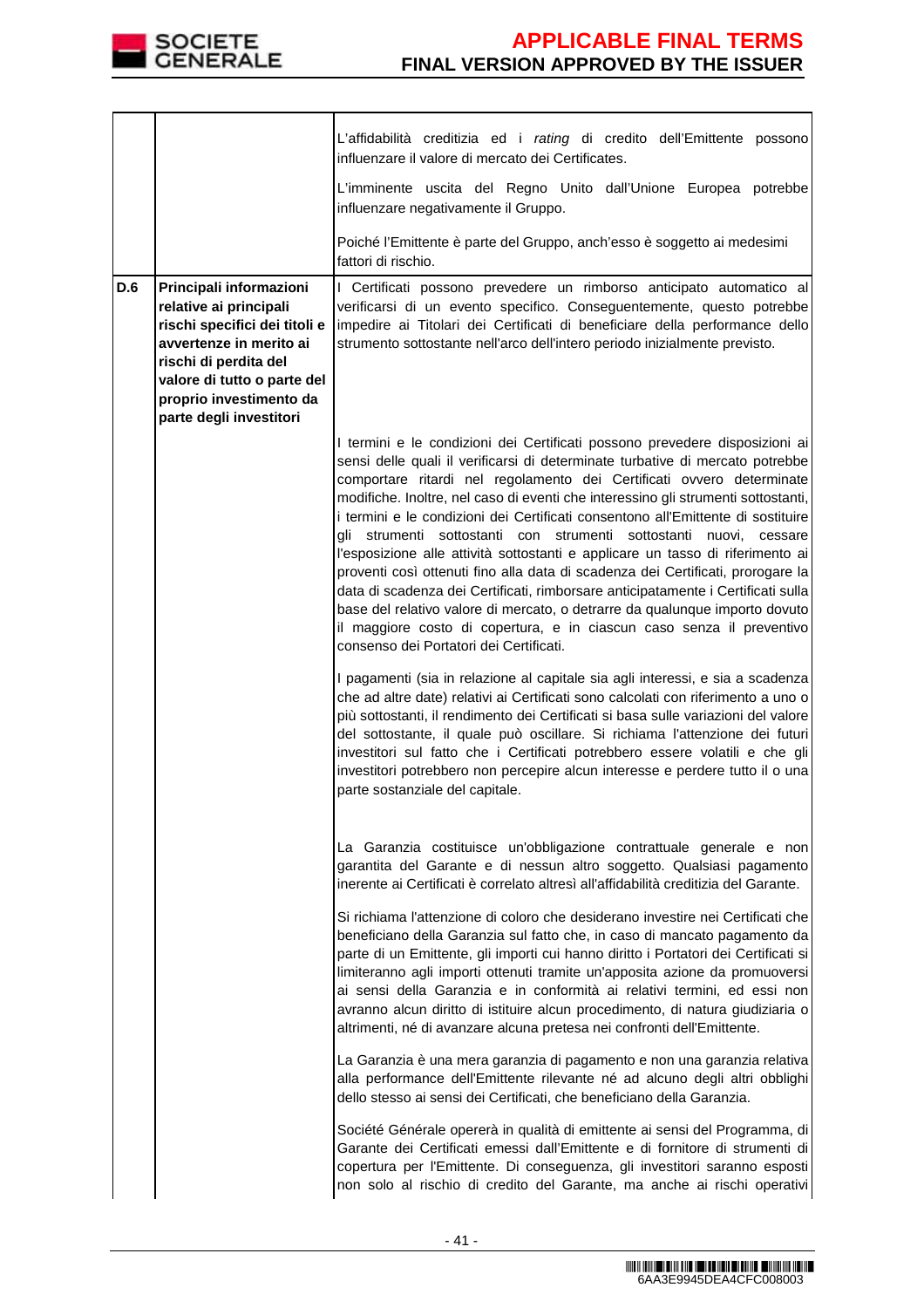derivanti dalla mancanza di indipendenza del Garante con riguardo all'assunzione dei propri doveri e obblighi in qualità di Garante e fornitore di strumenti di copertura.

I potenziali conflitti di interesse e i rischi operativi derivanti da tale mancanza di indipendenza dovrebbero in parte essere mitigati dal fatto che all'interno del Garante, l'implementazione della Garanzia e la fornitura di strumenti di copertura compete a divisioni differenti, ognuna gestita come unità operativa distinta, segregata da barriere informative (i cosiddetti Chinese Walls) e gestita da team diversi.

L'Emittente e il Garante, e qualunque delle rispettive controllate e/o affiliate, in relazione alle altre rispettive attività commerciali, potrebbero essere in possesso di, o acquisire, informazioni rilevanti in merito alle attività sottostanti. Tali attività e informazioni potrebbero comportare conseguenze negative per i Portatori dei Certificati.

L'Emittente e il Garante e qualunque delle rispettive controllate e/o affiliate potrebbero operare in altre vesti in relazione ai Certificati, ad esempio in qualità di market maker, agente per il calcolo o agente. Pertanto, potrebbero verificarsi potenziali conflitti di interesse.

In relazione all'offerta dei Certificati, l'Emittente e il Garante e/o le rispettive affiliate potrebbero stipulate una o più operazioni di copertura con riguardo a una o più attività di riferimento o relativi derivati, suscettibili di incidere sul prezzo di mercato, sulla liquidità o sul valore dei Certificati.

 Nel corso della vita dei Certificati, il valore di mercato degli stessi potrebbe risultare inferiore al capitale investito. Inoltre, in caso di insolvenza da parte dell'Emittente e/o del Garante potrebbe verificarsi la perdita totale del capitale investito.

**Si richiama l'attenzione degli investitori sul fatto che potrebbero incorrere nella perdita totale o parziale del proprio investimento.**

| Sezione E - Offerta |  |
|---------------------|--|
|                     |  |

|     | E.2.b Motivi dell'offerta e<br>utilizzo dei proventi | I proventi netti di ciascuna emissione di Certificati saranno utilizzati ai fini <br>del finanziamento generico del Gruppo Société Générale, ivi compreso ai<br>fini del perseguimento del profitto.                                                                                                                                                                                                                 |
|-----|------------------------------------------------------|----------------------------------------------------------------------------------------------------------------------------------------------------------------------------------------------------------------------------------------------------------------------------------------------------------------------------------------------------------------------------------------------------------------------|
| E.3 | Descrizione dei termini e<br>delle condizioni        | Giurisdizione(i) dell'offerta pubblica: Italia                                                                                                                                                                                                                                                                                                                                                                       |
|     | dell'offerta                                         | Periodo di Offerta: dal 19/11/2018 al 27/11/2018, salvo in caso di<br>chiusura anticipata.                                                                                                                                                                                                                                                                                                                           |
|     |                                                      | Il Periodo di Offerta relativo ai Certificati collocati in Italia tramite "offerta<br>fuori sede" (ai sensi dell'Articolo 30 del Decreto Legislativo 24.02.1998 n.<br>58, come modificato, il "Testo Unico delle Disposizioni in Materia di<br>Intermediazione Finanziaria o TUF") sarà compreso tra il 19/11/2018<br>(incluso) e il 22/11/2018 (incluso) salvo in caso di chiusura anticipata.                      |
|     |                                                      | Ai sensi dell'Articolo 30, sesto comma, del TUF, la validità e applicabilità<br>delle sottoscrizioni effettuate tramite "offerta fuori sede" sono sospese per<br>un periodo di sette giorni decorrenti dalla data di sottoscrizione da parte<br>dell'investitore. Entro detto termine l'investitore può comunicare il proprio<br>recesso senza spese né corrispettivo, fornendo una comunicazione al<br>collocatore. |
|     |                                                      | Prezzo di Offerta: I Certificati saranno offerti al Prezzo di Emissione, una<br>parte del quale, pari al massimo al 4,00%, è costituita dalla commissione<br>di distribuzione dovuta in via anticipata dall'Emittente al Collocatore.                                                                                                                                                                                |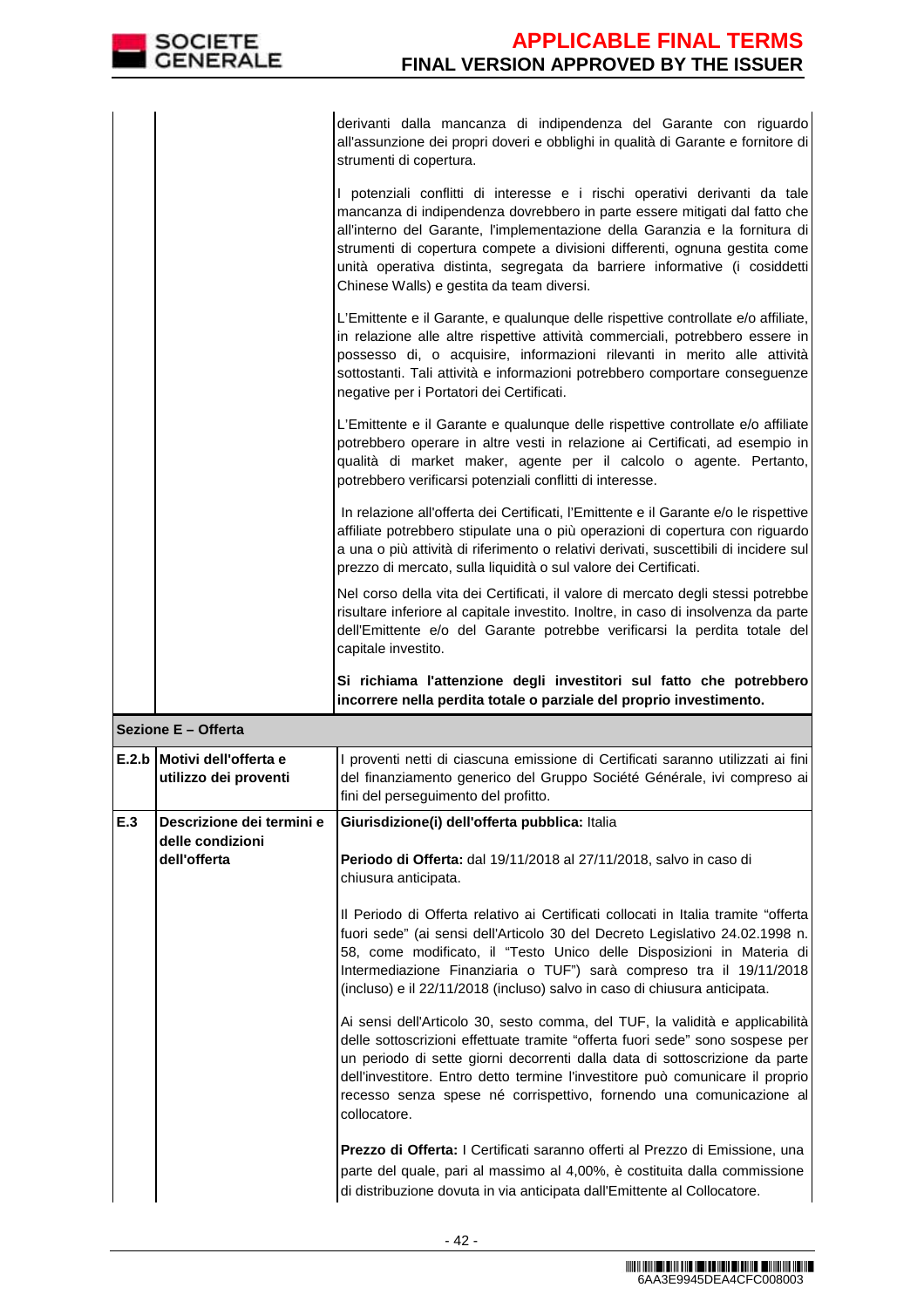

|     |                                                                                        | Condizioni a cui è soggetta l'offerta: L'offerta dei Certificati è subordinata<br>alla loro emissione e a qualunque condizione aggiuntiva contenuta nei<br>termini generali di attività degli intermediari finanziari, dagli stessi notificate<br>agli investitori.<br>L'Emittente si riserva il diritto di chiudere il Periodo di Offerta prima della                                                                                                                                                                                                                                                                                                                                                                                                                                                                           |
|-----|----------------------------------------------------------------------------------------|----------------------------------------------------------------------------------------------------------------------------------------------------------------------------------------------------------------------------------------------------------------------------------------------------------------------------------------------------------------------------------------------------------------------------------------------------------------------------------------------------------------------------------------------------------------------------------------------------------------------------------------------------------------------------------------------------------------------------------------------------------------------------------------------------------------------------------|
|     |                                                                                        | scadenza<br>inizialmente<br>stabilita<br>qualunque<br>motivo.<br>per<br>L'Emittente si riserva il diritto di ritirare l'offerta e annullare l'emissione dei<br>Certificati per qualunque motivo e in un qualsiasi momento alla Data di<br>Emissione o precedentemente alla stessa. Resta inteso che qualora un<br>potenziale investitore abbia richiesto la sottoscrizione e l'Emittente eserciti<br>tale diritto, tale potenziale investitore non avrà alcun diritto di sottoscrivere<br>o acquistare altrimenti i Certificati.                                                                                                                                                                                                                                                                                                 |
|     |                                                                                        | La validità dell'offerta è soggetta al rilascio dell'autorizzazione alla<br>negoziazione sull'EuroTLX da parte di EuroTLX Sim S.p.A. entro e non<br>oltre il giorno immediatamente precedente alla Data di Emissione;<br>diversamente, l'offerta deve considerarsi ritirata e l'emissione annullata.<br>L'Emittente s'impegna a presentare per tempo la relativa domanda a<br>EuroTLX Sim S.p.A., al fine di consentire a EuroTLX Sim S.p.A. di<br>prendere una decisione, in base ai suoi regolamenti, entro il giorno<br>immediatamente precedente alla Data di Emissione.                                                                                                                                                                                                                                                     |
|     |                                                                                        | In ogni caso, l'avviso agli investitori relativo alla chiusura anticipata o al<br>ritiro, a seconda dei casi, sarà pubblicato sul sito web dell'Emittente<br>(http://prospectus.socgen.com).                                                                                                                                                                                                                                                                                                                                                                                                                                                                                                                                                                                                                                     |
|     |                                                                                        | Prezzo di Emissione: EUR 100 per Certificato di Denominazione<br>Specificata di EUR 100                                                                                                                                                                                                                                                                                                                                                                                                                                                                                                                                                                                                                                                                                                                                          |
| E.4 | Descrizione di qualunque<br>interesse rilevante ai fini<br>dell'emissione/offerta, ivi | Fatte salve le eventuali commissioni spettanti al/i dealer, per quanto a<br>conoscenza dell'Emittente nessuno dei soggetti coinvolti nell'emissione dei<br>Certificati ha un interesse rilevante nell'offerta.                                                                                                                                                                                                                                                                                                                                                                                                                                                                                                                                                                                                                   |
|     | compresi i conflitti di<br>interesse                                                   | Il Dealer e le sue affiliate si sono impegnate, e potrebbero in futuro<br>impegnarsi, in operazioni di investment banking e/o commercial banking<br>transactions, e potrebbero nel corso ordinario del business eseguire altri<br>servizi per l'Emittente e le sue affiliate.                                                                                                                                                                                                                                                                                                                                                                                                                                                                                                                                                    |
|     |                                                                                        | Société Générale ricoprirà i ruoli di fornitore di strumenti di copertura a<br>favore dell'Emittente e di Agente di Calcolo dei Certificati.                                                                                                                                                                                                                                                                                                                                                                                                                                                                                                                                                                                                                                                                                     |
|     |                                                                                        | La possibilità di conflitti di interesse tra i vari ruoli di Société Générale, da<br>un lato, e, d'altro lato, tra quelli di Société Générale nello svolgimento di<br>questi ruoli e quelli dei Portatori dei Certificati, non può escludersi.                                                                                                                                                                                                                                                                                                                                                                                                                                                                                                                                                                                   |
|     |                                                                                        | Inoltre, considerata l'attività bancaria di Société Générale, conflitti di<br>interesse potrebbero sorgere tra gli interessi di Société Générale nello<br>svolgimento di tali attività (incluse le relazioni di affari con gli emittenti degli<br>strumenti finanziari che sono i sottostanti dei Certificati ovvero la<br>detenzione di informazioni non pubbliche in relazione ad essi) e quelli dei<br>Portatori dei Certificati. Infine, le attività di Société Générale sullo/sugli<br>strumento/i finanziario/i sottostante/i, per conto della proprietà ovvero per<br>conto dei propri clienti, oppure il porre in essere transazioni di copertura,<br>può anche avere un impatto sul prezzo di questi strumenti e sulla loro<br>liquidità, e ciò potrebbe configgere con gli interessi dei Portatori dei<br>Certificati. |